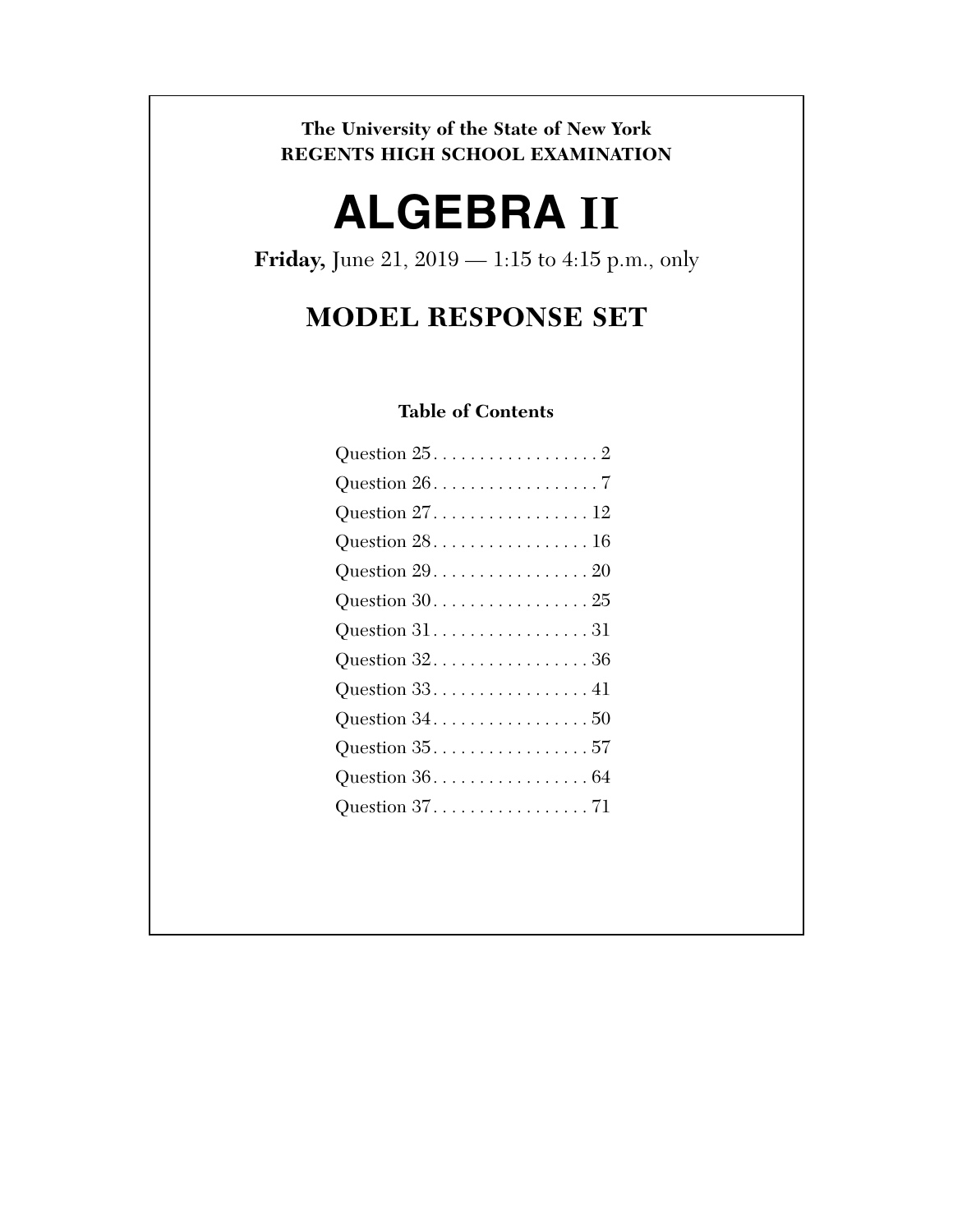| 25 The table below shows the number of hours of daylight on the first day of each month in |  |  |
|--------------------------------------------------------------------------------------------|--|--|
| Rochester, NY.                                                                             |  |  |

| Month | <b>Hours of Daylight</b> |  |
|-------|--------------------------|--|
| Jan.  | 9.4                      |  |
| Feb.  | 10.6                     |  |
| March | 11.9                     |  |
| April | 13.9                     |  |
| May   | 14.7                     |  |
| June  | 15.4                     |  |
| July  | 15.1                     |  |
| Aug.  | 13.9                     |  |
| Sept. | 12.5                     |  |
| Oct.  | 11.1                     |  |
| Nov.  | 9.7                      |  |
| Dec.  | 9.0                      |  |

Given the data, what is the average rate of change in hours of daylight per month from January 1st to April 1st?



Interpret what this means in the context of the problem.<br>
It means that over the Counse from<br>
January to fiptil the avercage rede of<br>
Change of the number of hours of<br>
Coulight is LS.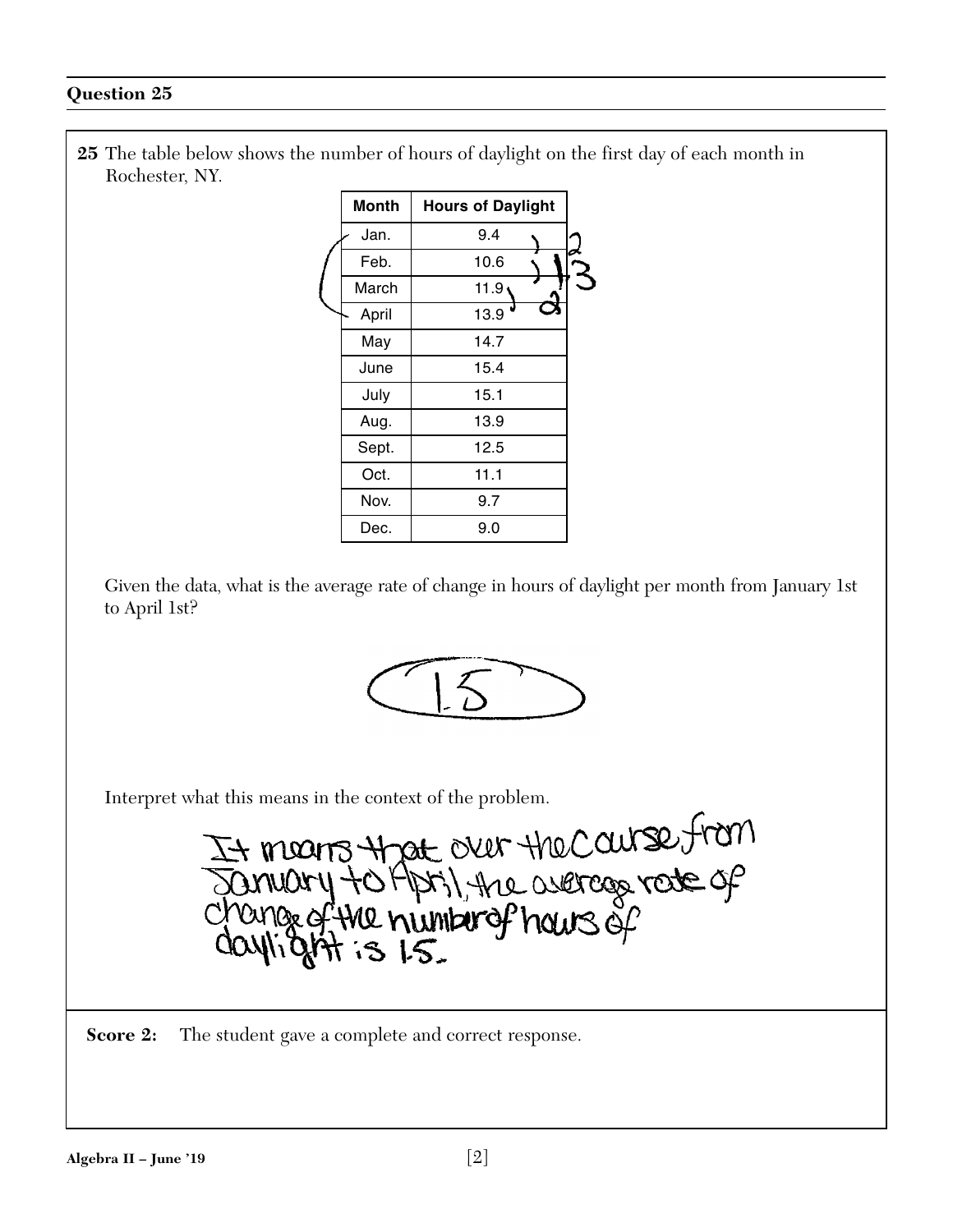|                         | Month | <b>Hours of Daylight</b> |
|-------------------------|-------|--------------------------|
| ł                       | Jan.  | 9.4                      |
| Σ                       | Feb.  | 10.6                     |
| $\overline{\mathbf{3}}$ | March | 11.9                     |
| 4                       | April | 13.9                     |
|                         | May   | 14.7                     |
|                         | June  | 15.4                     |
|                         | July  | 15.1                     |
|                         | Aug.  | 13.9                     |
|                         | Sept. | 12.5                     |
|                         | Oct.  | 11.1                     |
|                         | Nov.  | 9.7                      |
|                         | Dec.  | 9.0                      |

**25** The table below shows the number of hours of daylight on the first day of each month in Rochester, NY.

Given the data, what is the average rate of change in hours of daylight per month from January 1st to April 1st?

$$
\frac{\Delta y}{\Delta X} = \frac{13.9 - 9.4}{4 - 1} = 1.5
$$

Interpret what this means in the context of the problem.

On average, the number of hours of daylight<br>increased 1.5 hours per month from January - April.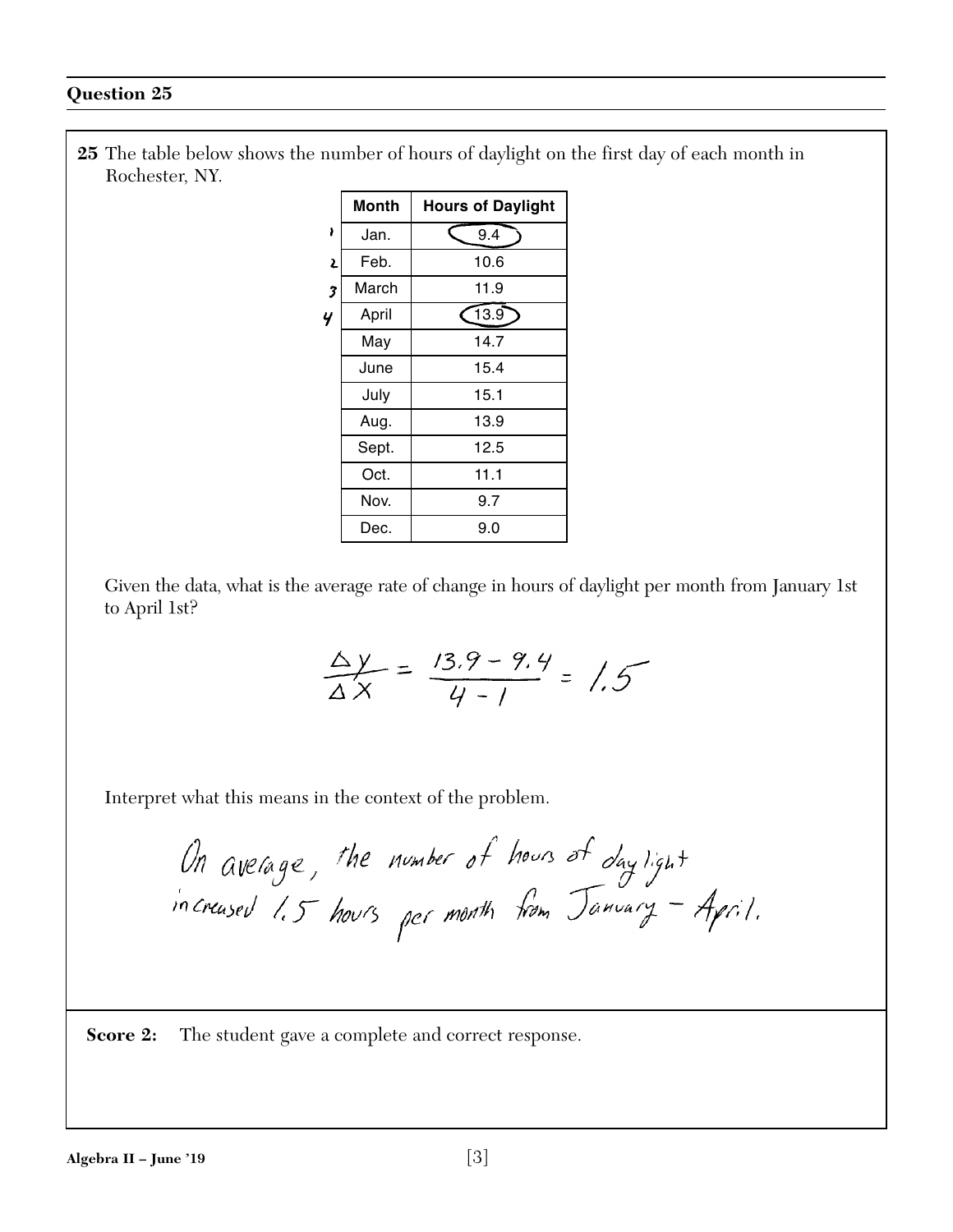| Month | <b>Hours of Daylight</b> |
|-------|--------------------------|
| Jan.  | 9.4                      |
| Feb.  | 10.6                     |
| March | 11.9                     |
| April | 13.9                     |
| May   | 14.7                     |
| June  | 15.4                     |
| July  | 15.1                     |
| Aug.  | 13.9                     |
| Sept. | 12.5                     |
| Oct.  | 11.1                     |
| Nov.  | 9.7                      |
| Dec.  | 9.0                      |

**25** The table below shows the number of hours of daylight on the first day of each month in Rochester, NY.

Given the data, what is the average rate of change in hours of daylight per month from January 1st to April 1st?

$$
\frac{13.9-94}{4-1}=\frac{4.5}{3}=\boxed{1.5}
$$

Interpret what this means in the context of the problem.

**Score 1:** The student gave an incorrect interpretation.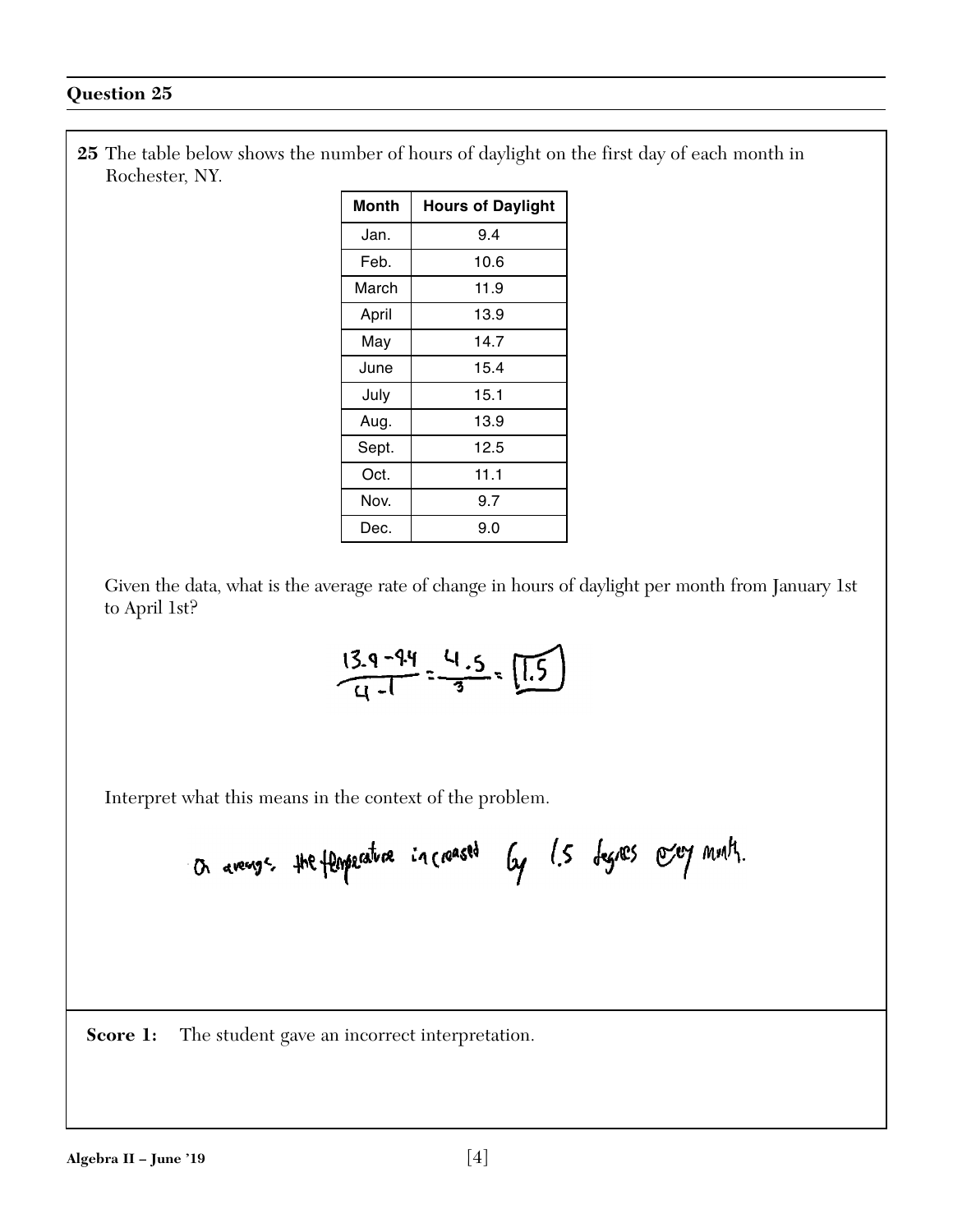| 25 The table below shows the number of hours of daylight on the first day of each month in |  |  |  |  |  |
|--------------------------------------------------------------------------------------------|--|--|--|--|--|
| Rochester, NY.                                                                             |  |  |  |  |  |

| Month | <b>Hours of Daylight</b> |
|-------|--------------------------|
| Jan.  | 9.4                      |
| Feb.  | 10.6                     |
| March | 11.9                     |
| April | 13.9                     |
| May   | 14.7                     |
| June  | 15.4                     |
| July  | 15.1                     |
| Aug.  | 13.9                     |
| Sept. | 12.5                     |
| Oct.  | 11.1                     |
| Nov.  | 9.7                      |
| Dec.  | 9.0                      |

Given the data, what is the average rate of change in hours of daylight per month from January 1st to April 1st?

$$
\frac{\Delta y}{\Delta x} = \frac{4.5}{3}
$$
 1.5  $h/s$  /month

Interpret what this means in the context of the problem.

**Score 1:** The student gave an incomplete interpretation.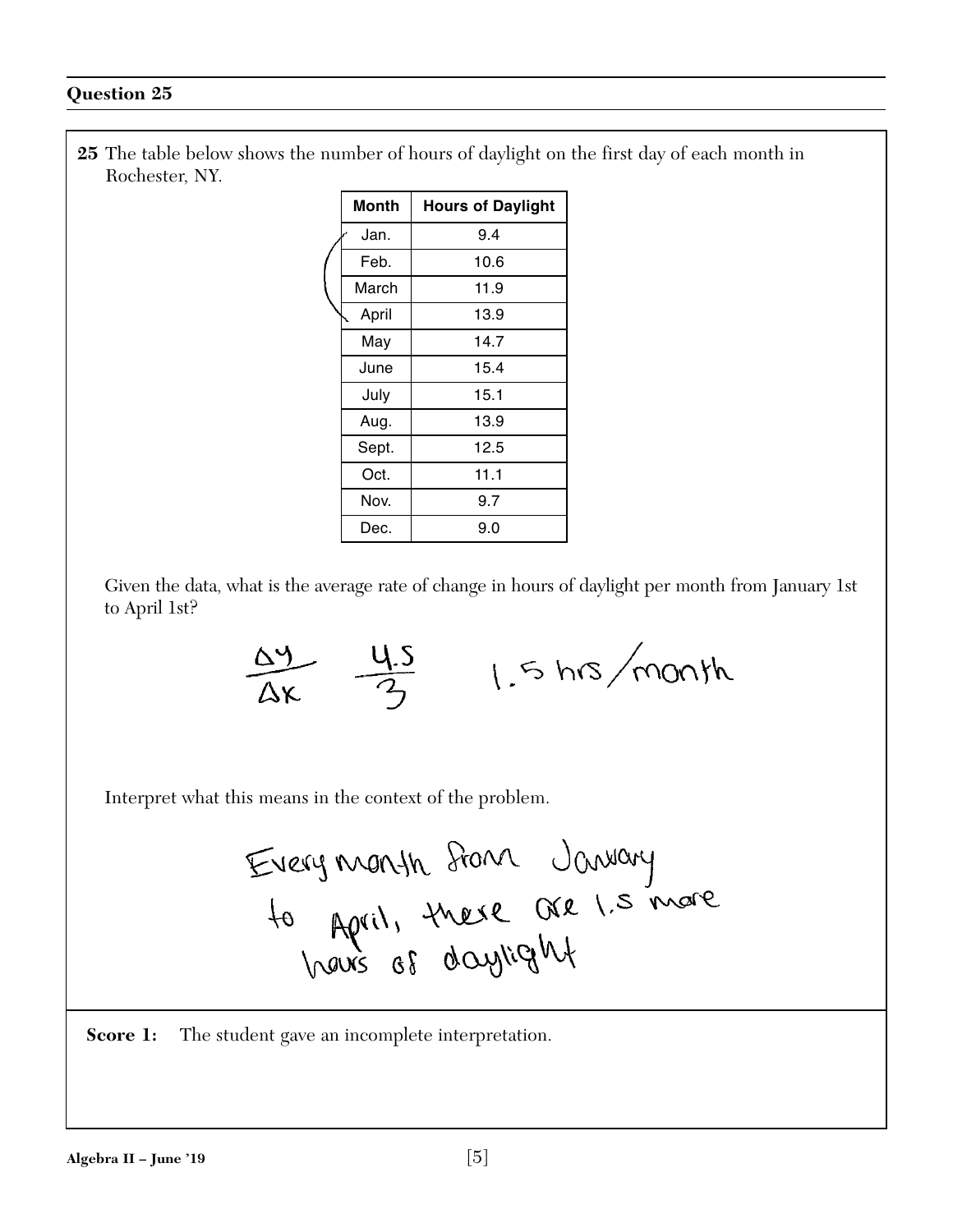| Month | <b>Hours of Daylight</b> |
|-------|--------------------------|
| Jan.  | 9.4                      |
| Feb.  | 10.6                     |
| March | 11.9                     |
| April | 13.9                     |
| May   | 14.7                     |
| June  | 15.4                     |
| July  | 15.1                     |
| Aug.  | 13.9                     |
| Sept. | 12.5                     |
| Oct.  | 11.1                     |
| Nov.  | 9.7                      |
| Dec.  | 9.0                      |

**25** The table below shows the number of hours of daylight on the first day of each month in Rochester, NY.

Given the data, what is the average rate of change in hours of daylight per month from January 1st to April 1st?

 $9,4-13.9 = 4.5$  $J_{\alpha\wedge} \neg\neg \wedge_{\beta}r$ .

Interpret what this means in the context of the problem.

A means from Janvary to April, the the<br>Number of daylight hours therewises by the

**Score 0:** The student found an incorrect average rate of change and wrote an incomplete interpretation.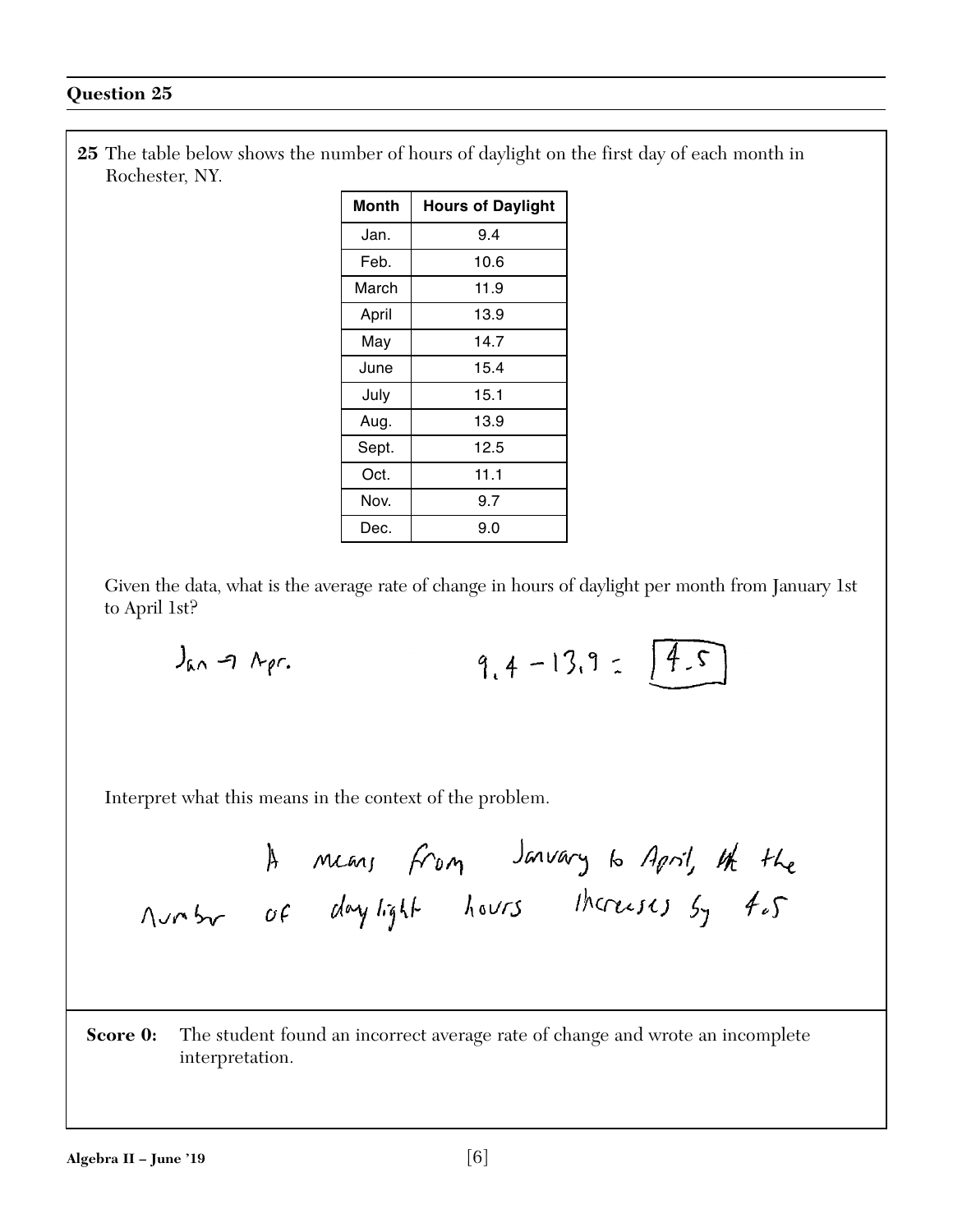**26** Algebraically solve for *x*:  $\frac{7}{2x} - \frac{2}{x+1} = \frac{1}{4}$ 4 $\frac{7}{2x} - \frac{2}{x+1} = \frac{1}{4}$ (7) xH<br>
(2x) x+1 - (2x) (x+1) = 4<br>
(2x) x+1 - 4x<br>
(2x) x+1 - 4x<br>
(2x) (x+1) = 4<br>
(2x) (x+1) = 4  $\frac{3x+7}{(2x)(x+1)}$  $(2x)(x+1) = (4)(3x+7)$  $2x^2+2x=12x+28$ <br>-12x -12x  $2x^2 - 10x = 2x$ <br>-28 -28  $2x^2-10x-28=0$  $\frac{14}{2|4}$   $2(x^2-5x-14)=0$  $2(x^2-5x-14)=0$ <br>  $2(x+2)(x-4)=0$   $\sqrt{2(-2)}$ , ≪=子 **Score 2:** The student gave a complete and correct response.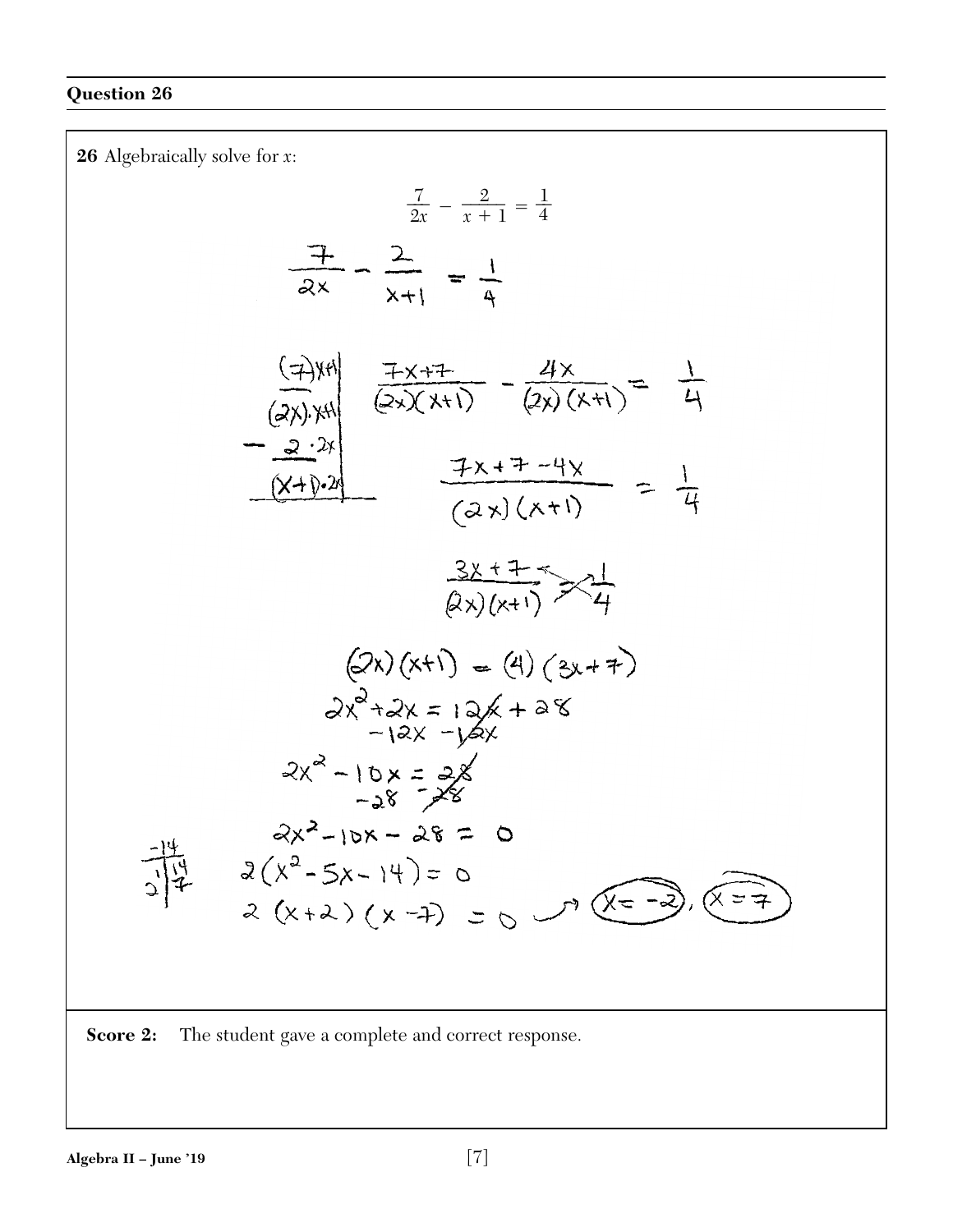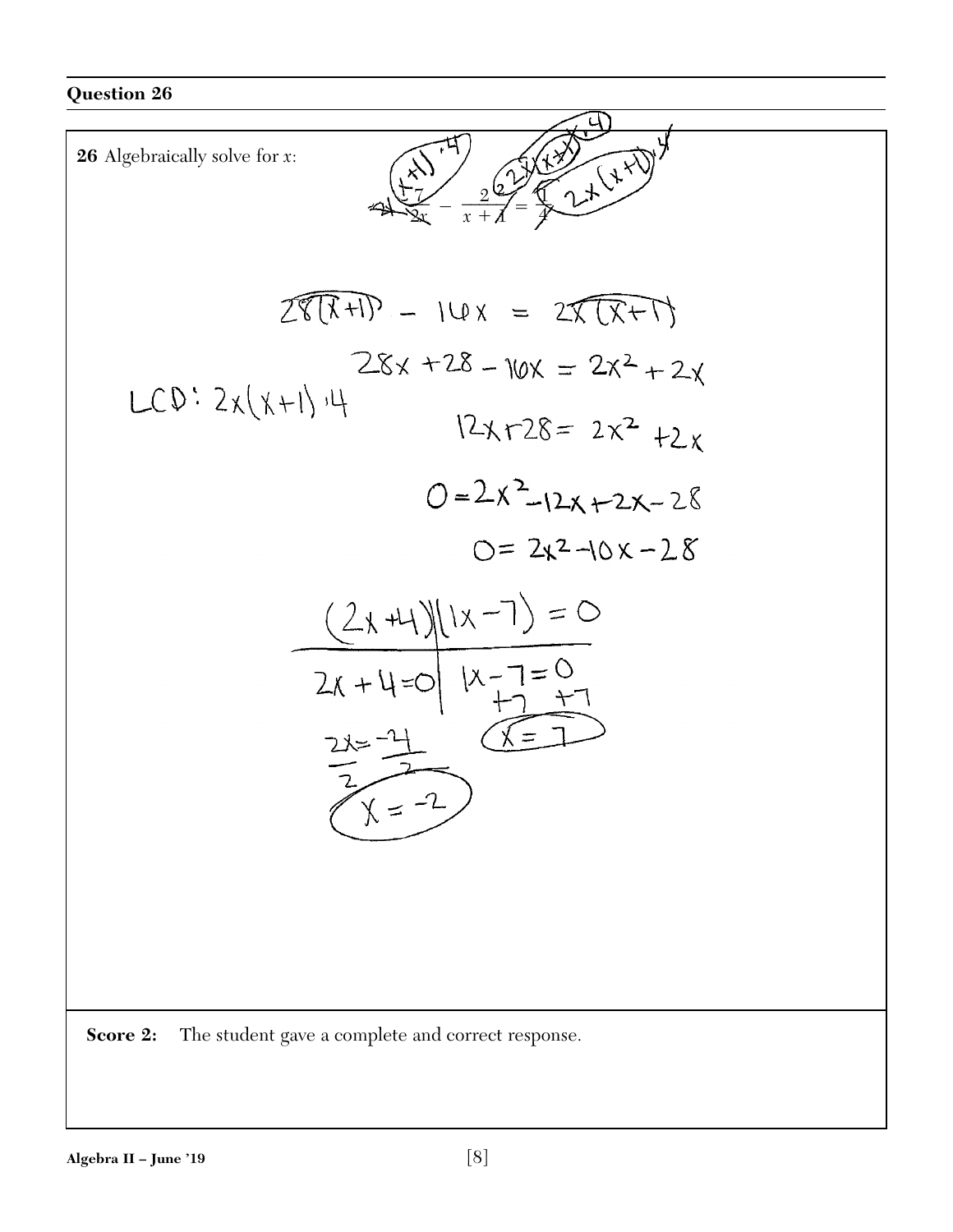**26** Algebraically solve for *x*:  $\frac{7}{2x} - \frac{2}{x+1} = \frac{1}{4}$ 4 $\frac{7}{-4}$  =  $\frac{2}{-1}$  =  $\frac{1}{4}$  $\frac{7}{2x(x+1)}$   $\frac{2}{x+1(x)} = \frac{1}{x}$  $\frac{7x+7}{2x^2+2x} - \frac{4x}{2x^2+2x} = \frac{1}{9}$  $-56$  $\frac{3x+7}{2x^2+2x} \times \frac{1}{4}$  $-14$  +4  $4(x+1) = 2x^2+2x$  $x = 23$ <br>  $2 \times 7$ <br>
extreme event  $y_x + 2y = 2x^2 + 2y$  $10x + 21 = 2x^2$  $2x^2-10x-28=0$  $2x^2 + 4x - 24x - 28 = 0$  $2x(x+y)-14(x+y)=0$  $2x-14=0$ <br>  $2x+14=0$ <br>  $x+2=0$ <br>  $x+2=0$ <br>  $-2=2$ <br>  $x=-2$  $x = 7$ 

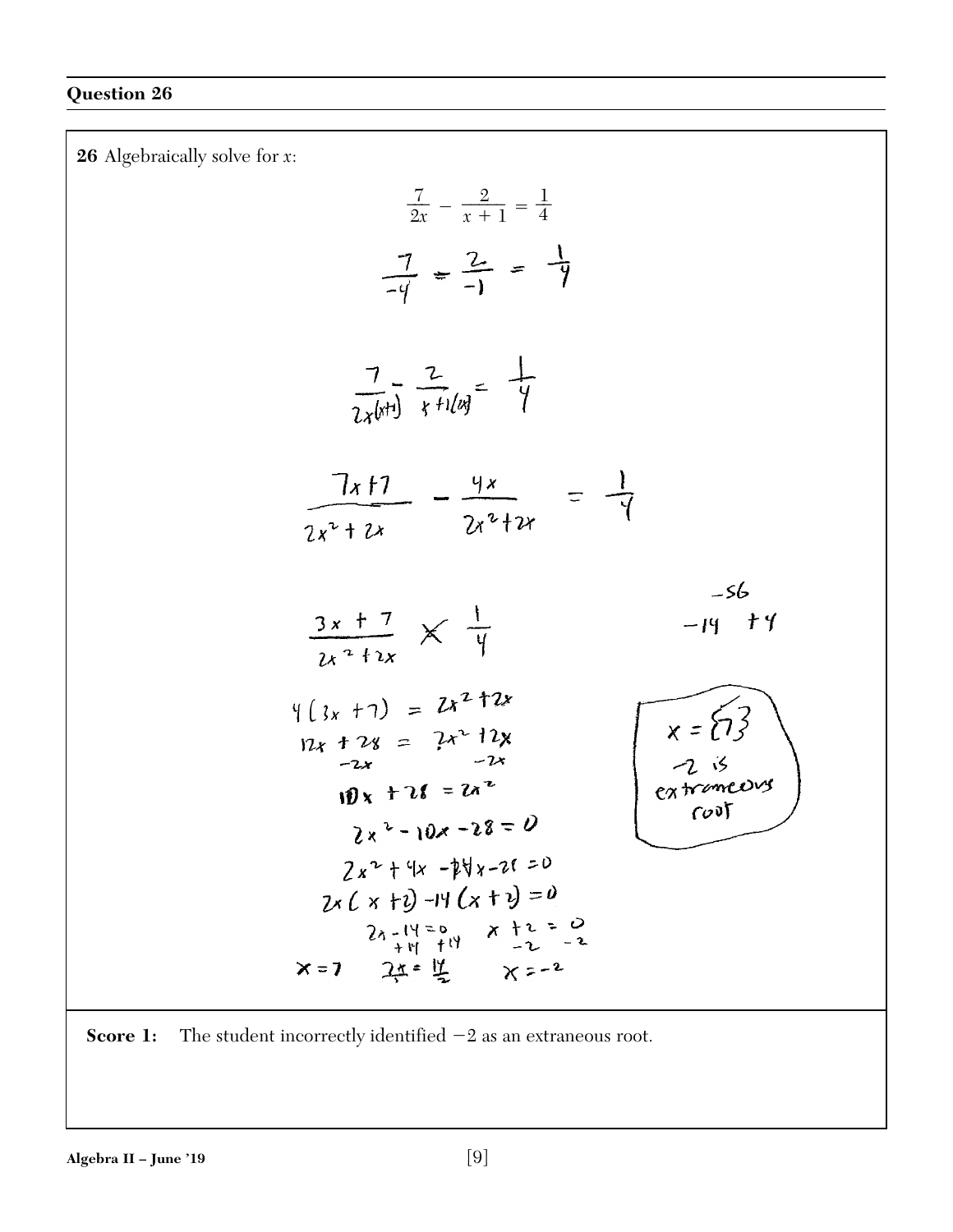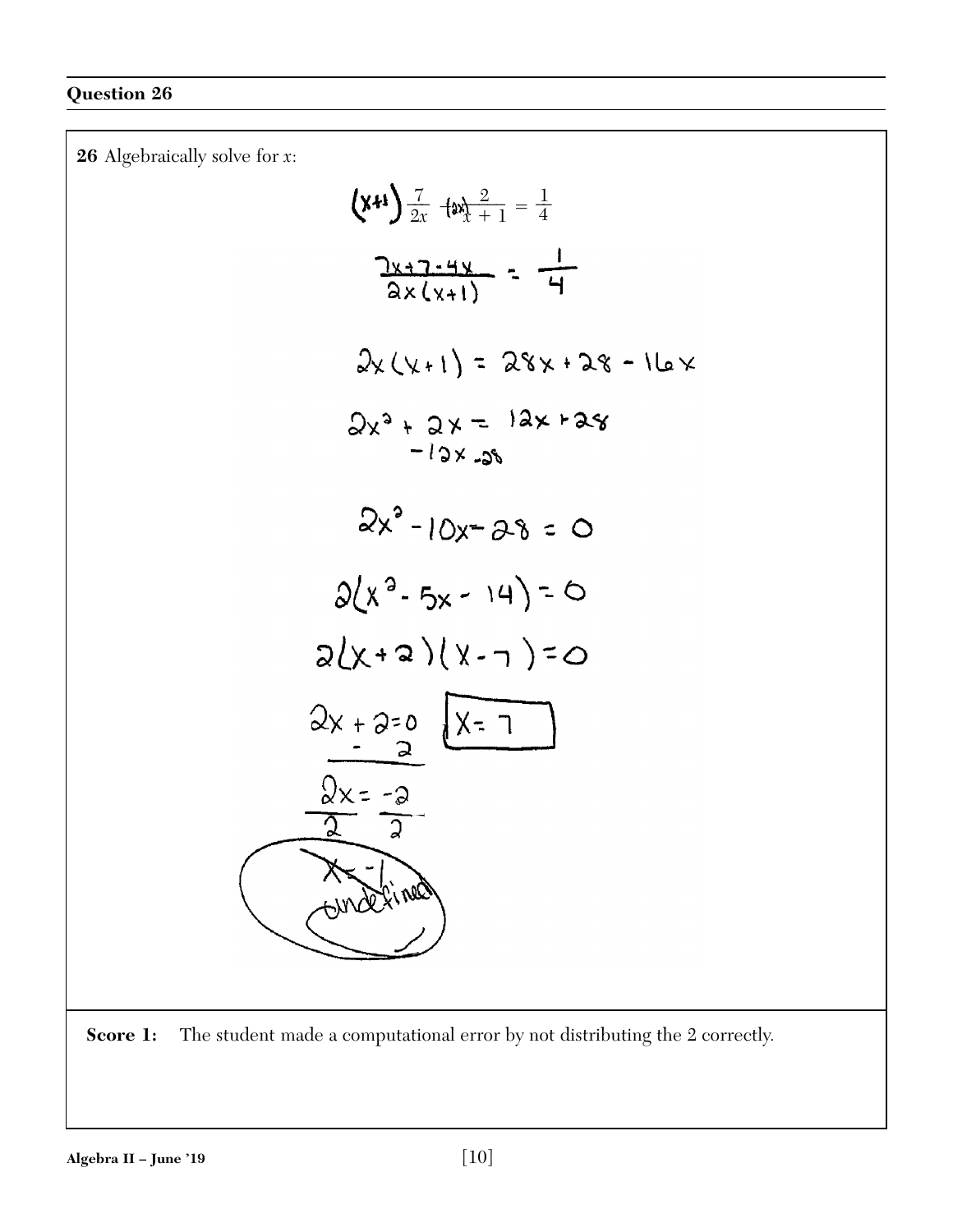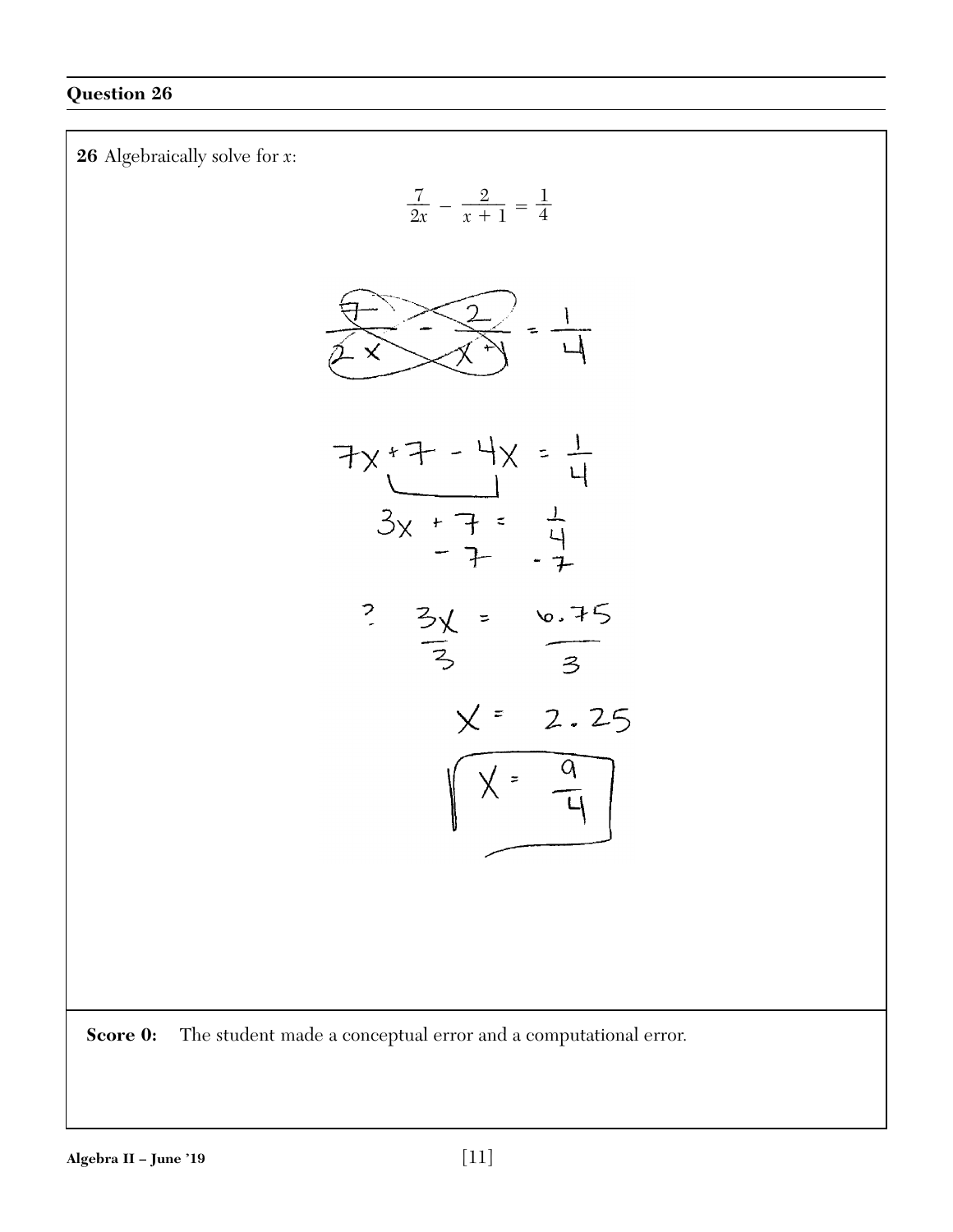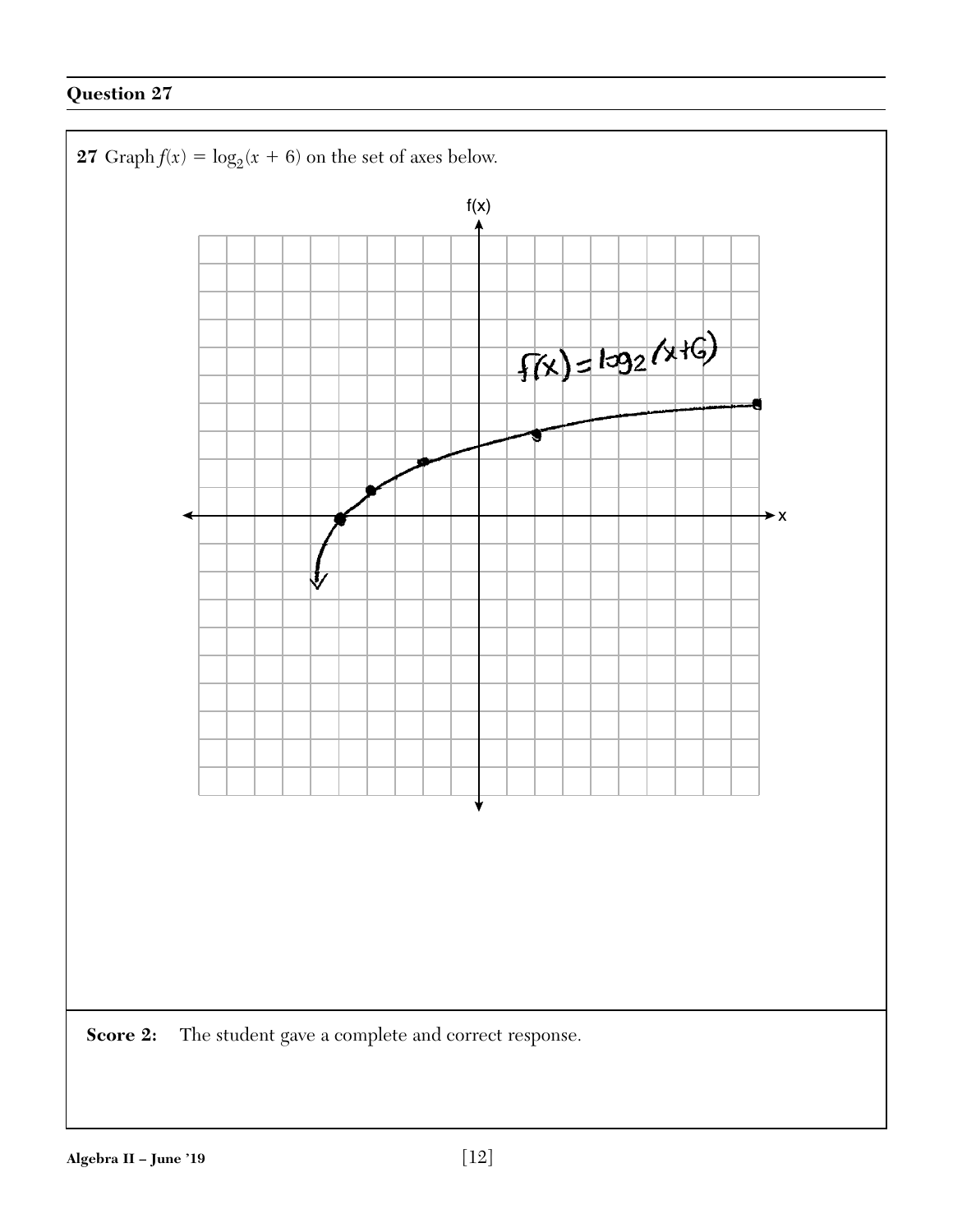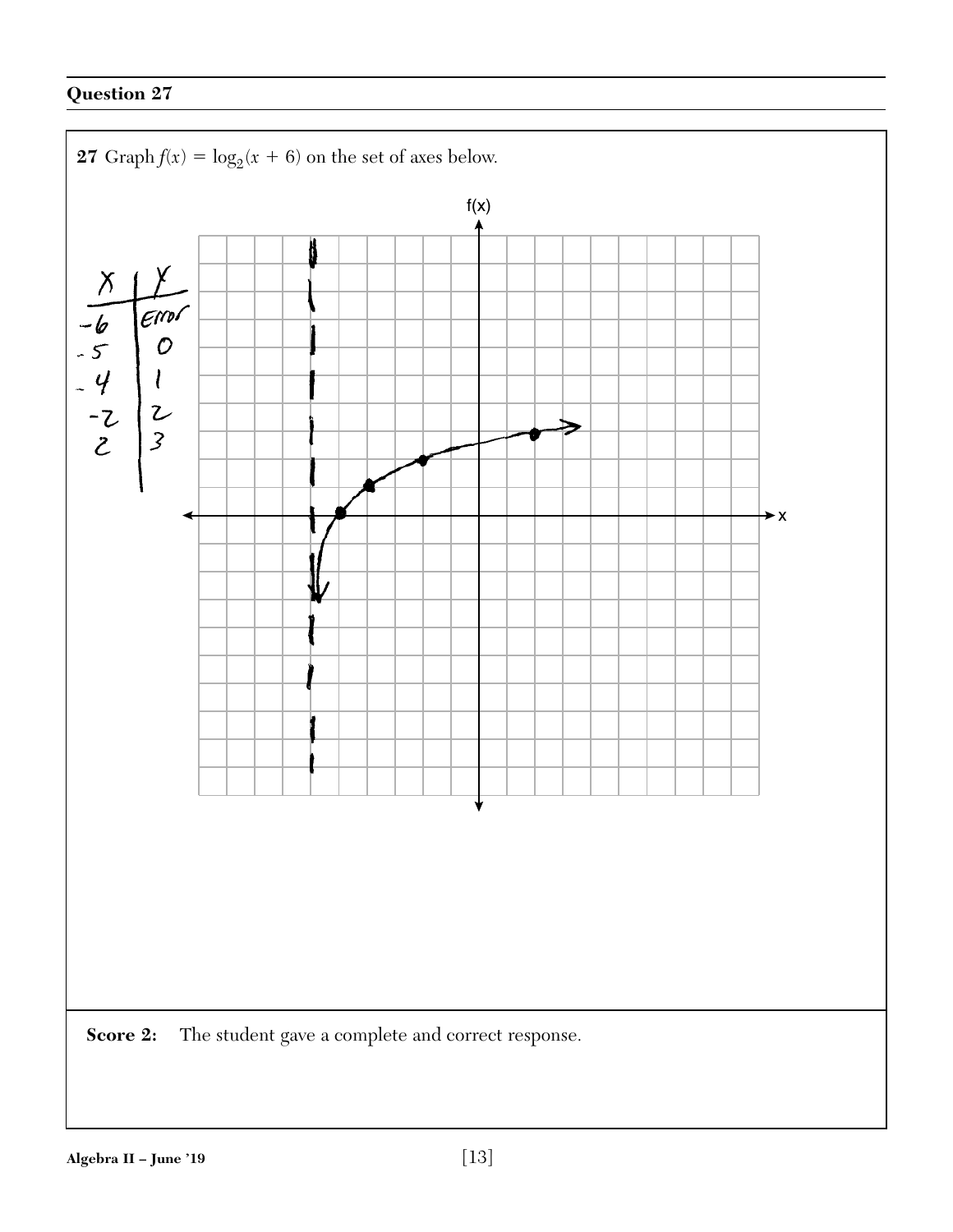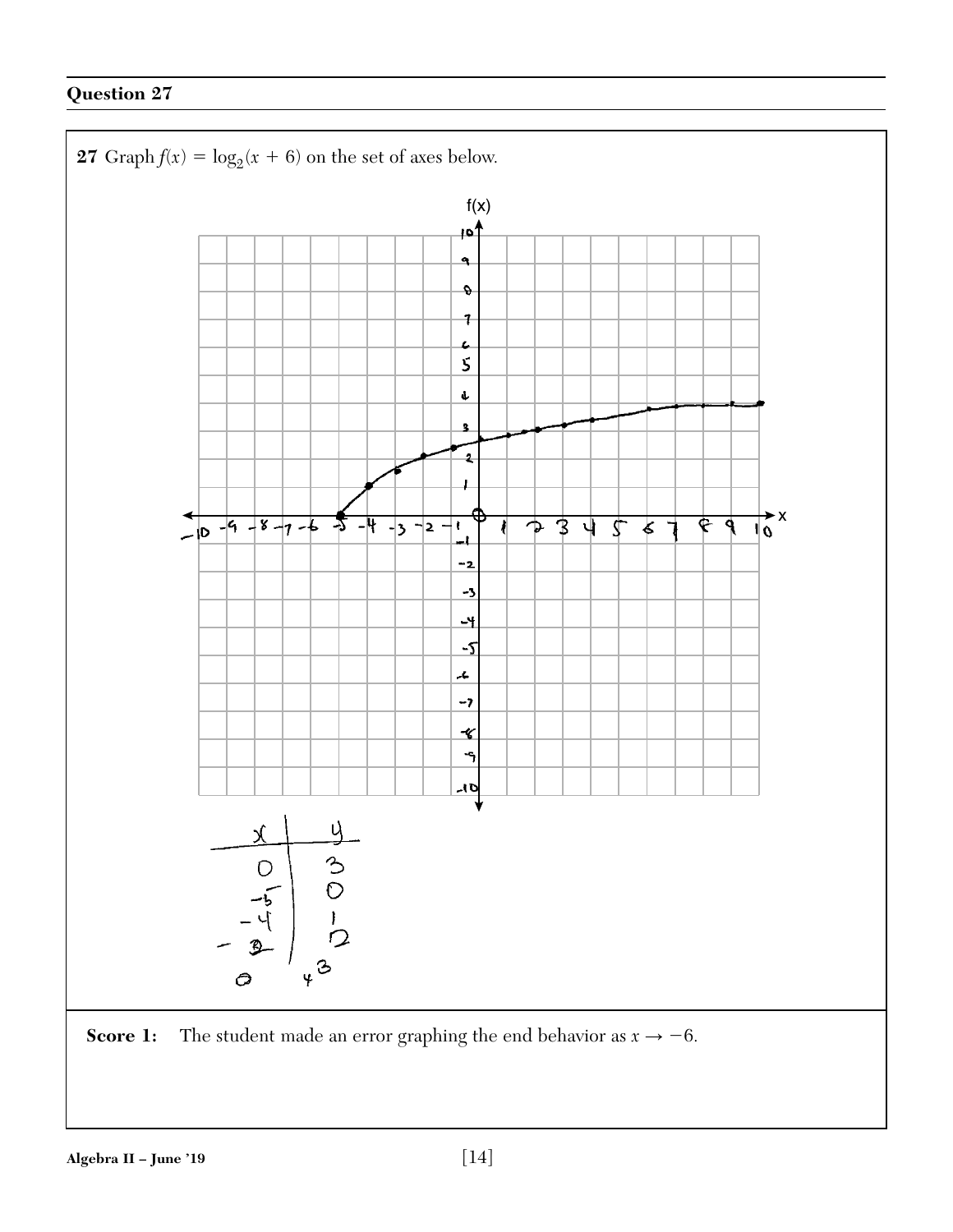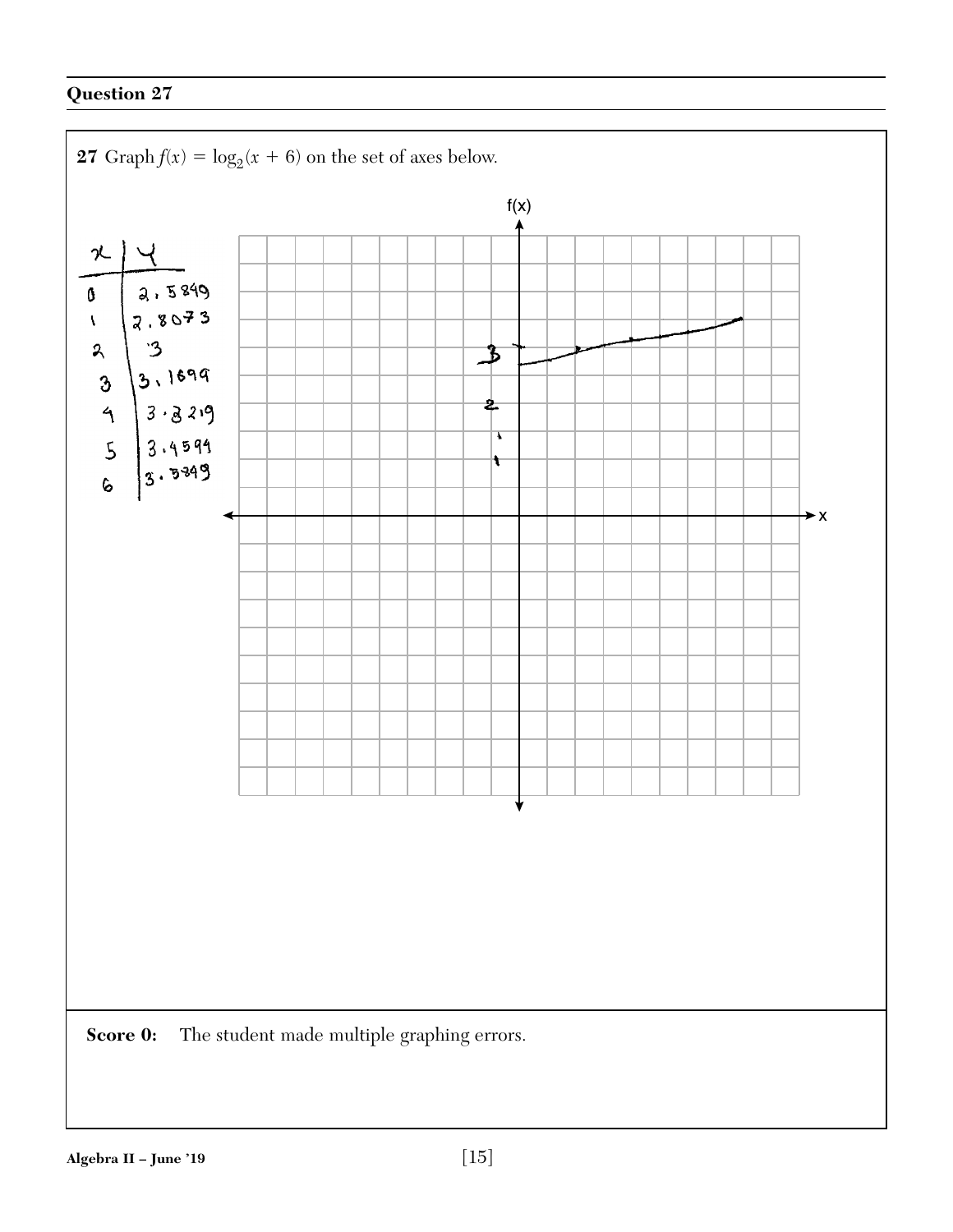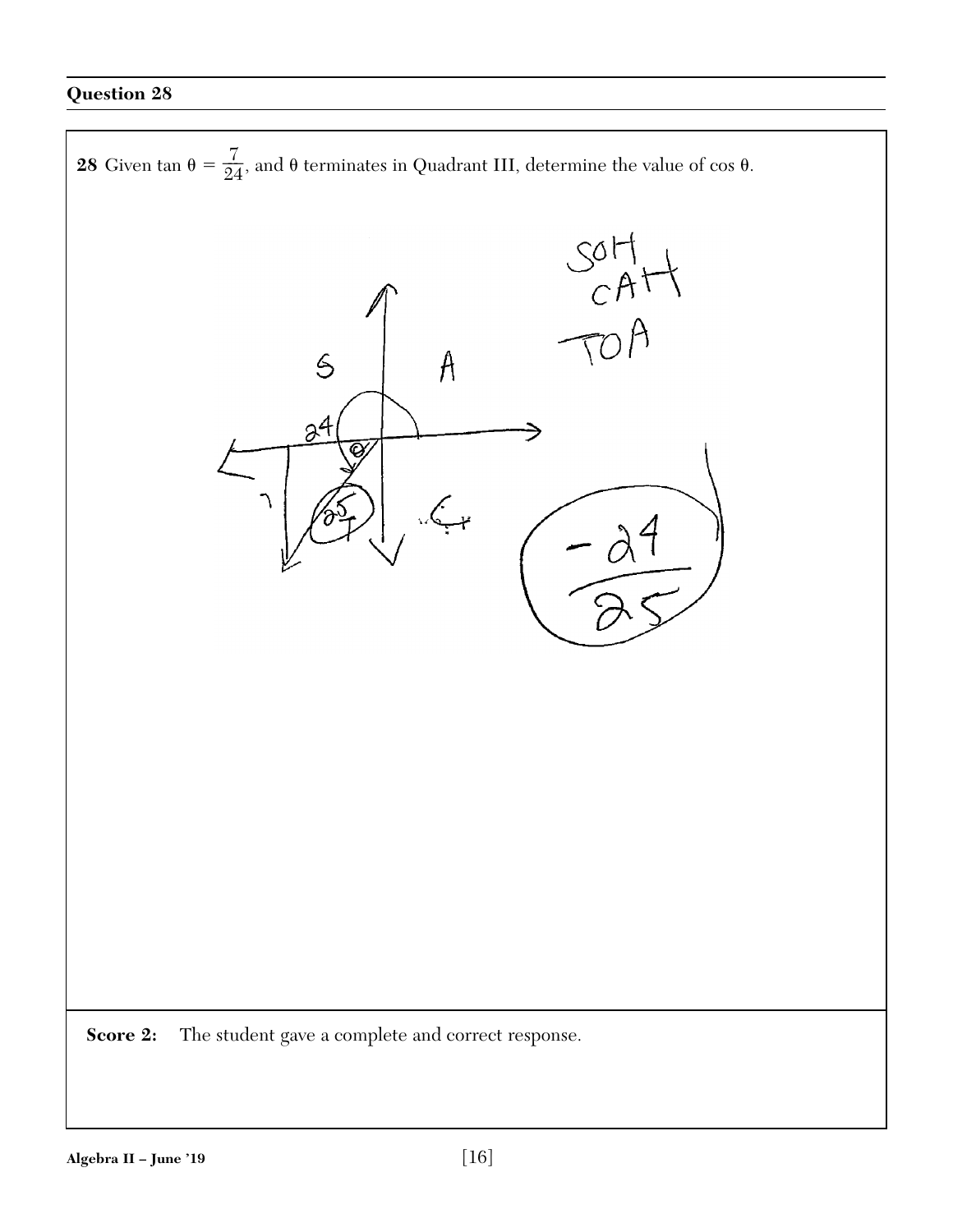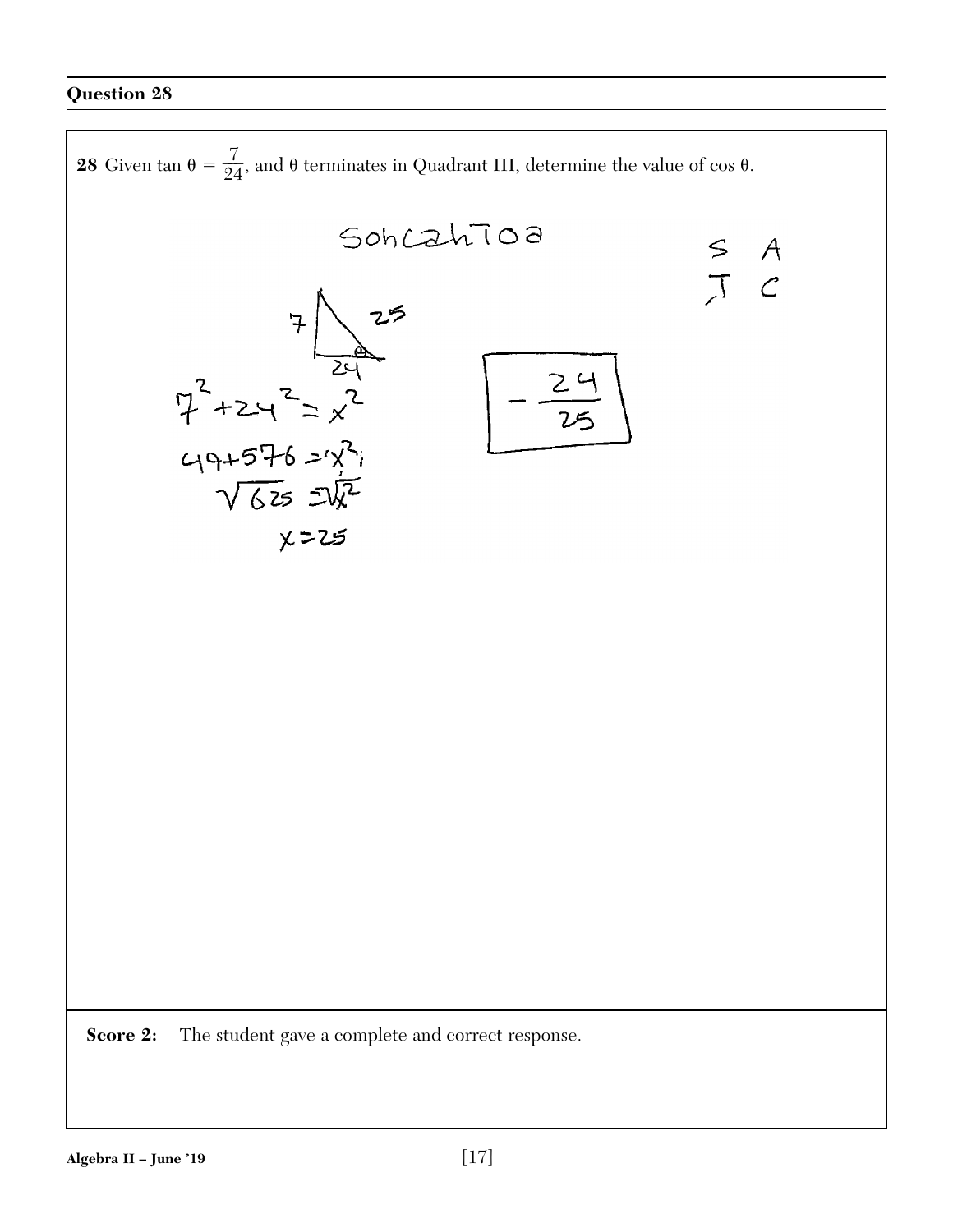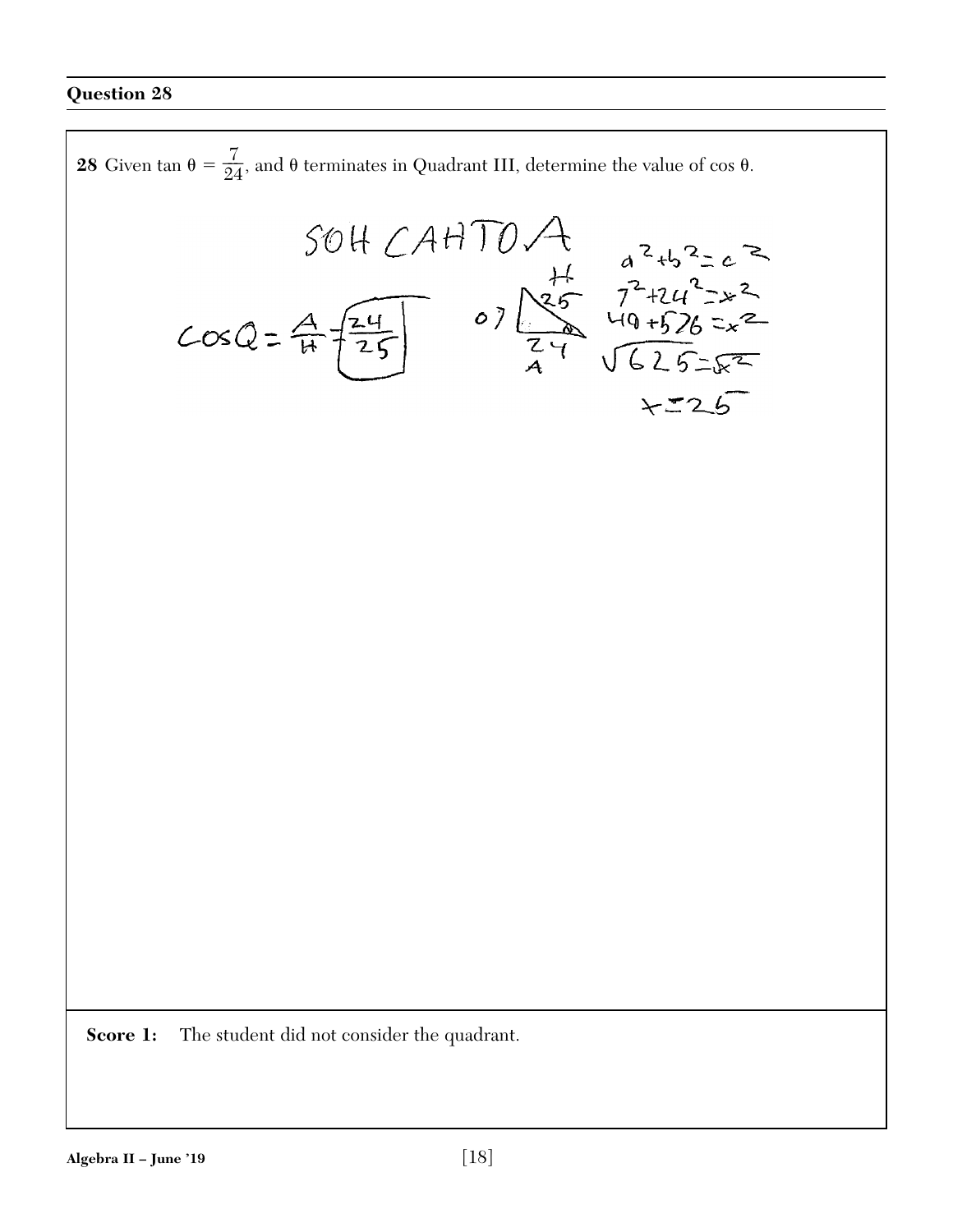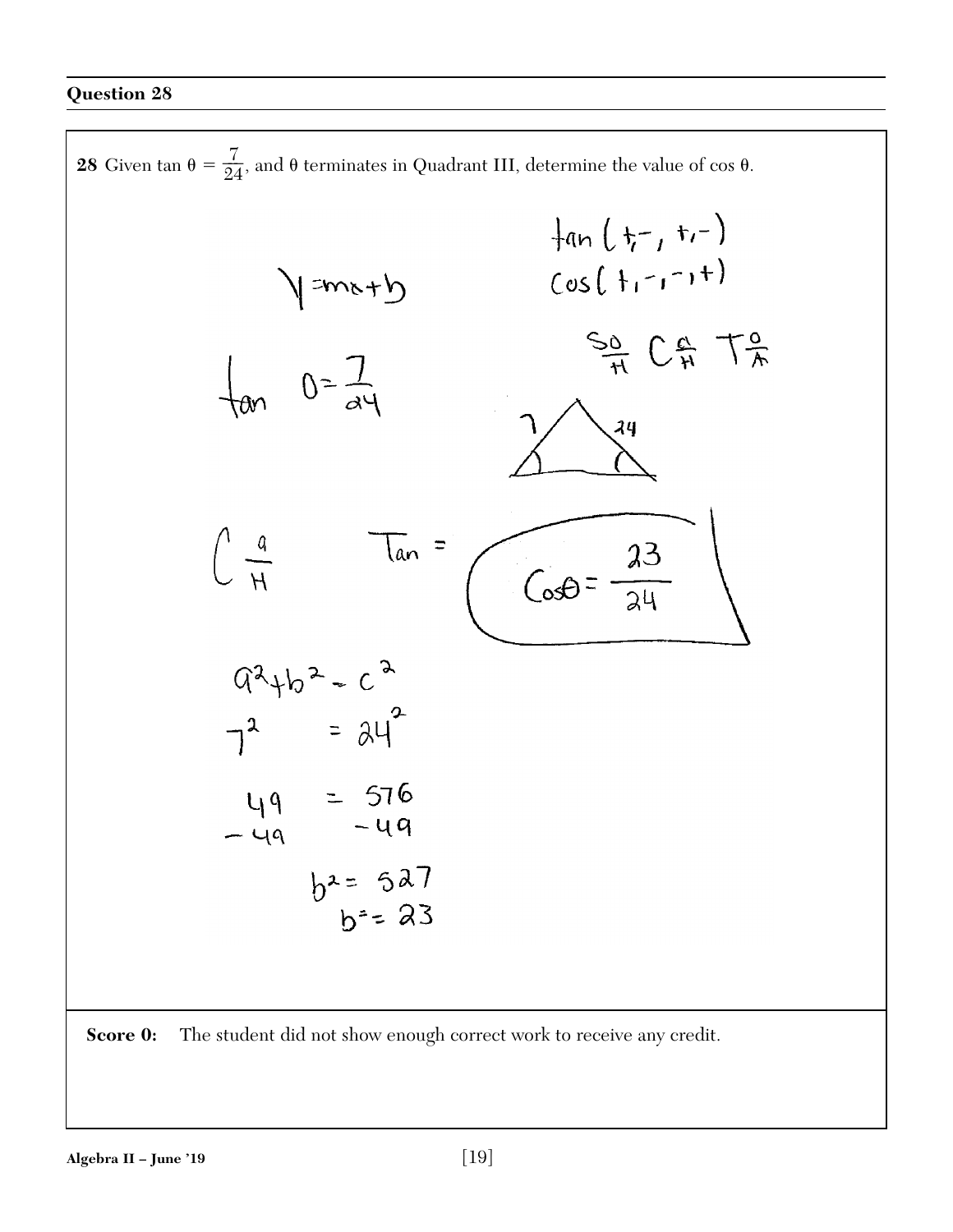**29** Kenzie believes that for  $x \ge 0$ , the expression  $(\sqrt[x]{x^2})(\sqrt[5]{x^3})$  is equivalent to  $\sqrt[35]{x^6}$ . Is she correct? Justify your response algebraically.  $\left(x^{\frac{1}{2}}\right)\left(x^{\frac{3}{2}}\right) = x^{\frac{3!}{35}} = \sqrt[3]{x^{3!}}$ sne is not correct be cause when you convert the expression into radcal formand muthply, add the exponents, the cinsuler should be  $35/x^{31}$ **Score 2:** The student gave a complete and correct response.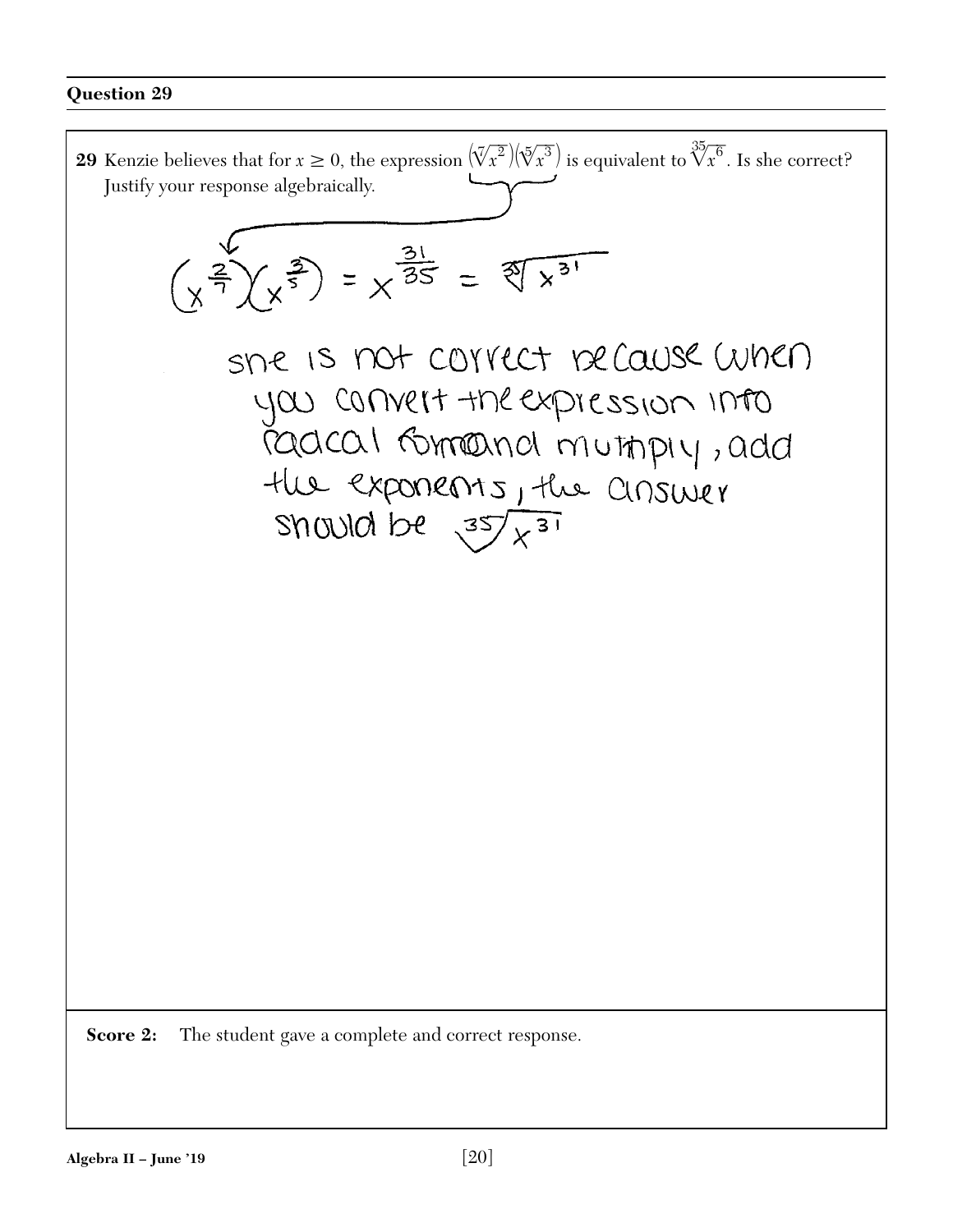**29** Kenzie believes that for  $x \ge 0$ , the expression  $(\sqrt[x]{x^2})(\sqrt[5]{x^3})$  is equivalent to  $\sqrt[35]{x^6}$ . Is she correct? Justify your response algebraically.  $\frac{2}{7} + \frac{3}{5} = \frac{31}{55}$  $x^{2/7}$  .  $x^{3/6}$  $x^{31/35}$  $35\sqrt{x^{31}}$   $4\sqrt[3]{x^{6}}$ Score 2: The student gave a complete and correct response. It is indicated that Kenzie is incorrect.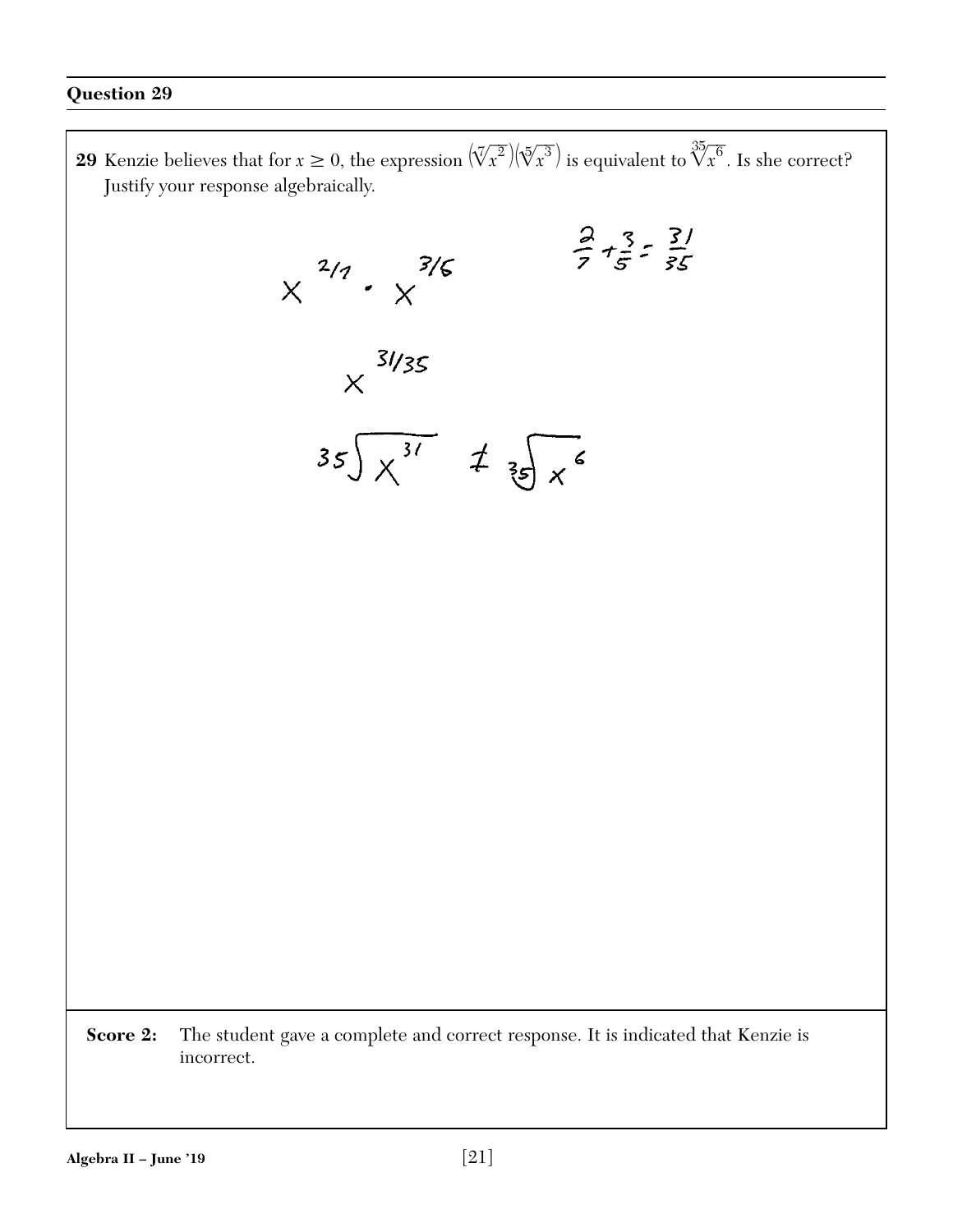**29** Kenzie believes that for  $x \ge 0$ , the expression  $(\sqrt[x]{x^2})(\sqrt[5]{x^3})$  is equivalent to  $\sqrt[35]{x^6}$ . Is she correct?  $\left(\begin{array}{c} \times \end{array}\right) \frac{6}{35}$ Justify your response algebraically.

 $\left(\sqrt[3]{x^2}\right)\left(\sqrt[3]{x^3}\right)$ <br>  $\left(\sqrt{x^2}\right)^{\frac{1}{7}}\cdot\left(\sqrt{x^3}\right)^{\frac{1}{5}}$ <br>  $\left(\sqrt[3]{x^2}\right)\left(\sqrt[3]{x^2}\right)\cdot\left(\sqrt[3]{x^2}\right)$ <br>  $\left(\sqrt[3]{x^2}\right)\cdot\left(\sqrt[3]{x^2}\right)$ <br>  $\left(\sqrt[3]{x^2}\right)\cdot\left(\sqrt[3]{x^2}\right)$ <br>  $\left(\sqrt[3]{x^2}\right)\cdot\left(\sqrt[3]{x^2}\right)$ <br>  $\left(\sqrt[3]{x^2}\right)\cdot\$ 

**Score 1:** The student applied exponent properties incorrectly.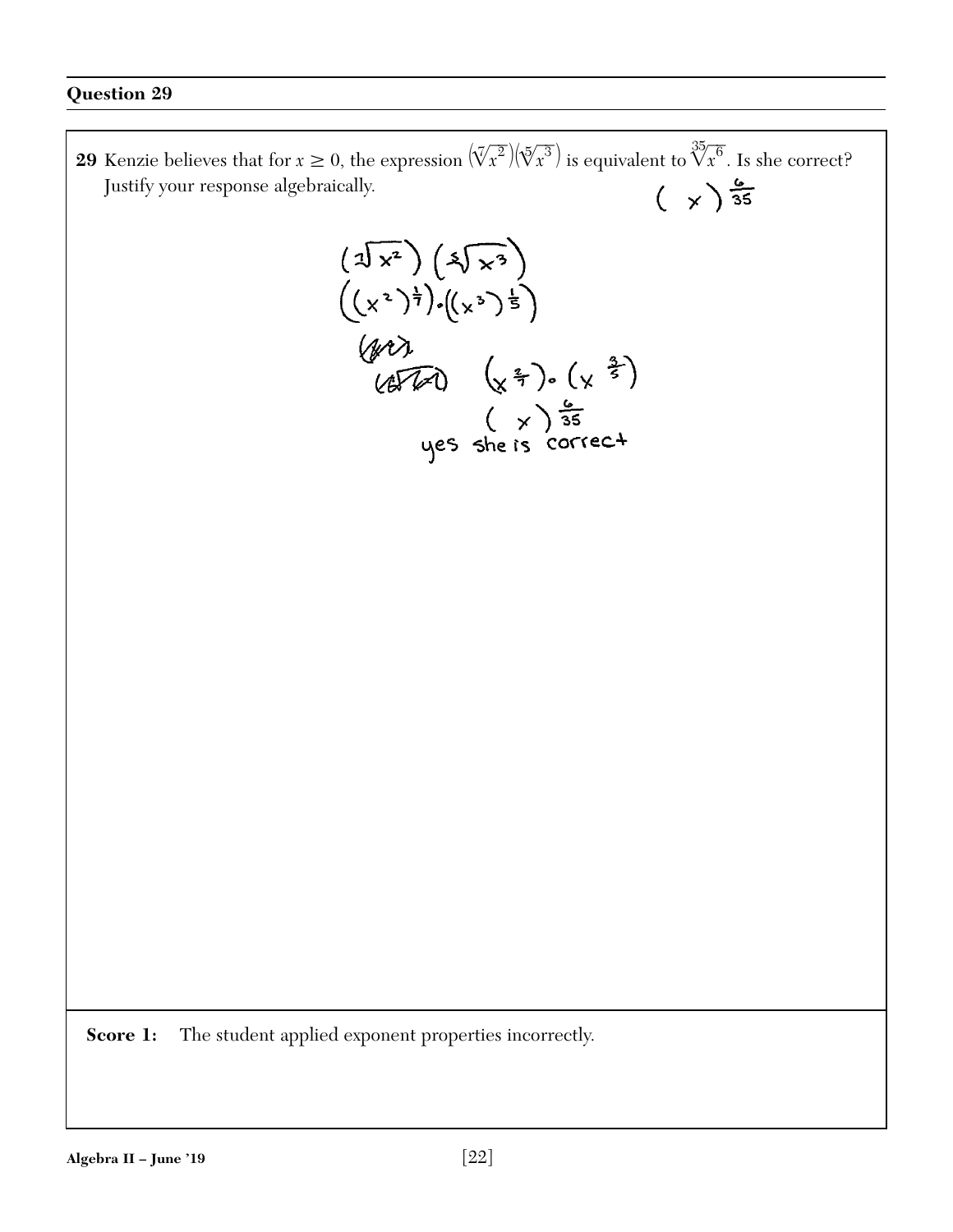|          | Justify your response algebraically.                                       |
|----------|----------------------------------------------------------------------------|
|          | $(7\sqrt{(2)^{2}})(5\sqrt{(2)^{3}}) = 1.84767919$                          |
|          | $35\sqrt{2}$ = 1.26173081                                                  |
|          | no, when pugging in a tester                                               |
|          | they are not the same                                                      |
|          |                                                                            |
|          |                                                                            |
|          |                                                                            |
|          |                                                                            |
|          |                                                                            |
|          |                                                                            |
|          |                                                                            |
|          |                                                                            |
|          |                                                                            |
| Score 1: | The student used a method other than algebraic by showing a contradiction. |
|          |                                                                            |

**29** Kenzie believes that for  $x \ge 0$ , the expression  $(\sqrt[x]{x^2})(\sqrt[5]{x^3})$  is equivalent to  $\sqrt[35]{x^6}$ . Is she correct?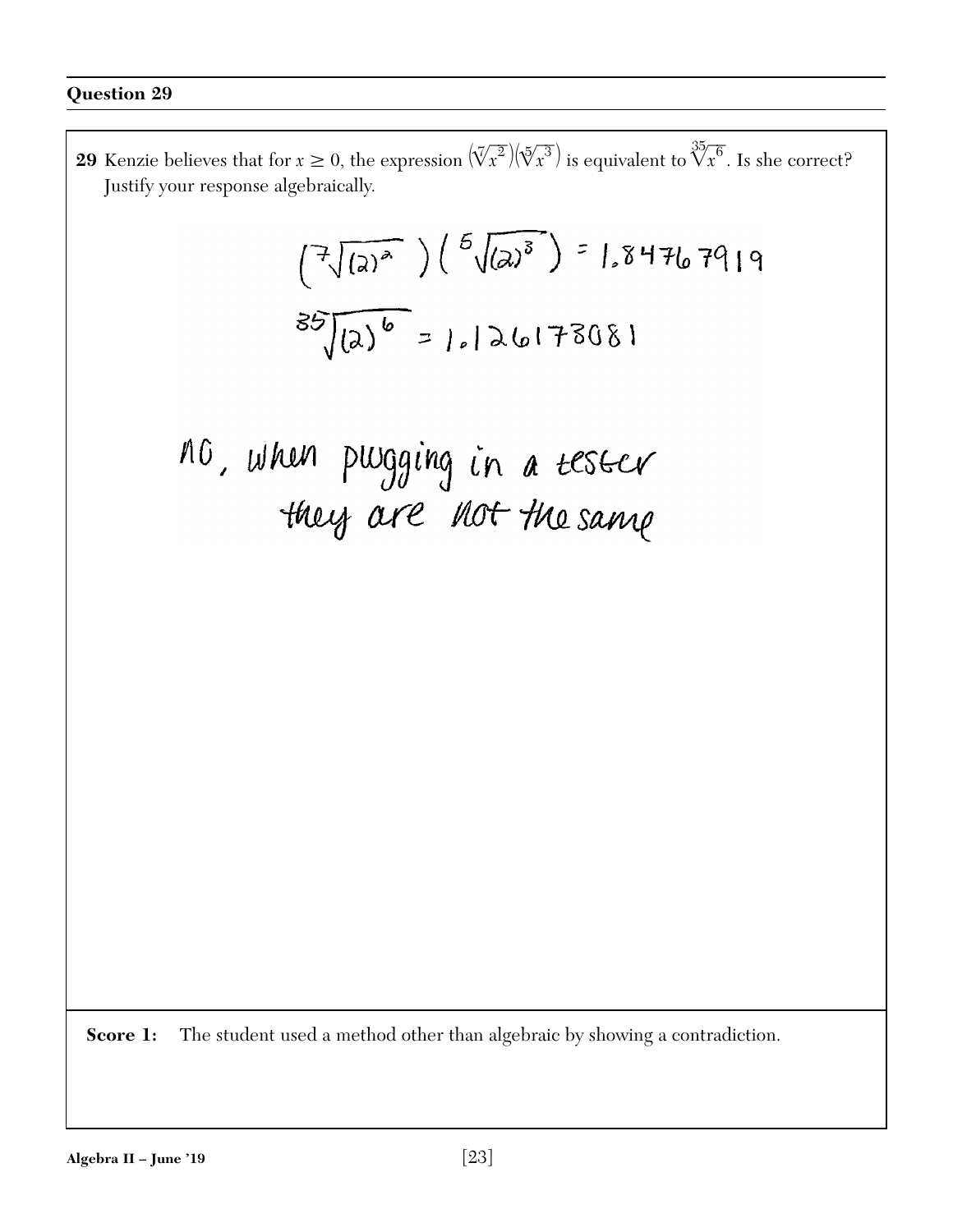**29** Kenzie believes that for  $x \ge 0$ , the expression  $(\sqrt[x]{x^2})(\sqrt[5]{x^3})$  is equivalent to  $\sqrt[35]{x^6}$ . Is she correct? Justify your response algebraically.

 $\frac{1}{\sqrt[3]{x^2}} = (x^2)^{\frac{1}{2}}$ <br> $\frac{1}{\sqrt[5]{x^3}} = (x^3)^{\frac{1}{2}}$  $(x^2)^{\frac{7}{2}} \cdot (x^3)^{\frac{5}{2}} = x^6^{\frac{35}{4}} = (35\sqrt{6})^4$ 

**Score 0:** The student made multiple errors.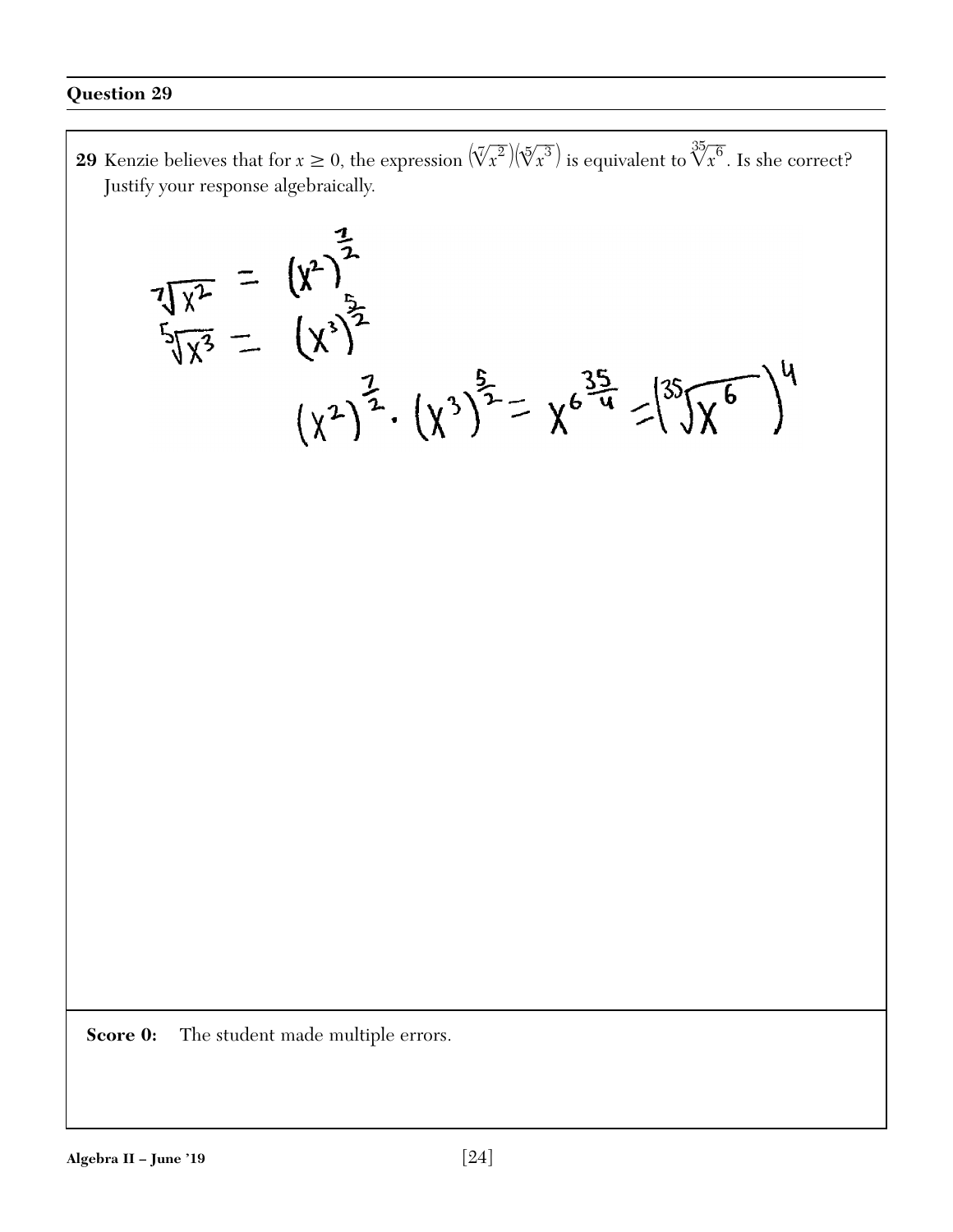$$
\frac{P(k)}{x-1} = x + 7 + \frac{5}{x-1}
$$
  

$$
x^{2}(x-1) + 7(x-1) + (\frac{5}{x-1})(x-1)
$$
  

$$
x^{3} - x^{2} + 7x - 7 + 5
$$
  

$$
P(x) = x^{3} - x^{3} + 7x - 1
$$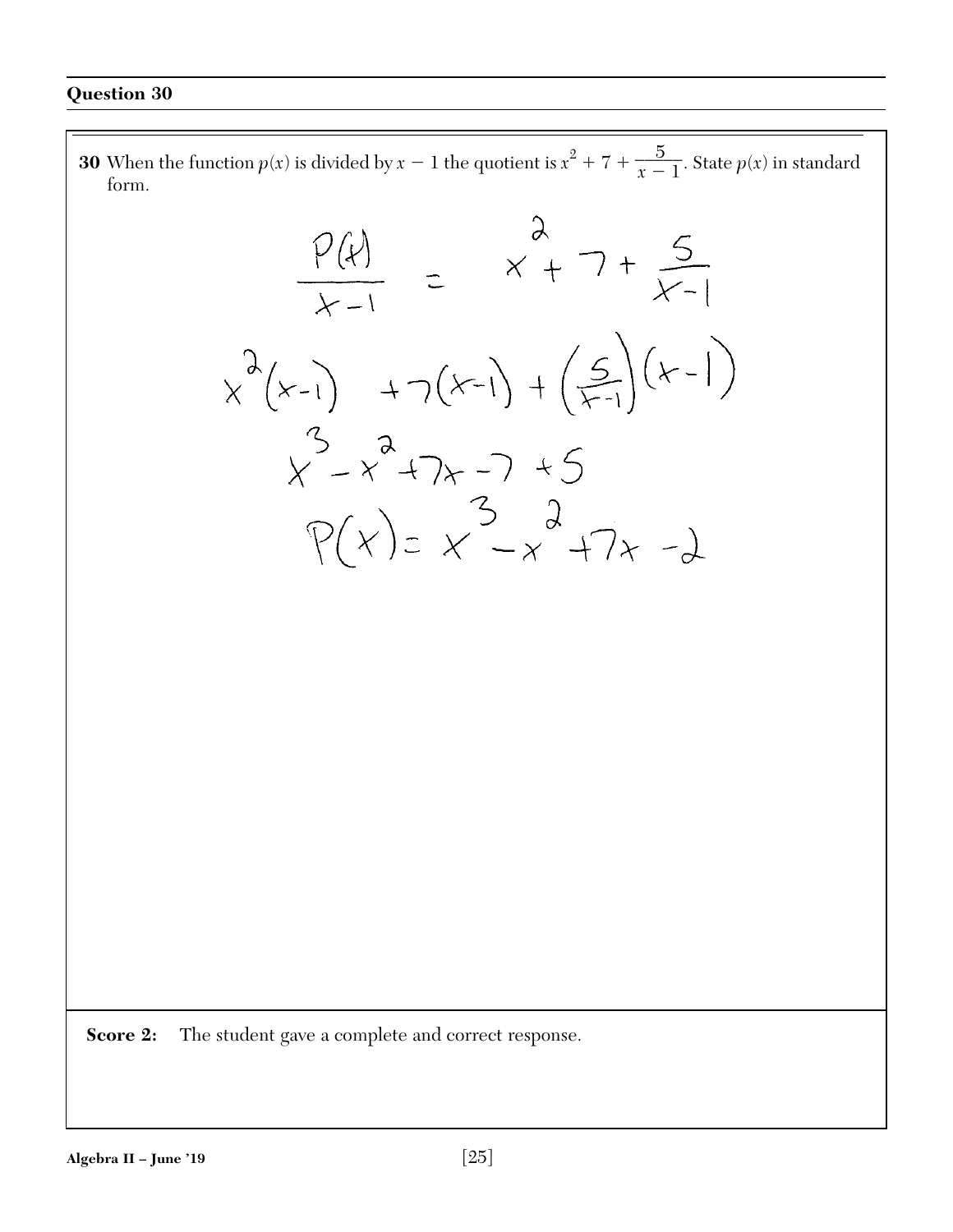$x^{2+7}$ <br>  $x^{2-1}$ <br>  $x^{3} 7x$ <br>  $x^{3} 7x$ <br>  $x^{2}+7x-7$ <br>  $x^{3}$ <br>  $x^{2}+7x-2$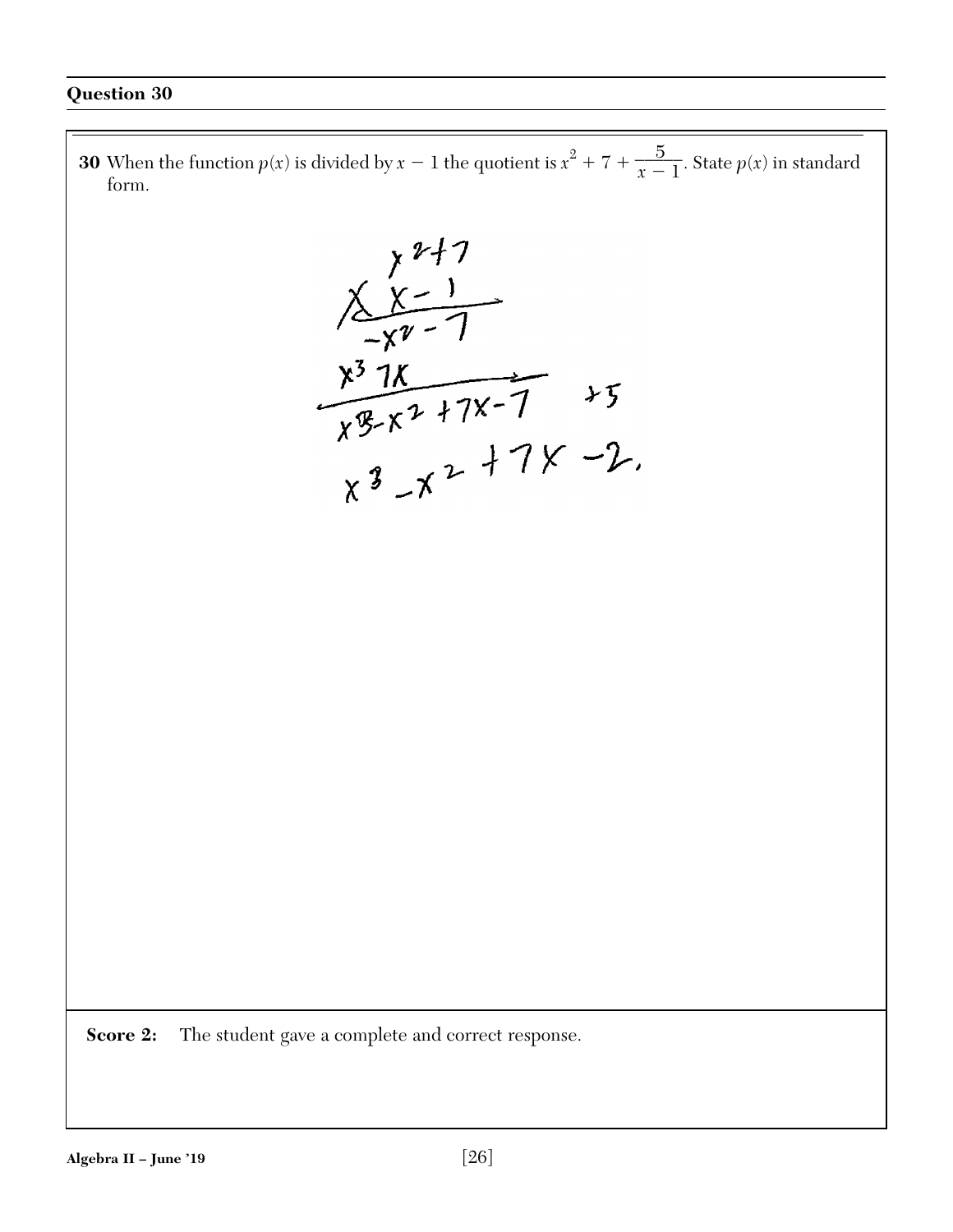$$
\frac{p(x)}{x-1} = x^{2} + 7 + \frac{5}{x-1}
$$
\n
$$
\frac{(x-1)}{(x-1)}(x^{2}+7) + \frac{5}{x-1}
$$
\n
$$
x^{3} - x^{2} + 7x - 7 + 5
$$
\n
$$
x - 1
$$
\n
$$
x^{3} - x^{2} + 7x - 2
$$
\n
$$
x - 1
$$
\n
$$
p(x) = x^{3} - x^{2} + 7x - 2
$$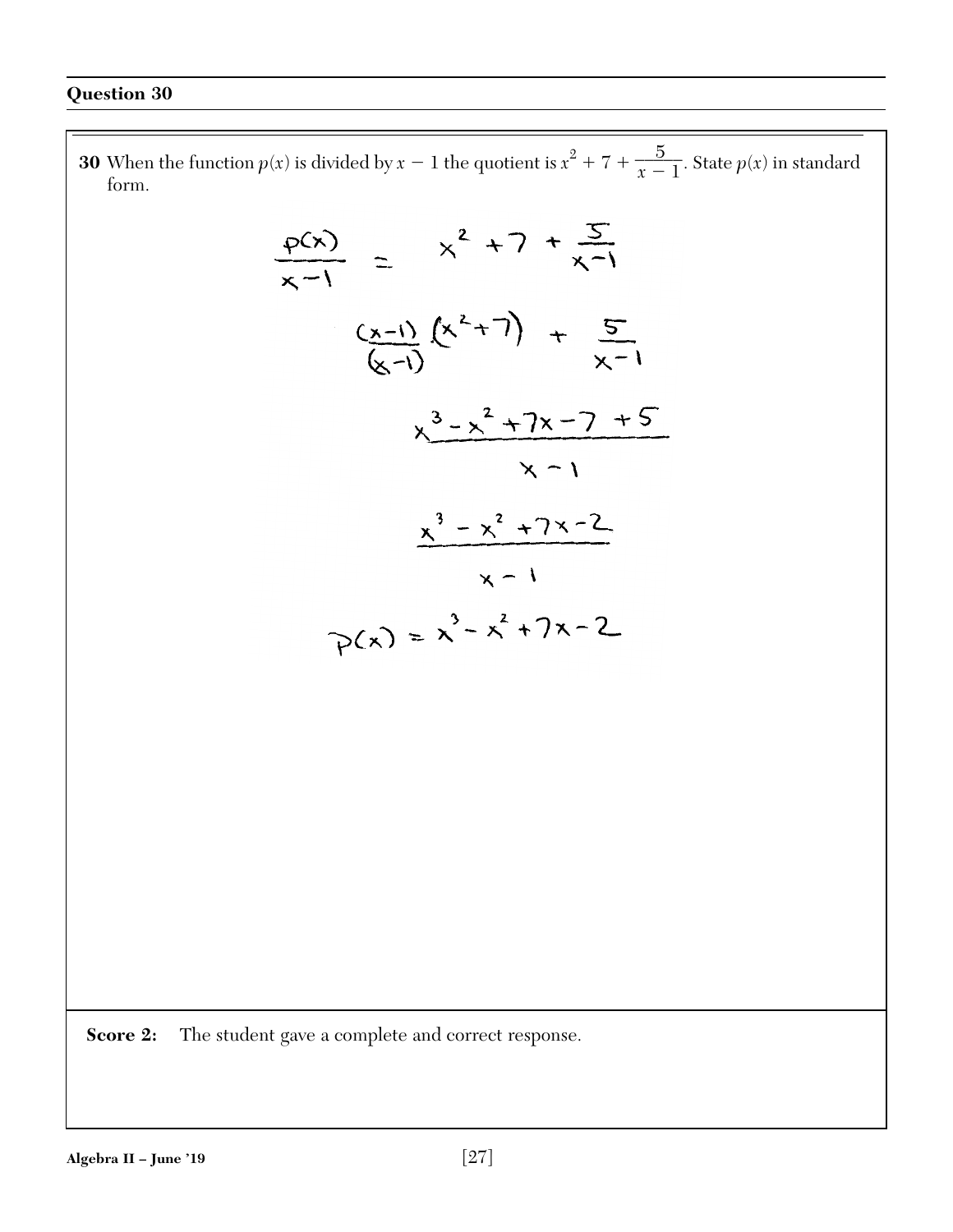**30** When the function  $p(x)$  is divided by  $x - 1$  the quotient is  $x^2 + 7 + \frac{5}{x - 1}$  $\frac{b}{x-1}$ . State  $p(x)$  in standard form.  $x^3 - x^2 + 7x - 7 + 5x - 5$  $x^{3}-x^{2}+2x-12$ **Score 1:** The student incorrectly distributed the  $x - 1$  to the rational term.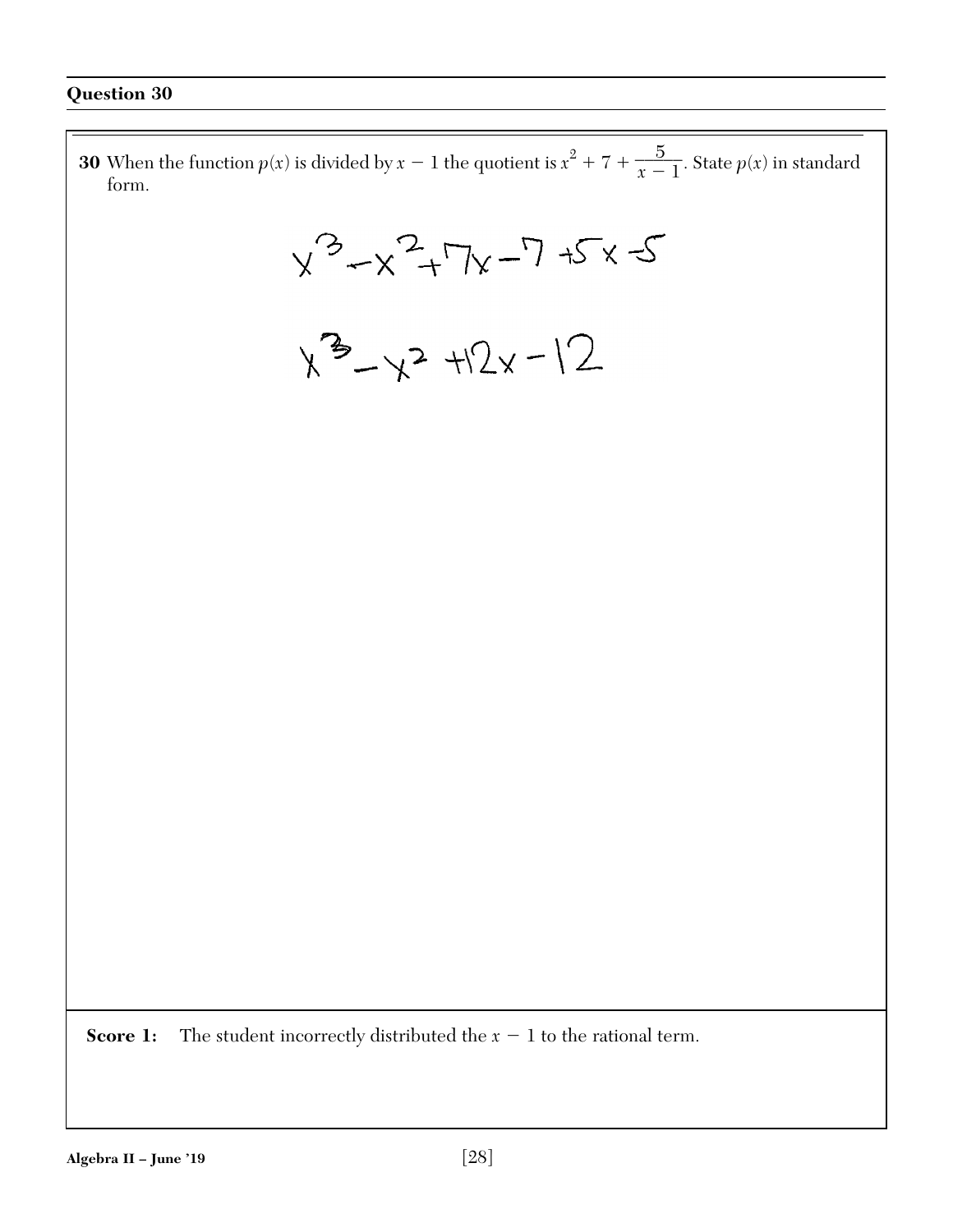

 $\frac{1}{\sqrt{3}}$  $x-1(x^2) =$ <br> $x-1(7) =$ 



**Score 1:** The student excluded the remainder.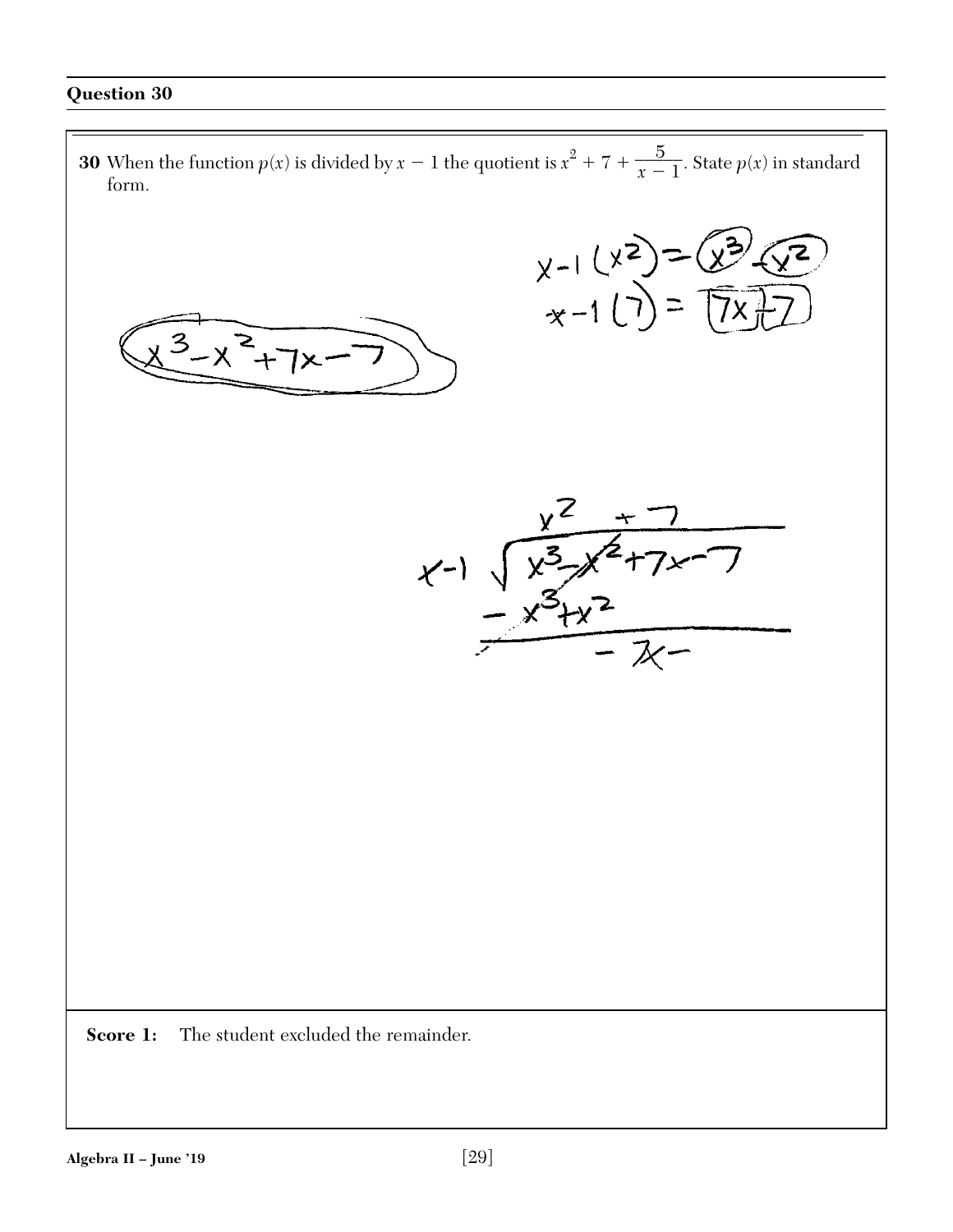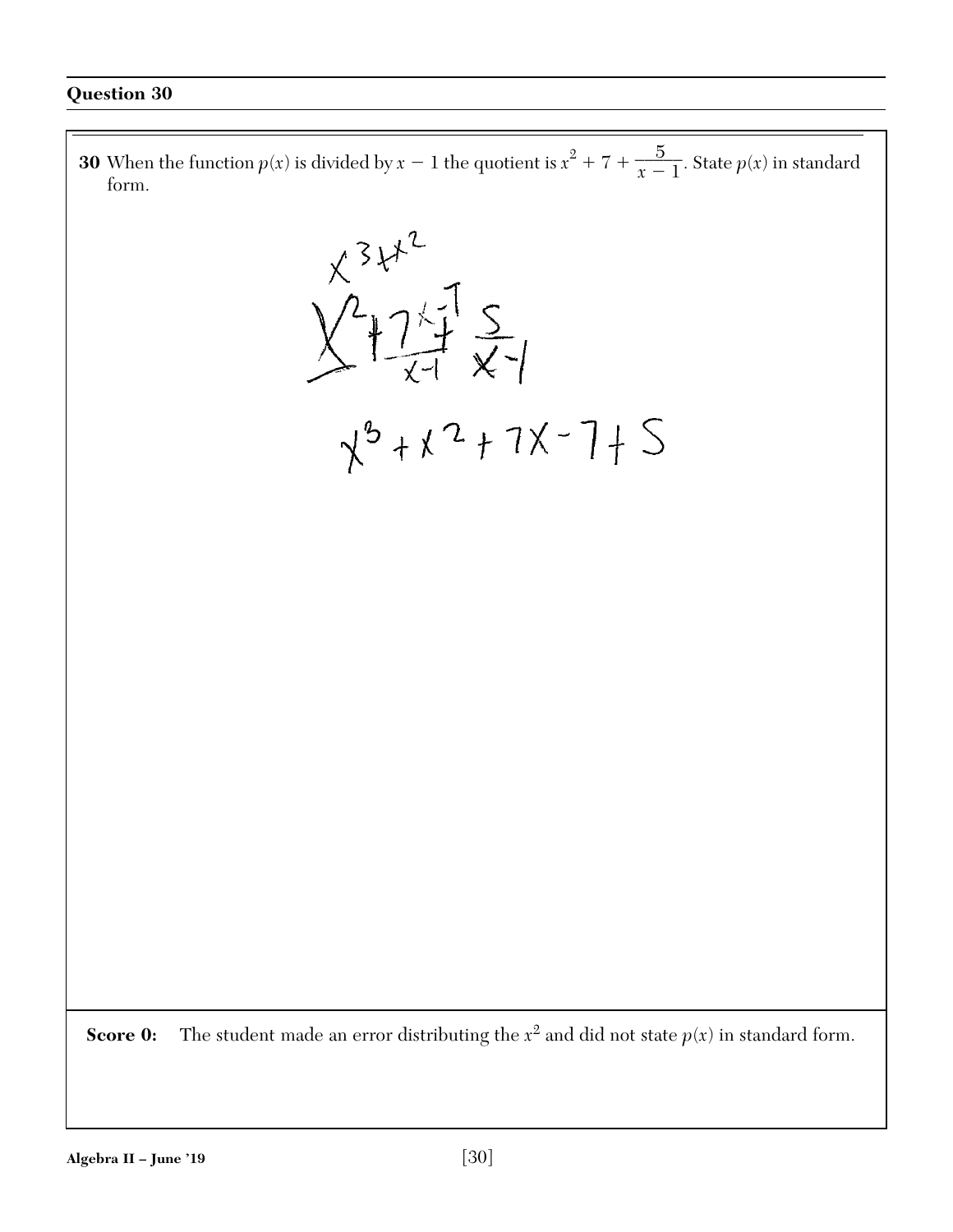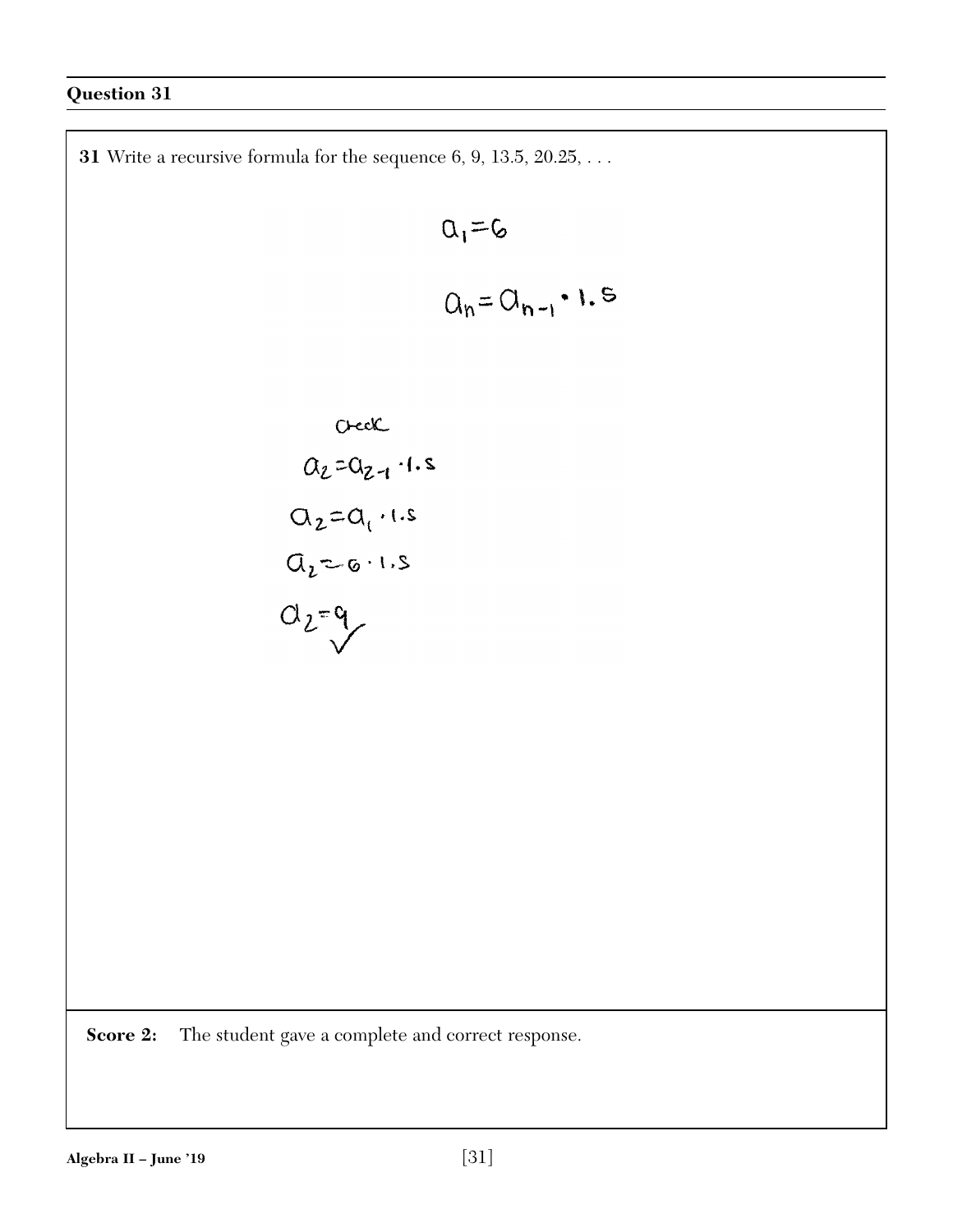**31** Write a recursive formula for the sequence  $6, 9, 13.5, 20.25, \ldots$ 

 $Q_{n} = Q_{n-1}$  o  $R_{n-2} = 1$ <br>  $Q_{n} = Q_{n-1}$  o  $Q_{n} = Q_{n-1}$  o  $Q_{n} = Q_{n}$ 

 $9x^3$  $\overline{\gamma}$   $\gamma$   $rac{2}{3}$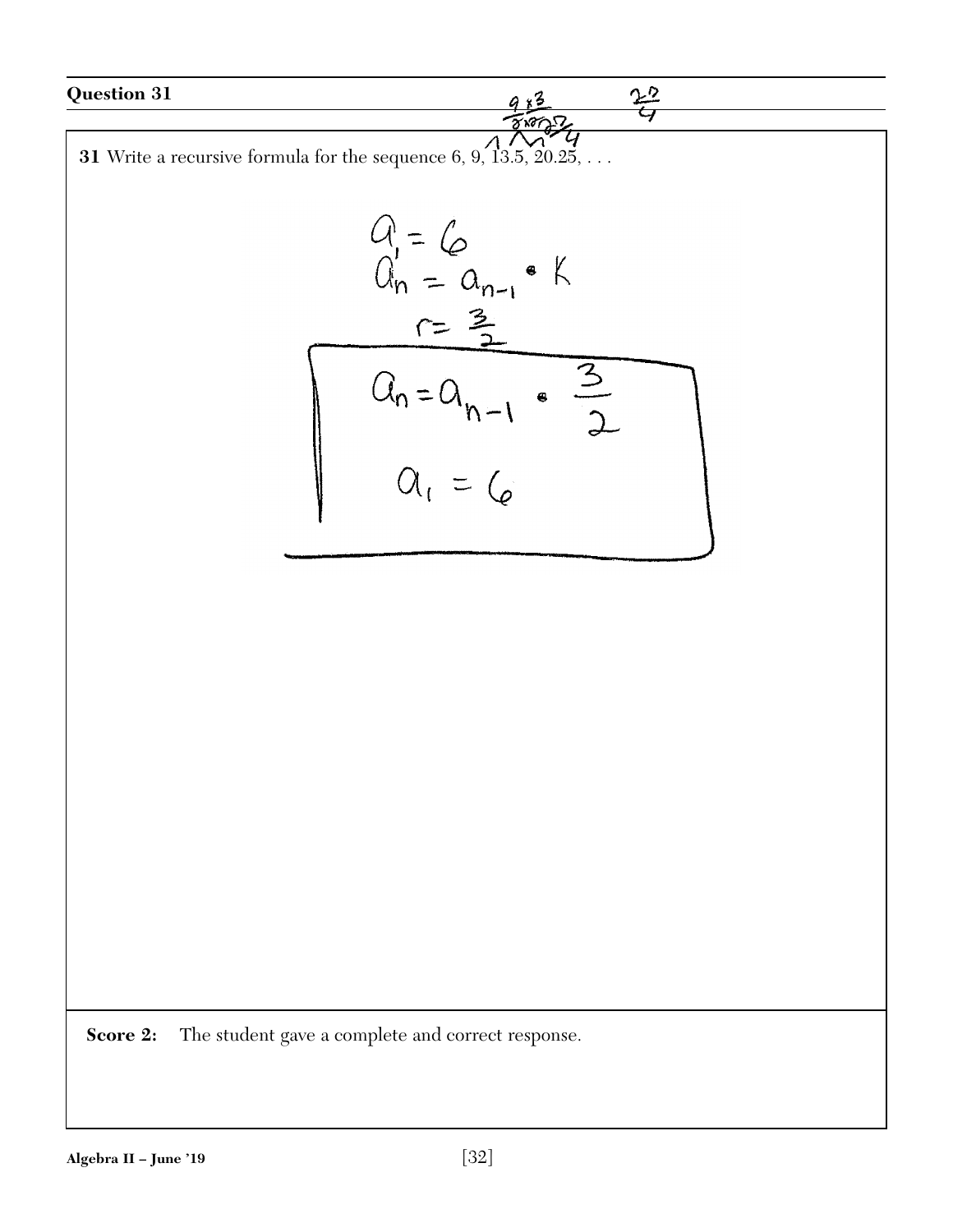**31** Write a recursive formula for the sequence  $6, 9, 13.5, 20.25, \ldots$ 

$$
\alpha_1 = 0
$$
  
 
$$
\alpha_n = \alpha_1 \left(\frac{3}{2}\right)^1
$$

**Score 1:** The student received credit for writing  $a_1 = 6$ .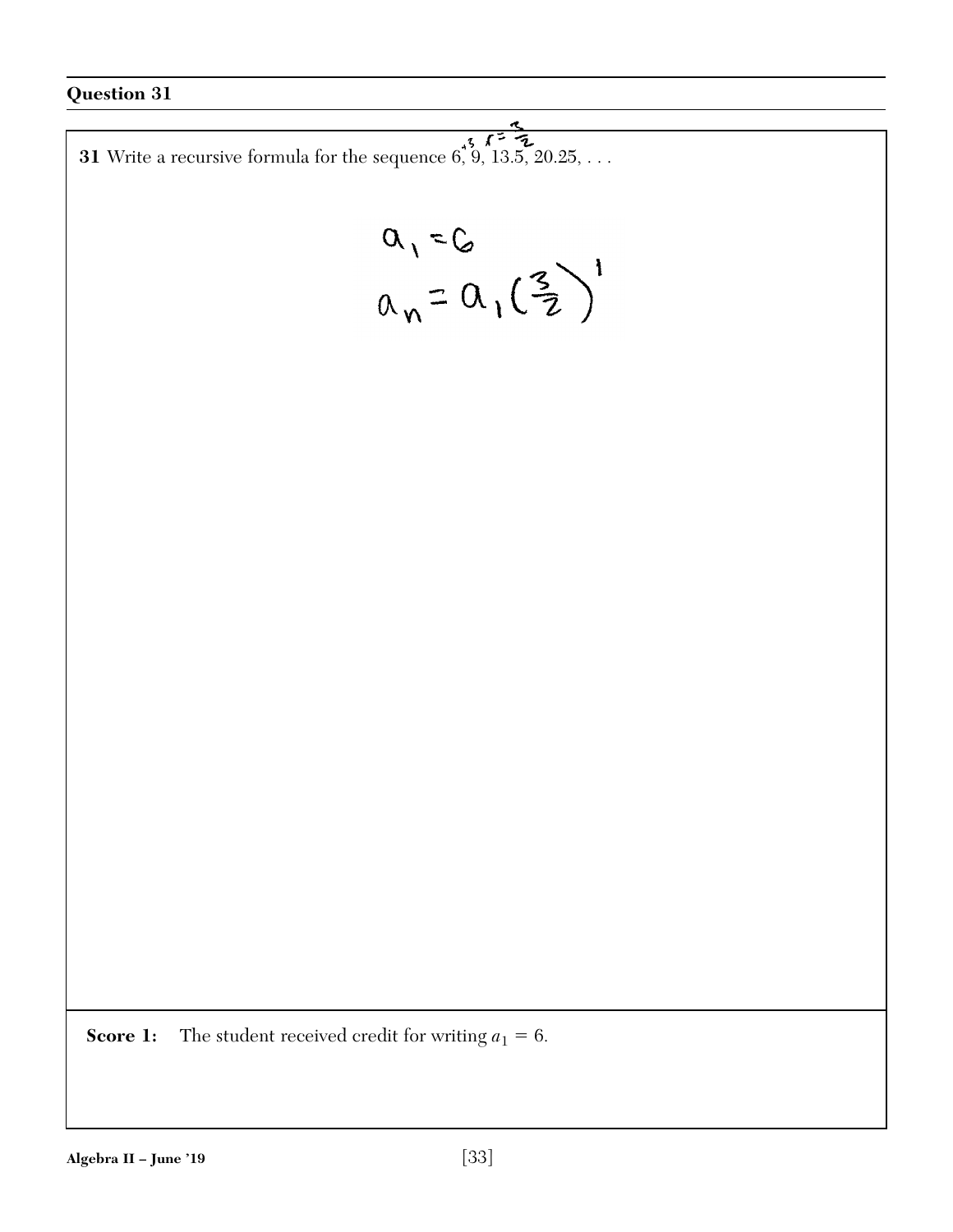**31** Write a recursive formula for the sequence 6, 9, 13.5, 20.25, . . .

 $\hat{u}_{n} = 1.5(a_{n-1})$ 

Score 1: The student did not write the initial term.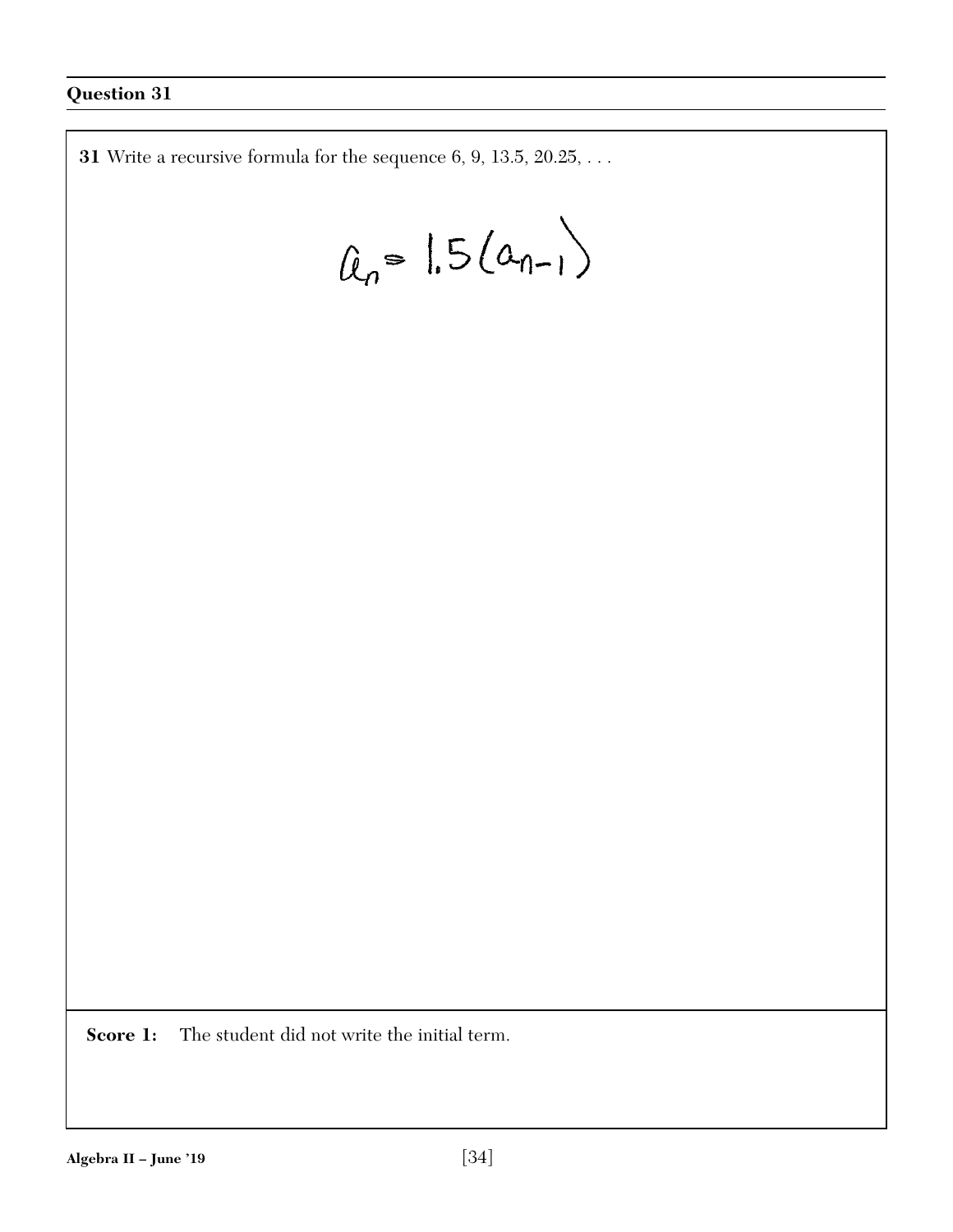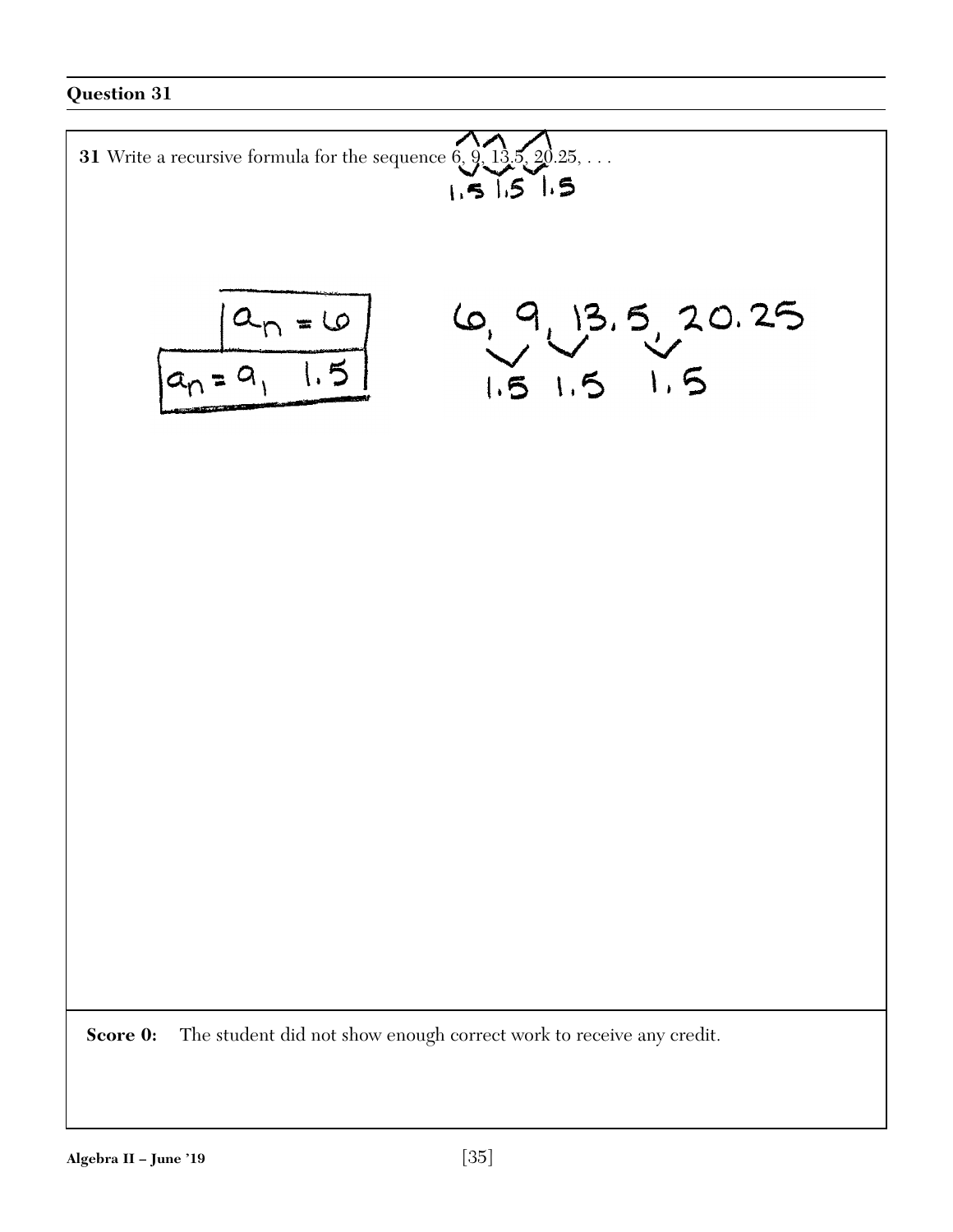**32** Robin flips a coin 100 times. It lands heads up 43 times, and she wonders if the coin is unfair. She runs a computer simulation of 750 samples of 100 fair coin flips. The output of the proportion of heads is shown below.



Do the results of the simulation provide strong evidence that Robin's coin is unfair? Explain your answer.

Robiais coin = 
$$
\frac{15}{100}
$$
 = .43  
\n. 499 ± 2 (.049)  $\rightarrow$  (.401, .597)  
\nSince .43 is within the interval  
\n $\pi$  (.401, .597) her coin is likely not  
\n $10\pi$  in.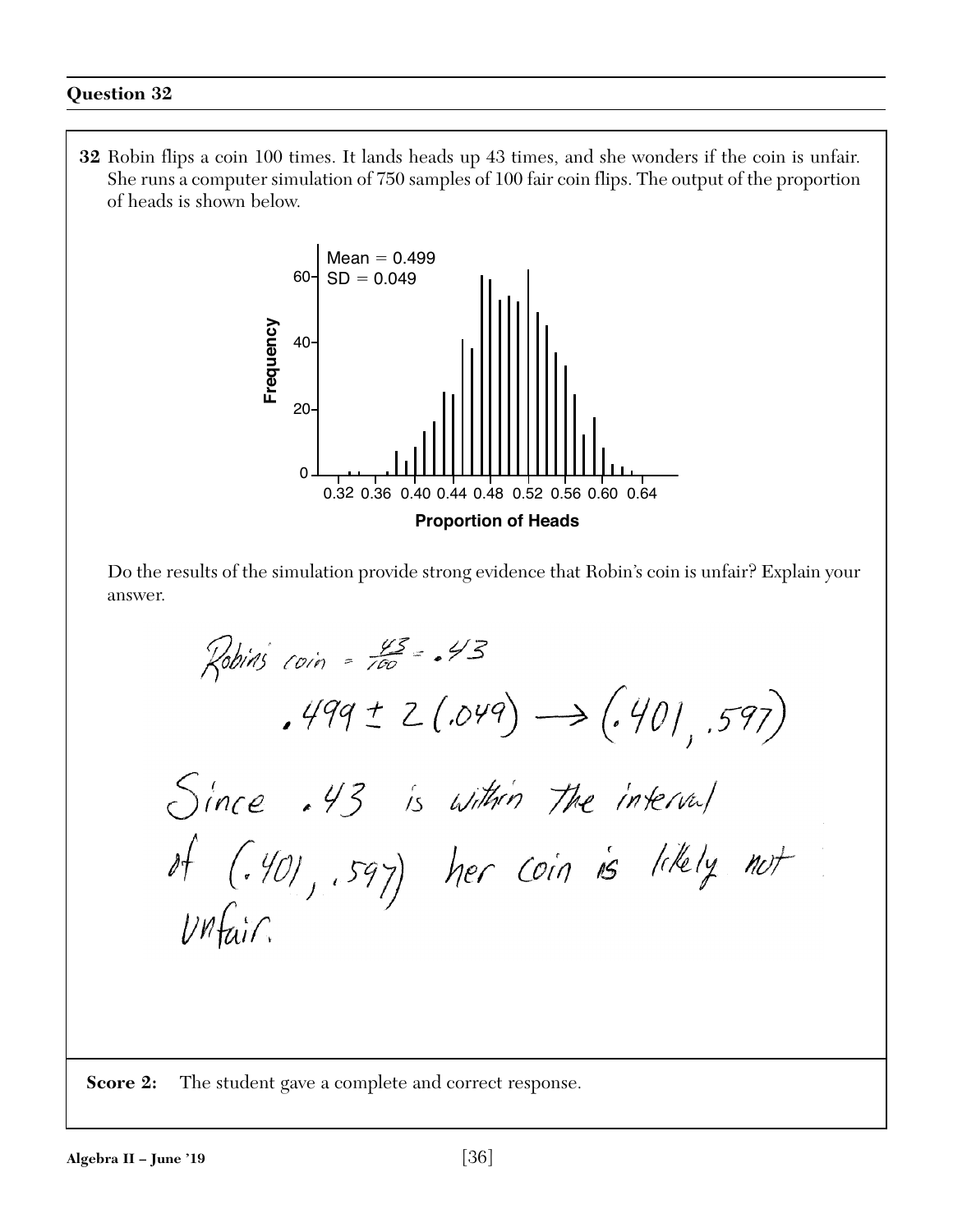**32** Robin flips a coin 100 times. It lands heads up 43 times, and she wonders if the coin is unfair. She runs a computer simulation of 750 samples of 100 fair coin flips. The output of the proportion of heads is shown below.



Do the results of the simulation provide strong evidence that Robin's coin is unfair? Explain your answer.



**Score 2:** The student gave a complete and correct response.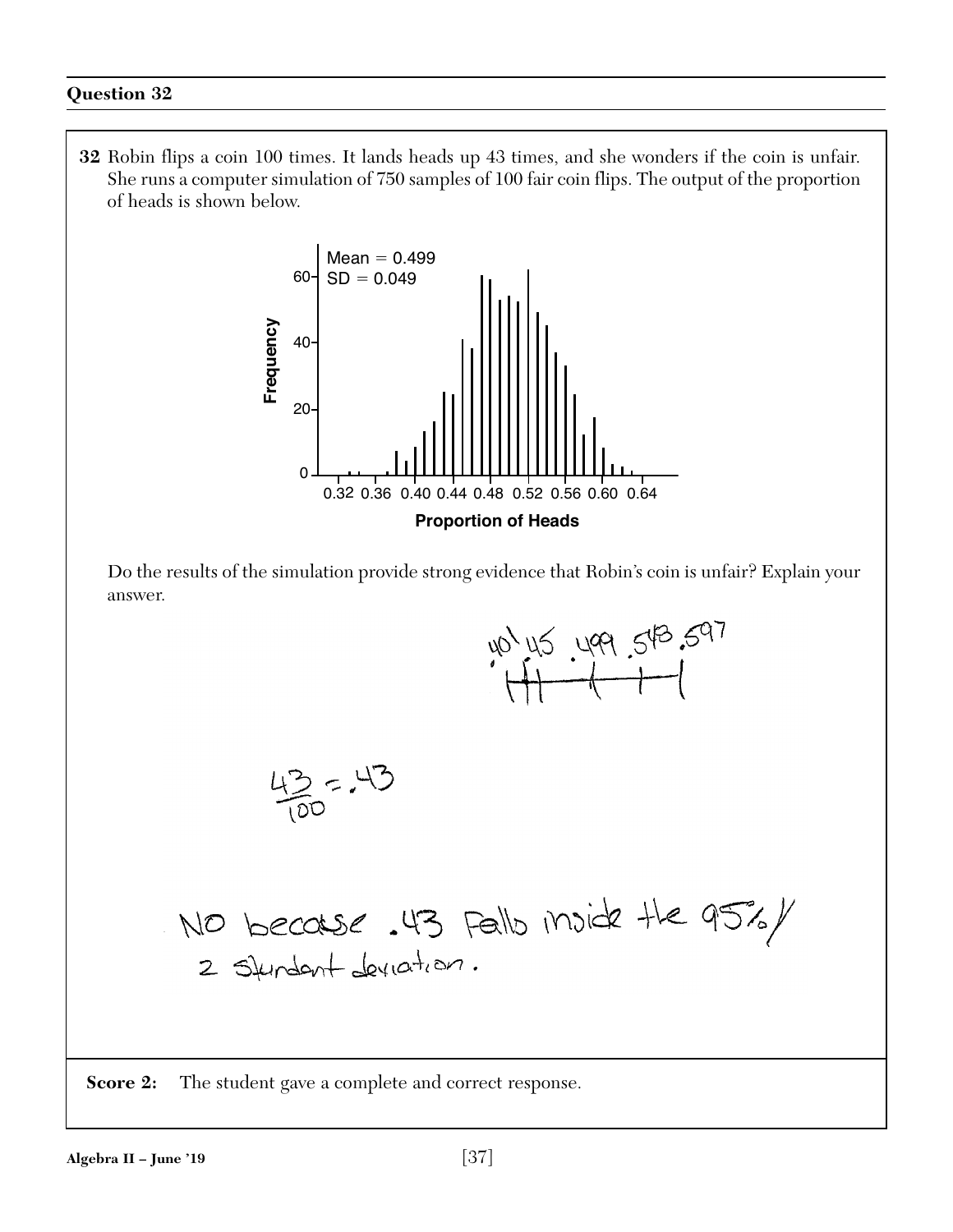**32** Robin flips a coin 100 times. It lands heads up 43 times, and she wonders if the coin is unfair. She runs a computer simulation of 750 samples of 100 fair coin flips. The output of the proportion of heads is shown below.



Do the results of the simulation provide strong evidence that Robin's coin is unfair? Explain your answer.

$$
450.49900.548
$$
\n
$$
-1001
$$
\n
$$
(145, 1548)
$$
\n
$$
430000
$$
\n
$$
145000
$$
\n
$$
(145, 1548)
$$
\n
$$
145000
$$
\n
$$
14500
$$
\n
$$
14500
$$
\n
$$
14500
$$
\n
$$
14500
$$
\n
$$
14500
$$
\n
$$
14500
$$
\n
$$
14500
$$
\n
$$
14500
$$
\n
$$
14500
$$
\n
$$
14500
$$
\n
$$
14500
$$
\n
$$
14500
$$
\n
$$
14500
$$
\n
$$
14500
$$
\n
$$
14500
$$
\n
$$
14500
$$
\n
$$
14500
$$
\n
$$
14500
$$
\n
$$
14500
$$
\n
$$
14500
$$
\n
$$
14500
$$
\n
$$
14500
$$
\n
$$
14500
$$
\n
$$
14500
$$
\n
$$
14500
$$
\n
$$
14500
$$
\n
$$
14500
$$
\n
$$
14500
$$
\n
$$
14500
$$
\n
$$
14500
$$
\n
$$
14500
$$
\n
$$
14500
$$
\n
$$
14500
$$
\n
$$
14500
$$
\n
$$
14500
$$
\n
$$
14500
$$
\n
$$
14500
$$
\n
$$
14500
$$
\n
$$
14500
$$
\n
$$
14500
$$
\n
$$
14500
$$
\n
$$
14500
$$
\n
$$
14500
$$

**Score 1:** The student gave a correct explanation based on an inappropriate interval.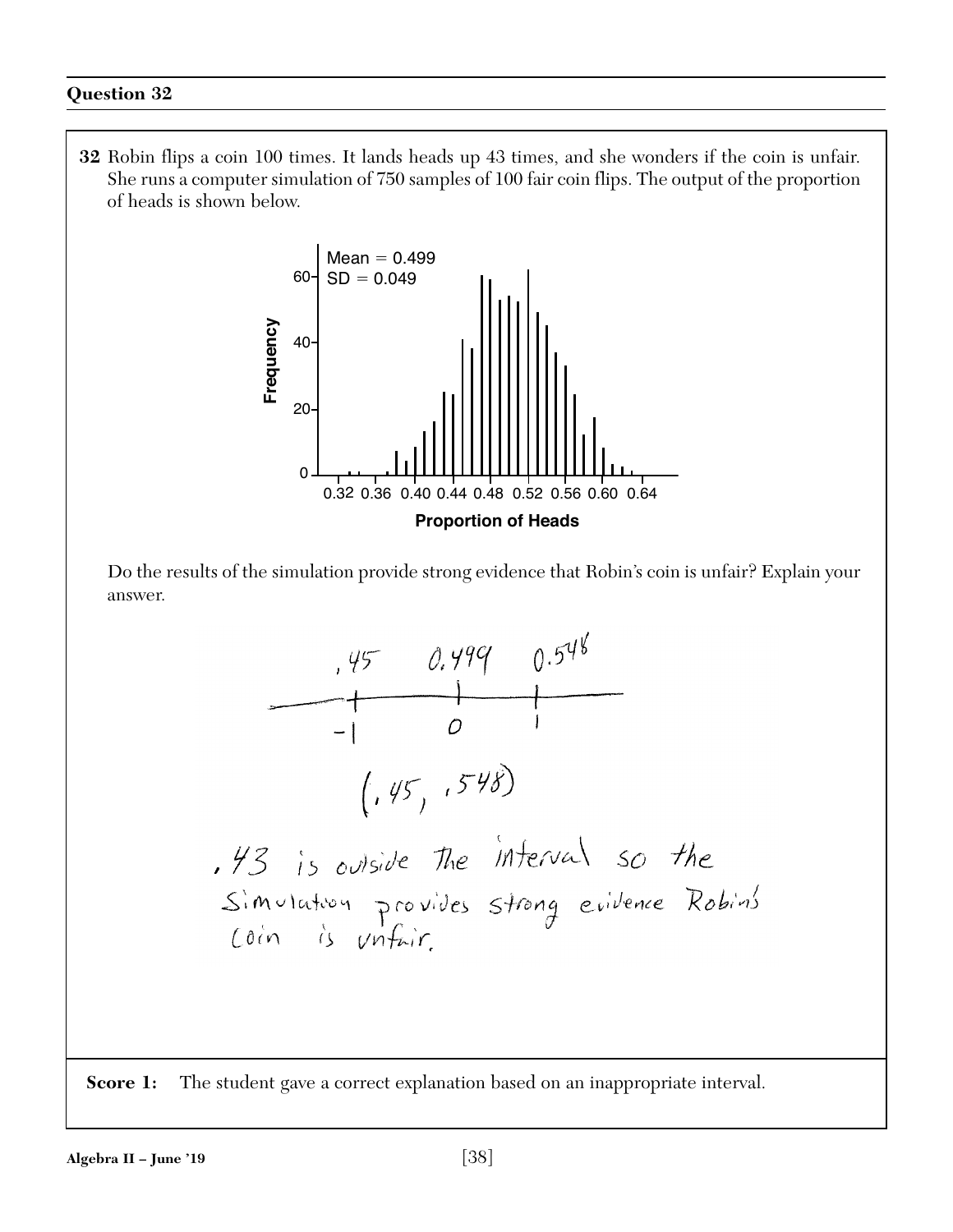**32** Robin flips a coin 100 times. It lands heads up 43 times, and she wonders if the coin is unfair. She runs a computer simulation of 750 samples of 100 fair coin flips. The output of the proportion of heads is shown below.



Do the results of the simulation provide strong evidence that Robin's coin is unfair? Explain your answer.

No, 43 is within 2 standard<br>davigtions from the megn.

**Score 1:** The student gave an explanation, but provided no statistical evidence.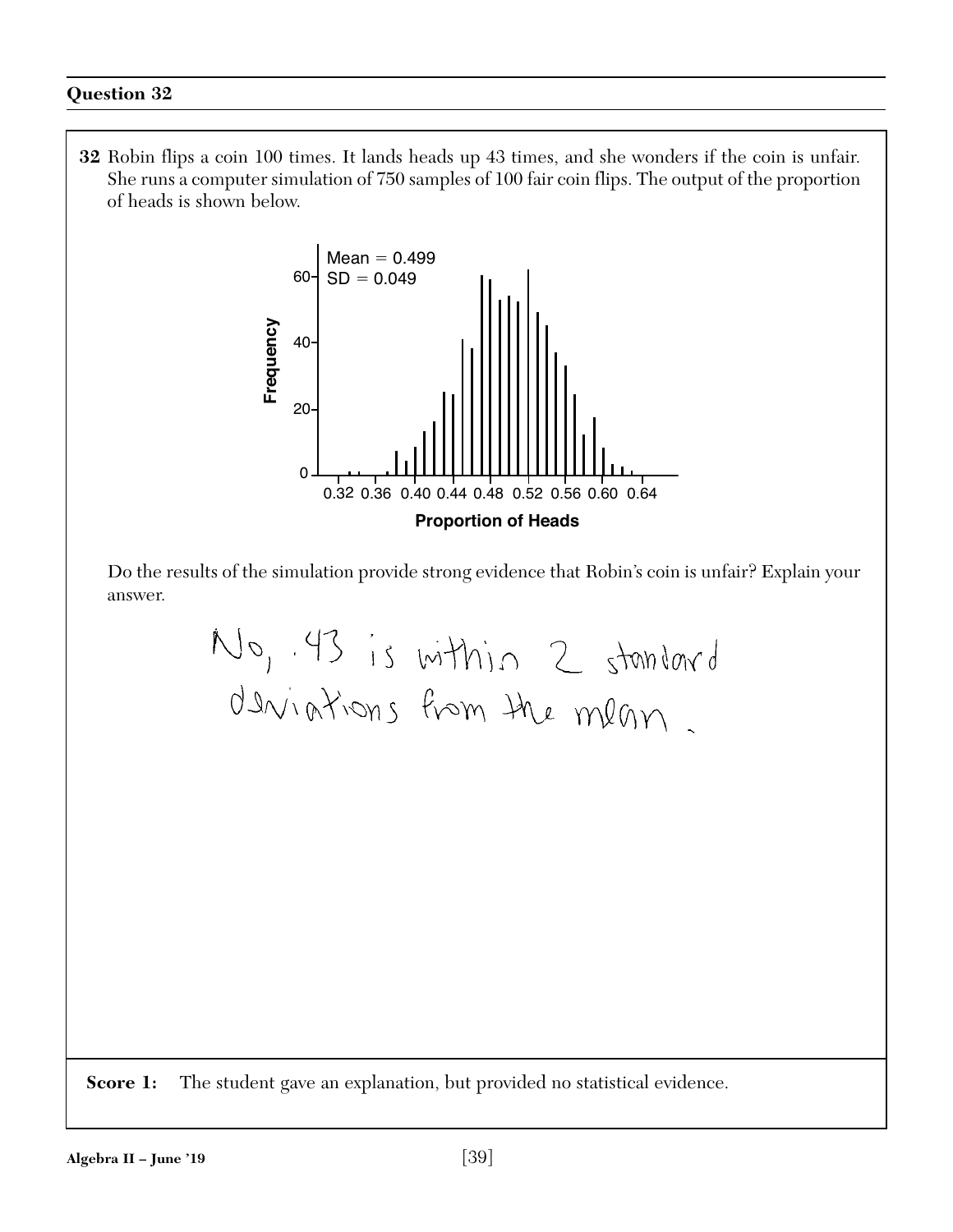**32** Robin flips a coin 100 times. It lands heads up 43 times, and she wonders if the coin is unfair. She runs a computer simulation of 750 samples of 100 fair coin flips. The output of the proportion of heads is shown below.



Do the results of the simulation provide strong evidence that Robin's coin is unfair? Explain your answer.

Yes, her coin is more than 1 standard deviation<br>away, Although it isn't more than 1.5 deviations,

**Score 0:** The student did not show enough correct statistical evidence to receive any credit.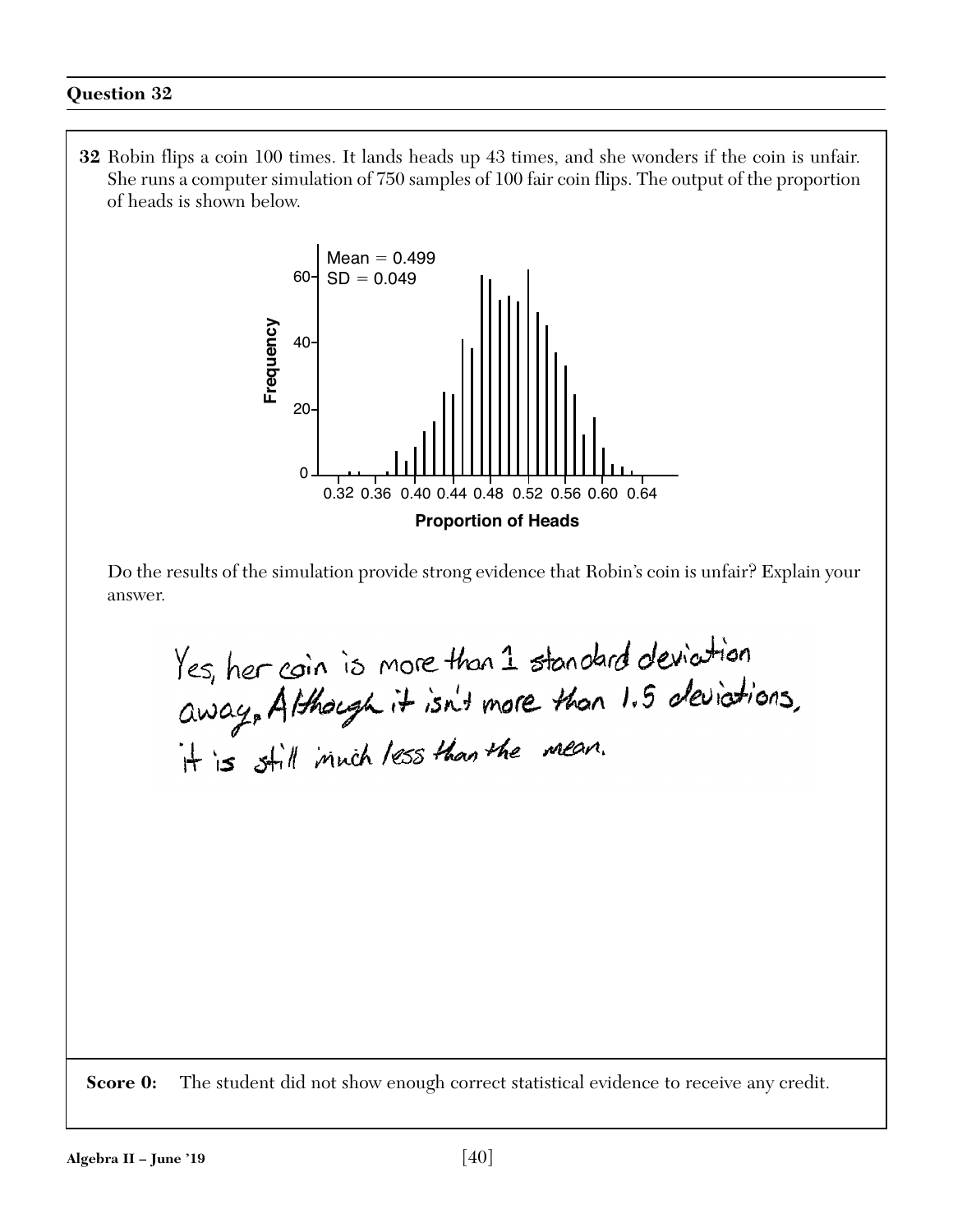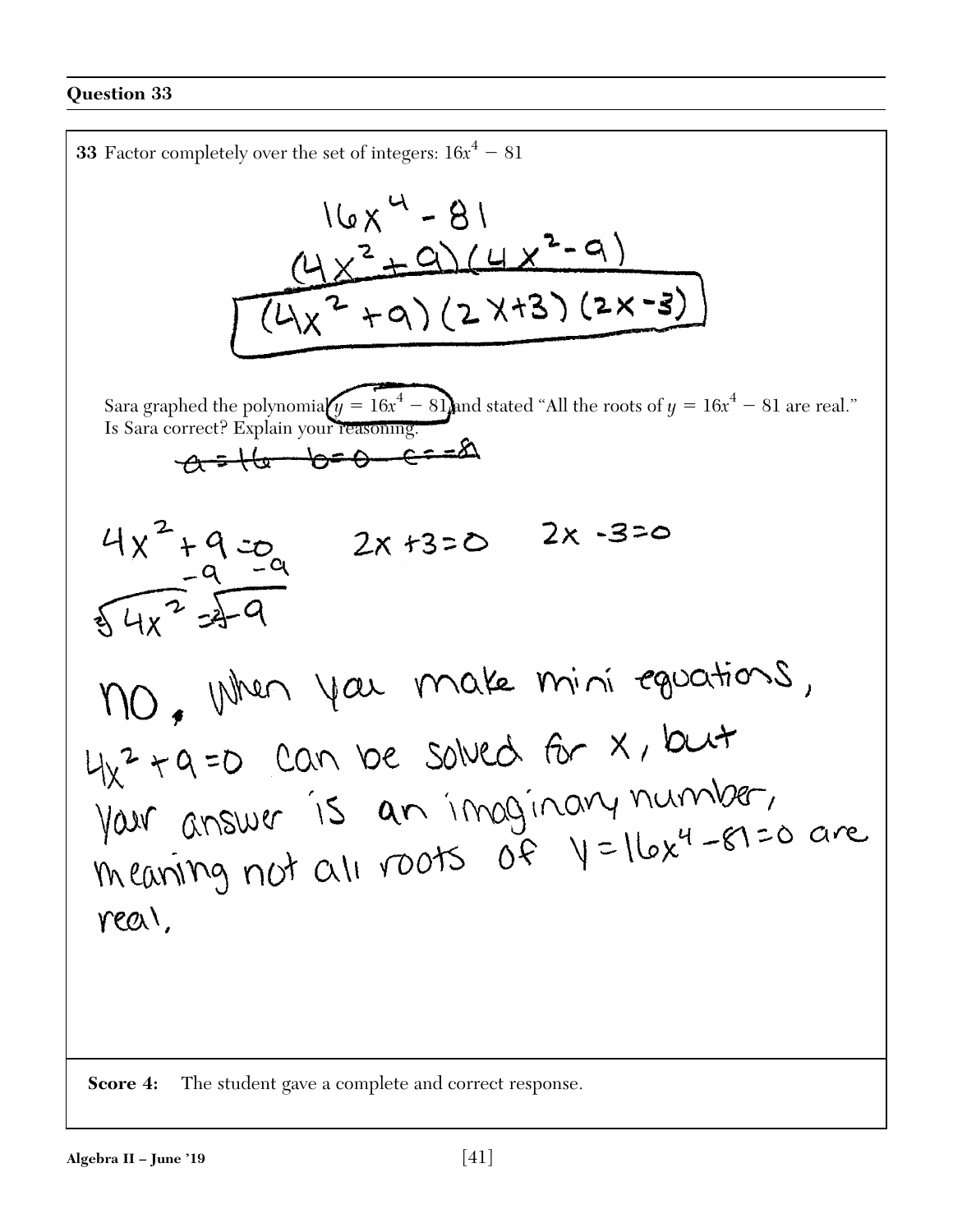**33** Factor completely over the set of integers:  $16x^4 - 81$  $(4x^2-9)(4x^2+9)$ <br> $(2x-3)(2x+3)(4x^2+9)$ Sara graphed the polynomial  $y = 16x^4 - 81$  and stated "All the roots of  $y = 16x^4 - 81$  are real." Is Sara correct? Explain your reasoning. (2x-3)  $(2x+3)(4x^2+9)$ <br>  $2x-3=0$   $2x+3=0$   $4x^2+9=0$ <br>  $2x=3$   $2x=-3$   $x=\frac{-b+1b-4ac}{2a}$ <br>  $x=\frac{3}{2}$   $b^2-4ac=0^2-4(4)(9)=-144$ <br>
Sava is incorrect. although<br>
2 of the roots are need, we<br>
2 of the roots are need is<br>
the quadrati

**Score 4:** The student gave a complete and correct response.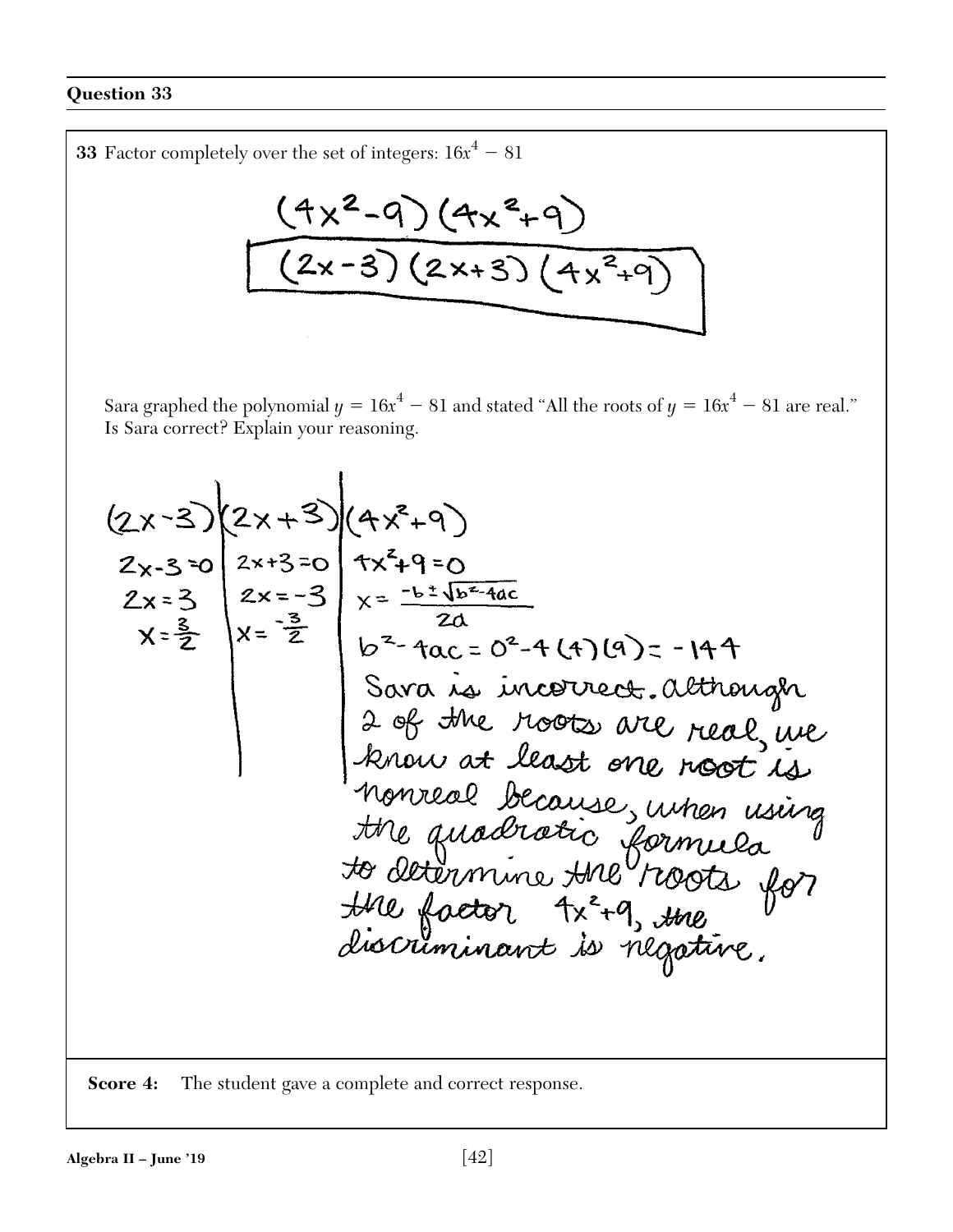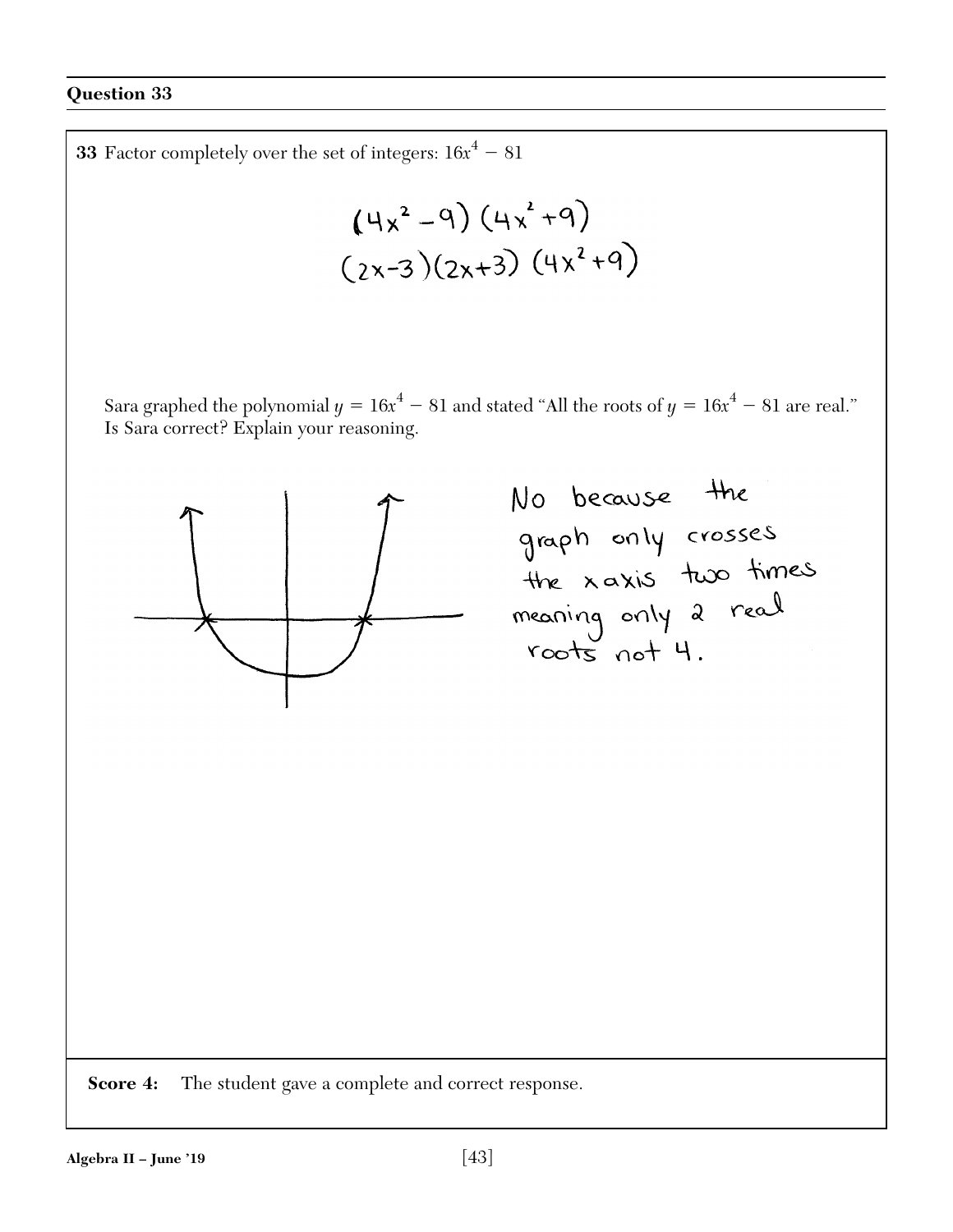**33** Factor completely over the set of integers:  $16x^4 - 81$  $\frac{16}{1,2,4,8.16}$  $10v^4 - 81$  $(4x^2-q)(4x^2+9)$  $(2x+3)(2x-3)(2x+3)(2x+3)$  $(2x+3)^{3}(2x-3)$ Sara graphed the polynomial  $y = 16x^4 - 81$  and stated "All the roots of  $y = 16x^4 - 81$  are real." Is Sara correct? Explain your reasoning. NO. Because it has 4 possible<br>2 eros but only crosses the<br>x-axis twice (Graphing **Score 3:** The student made one factoring error.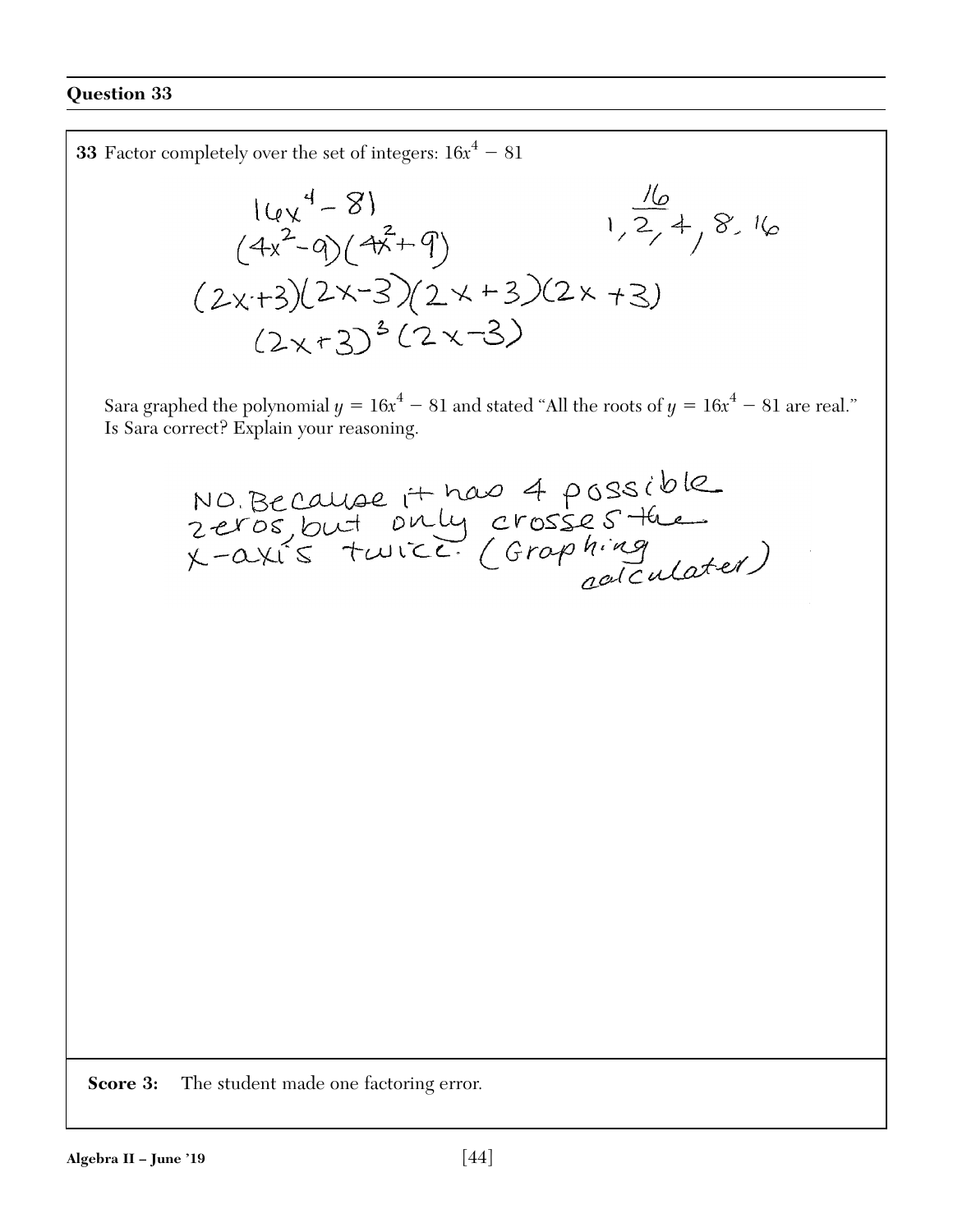| <b>33</b> Factor completely over the set of integers: $16x^4 - 81$                                                                                                                                                                                                                                                                                               |
|------------------------------------------------------------------------------------------------------------------------------------------------------------------------------------------------------------------------------------------------------------------------------------------------------------------------------------------------------------------|
| $(4x^2 - 9)(4x^3 + 9)$<br>$x^7$<br>$4x^3$<br>$x = 3/2 l$<br>$= x = \frac{13}{2}$<br>Sara graphed the polynomial $y = 16x^4 - 81$ and stated "All the roots of $y = \cancel{b}x^4 - 81$ are real."<br>Is Sara correct? Explain your reasoning.<br>NOt all OF the roots of 16x4-81 are<br>real, because if it would be real it wouldn't<br>had an imaginary number |
| The student did not factor completely.<br>Score 3:                                                                                                                                                                                                                                                                                                               |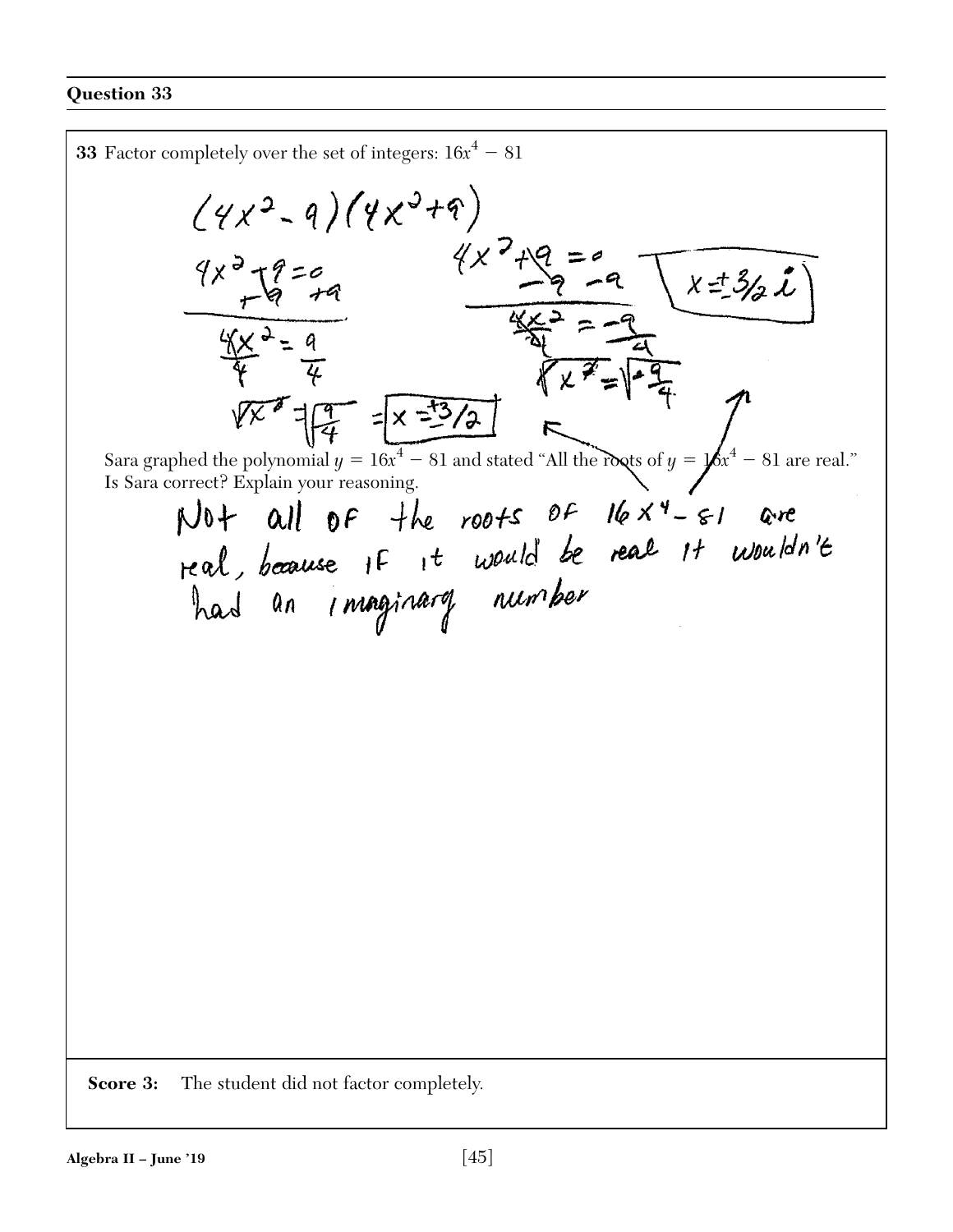**33** Factor completely over the set of integers:  $16x^4 - 81$  $(4x^{2}-9)(4x^{2}+9)$  $(2x+3)(2x-3)(2x+3i)(2x-3i)$ Sara graphed the polynomial  $y = 16x^4 - 81$  and stated "All the roots of  $y = 16x^4 - 81$  are real." Is Sara correct? Explain your reasoning.  $\frac{3}{2}$   $\frac{3}{2}$   $\frac{3}{2}$   $\frac{3}{2}$   $\frac{3}{2}$   $\frac{-3}{2}$  $\mathcal{N}_{0}$ , b/c  $\frac{3i}{2}$  and  $\frac{-3i}{2}$  are imaginary #'s **Score 3:** The student did not factor over the set of integers.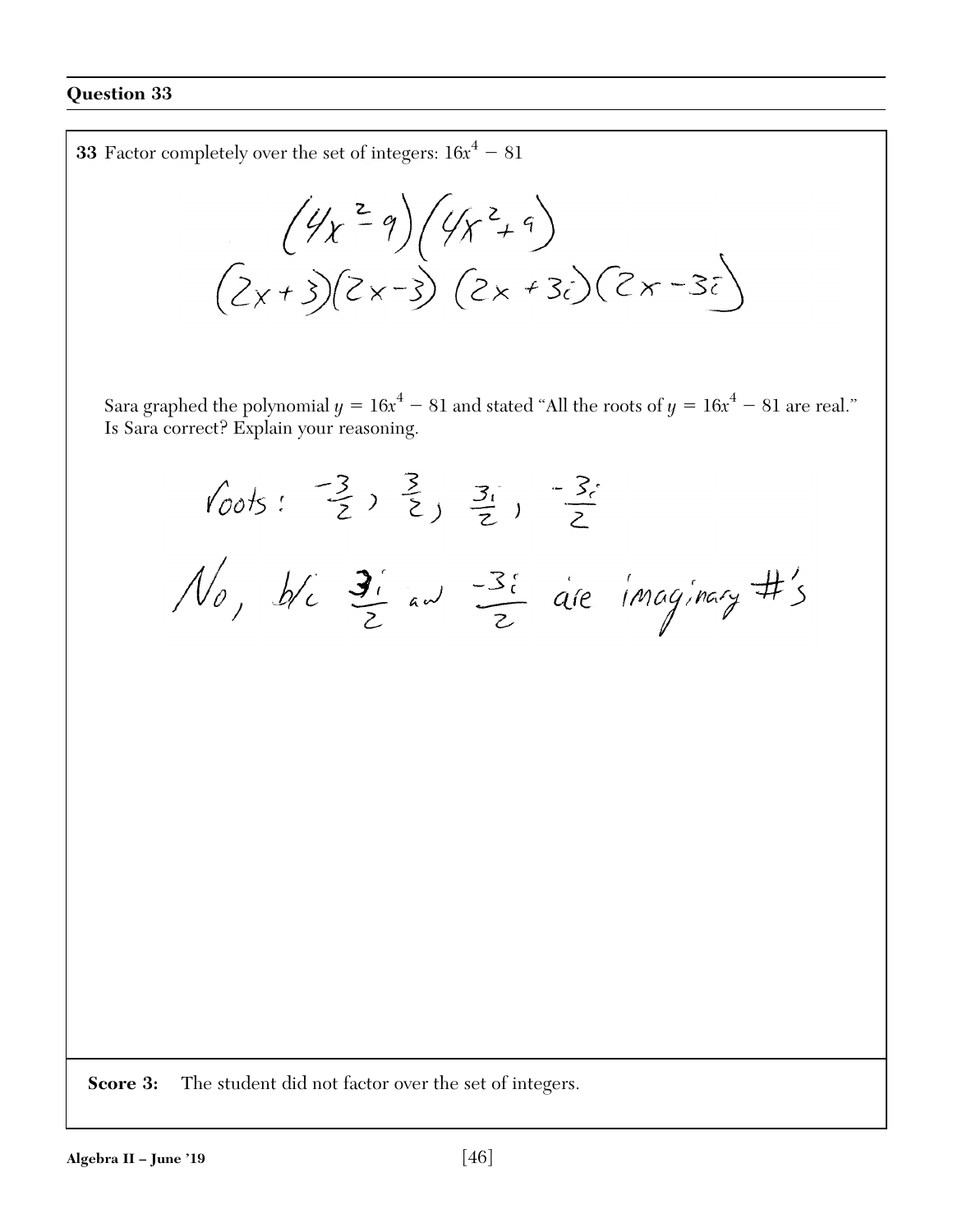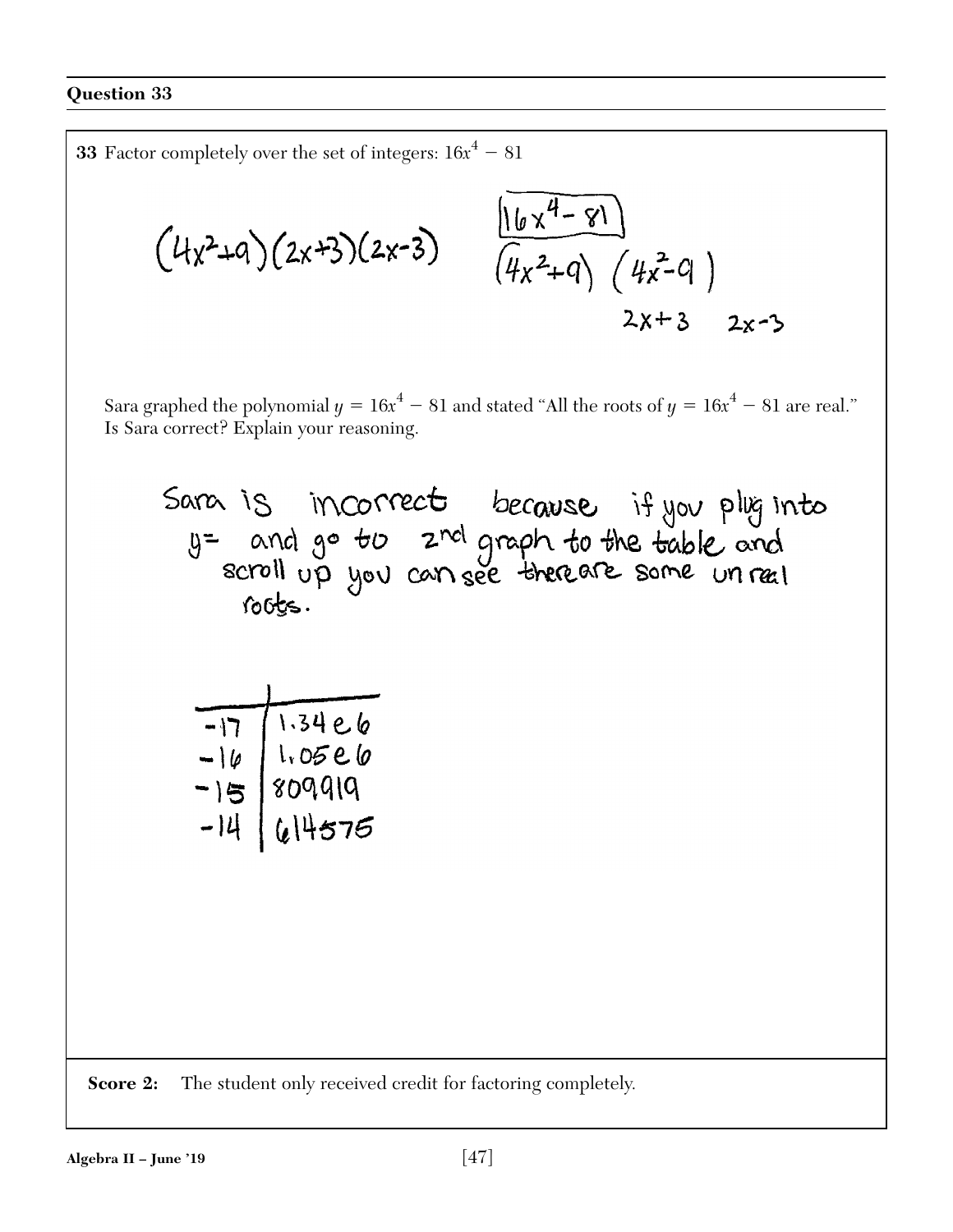**33** Factor completely over the set of integers:  $16x^4 - 81$  $16x^4 - 61$  $(4 \times 29)$   $(4 \times 79)$ <br> $(2 \times 3)(2 \times 5)$ Sara graphed the polynomial  $y = 16x^4 - 81$  and stated "All the roots of  $y = 16x^4 - 81$  are real." Is Sara correct? Explain your reasoning.  $(2x-3)(2+1)=0$ <br>  $2x-3=0$ <br>  $2x=3$ <br>  $2x=-3$ <br>  $x=\frac{5}{2}$ <br>  $x=\frac{5}{2}$ No because 1.5 is a realisment and

**Score 1:** The student made one factoring error and gave an incorrect explanation.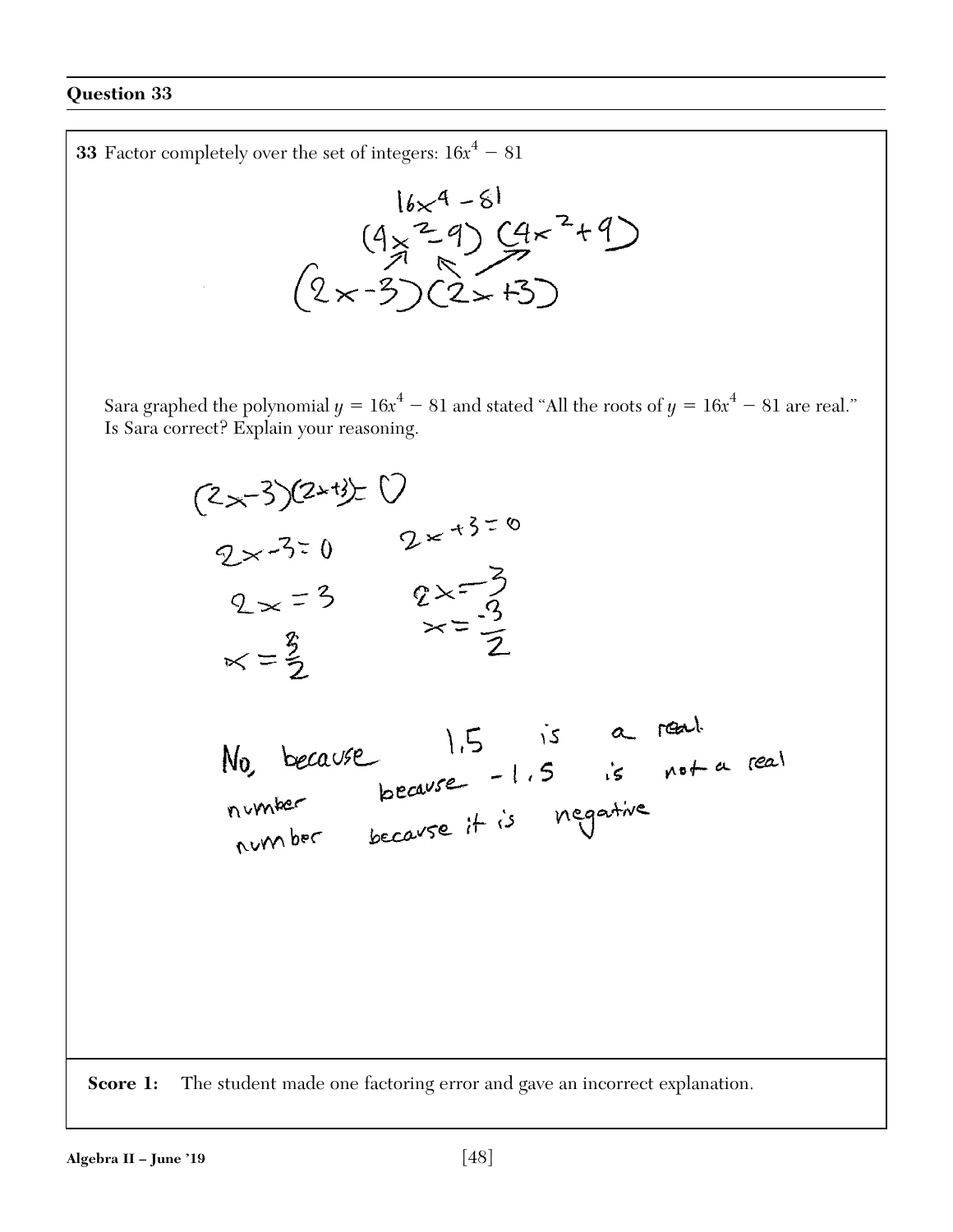**33** Factor completely over the set of integers:  $16x^4 - 81$  $16x^4 - 81$ Sara graphed the polynomial  $y = 16x^4 - 81$  and stated "All the roots of  $y = 16x^4 - 81$  are real." Is Sara correct? Explain your reasoning. Sarah is incorrect because some of the<br>roots are imaginery. **Score 0:** The student's explanation was not sufficient to receive any credit.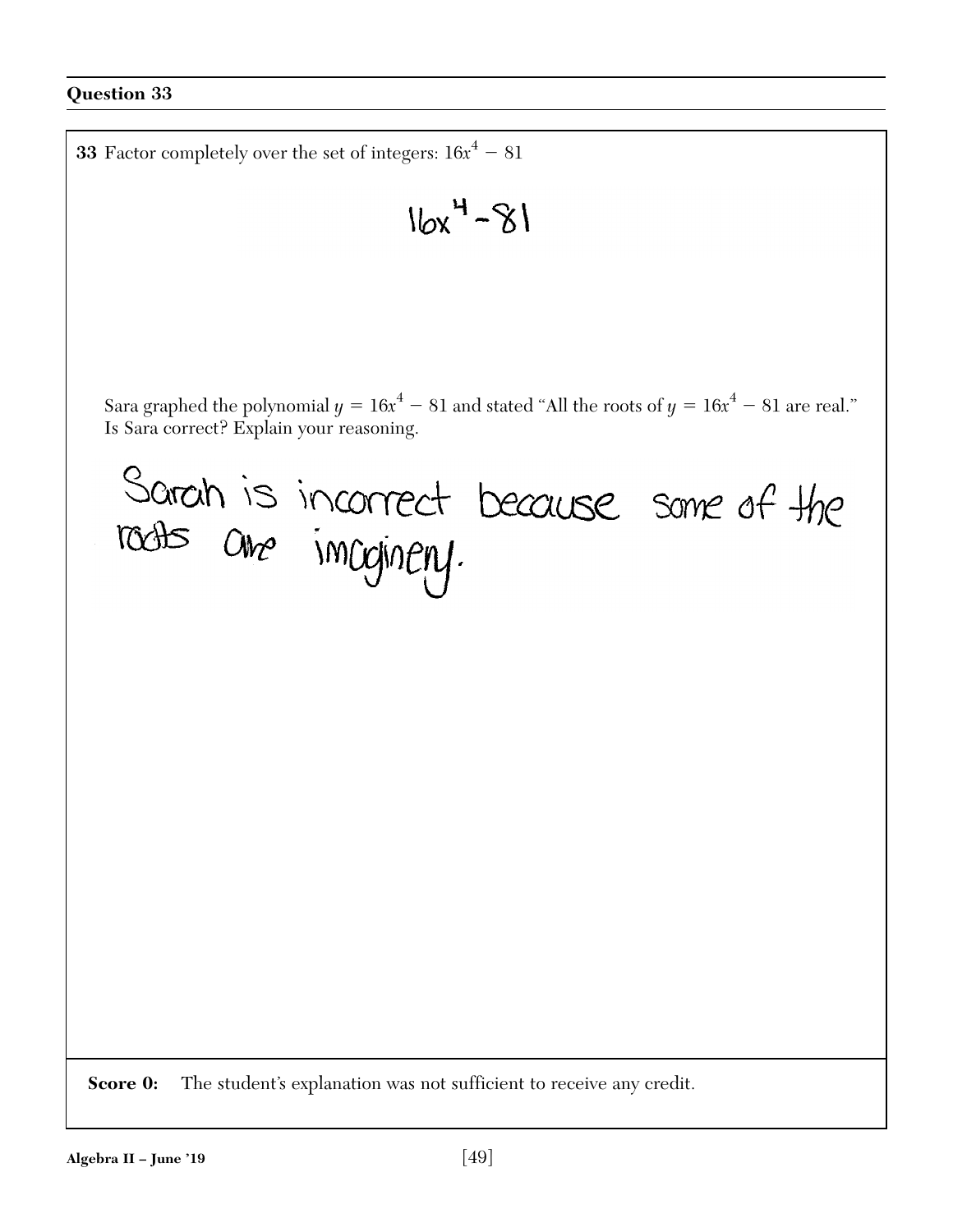**34** The half-life of a radioactive substance is 15 years.

Write an equation that can be used to determine the amount, *s*(*t*), of 200 grams of this substance that remains after *t* years.

$$
5(1) = 200\left(\frac{1}{2}\right)^{\frac{1}{15}}
$$

Determine algebraically, to the *nearest year*, how long it will take for  $\frac{1}{10}$  of this substance to remain.



**Score 4:** The student gave a complete and correct response.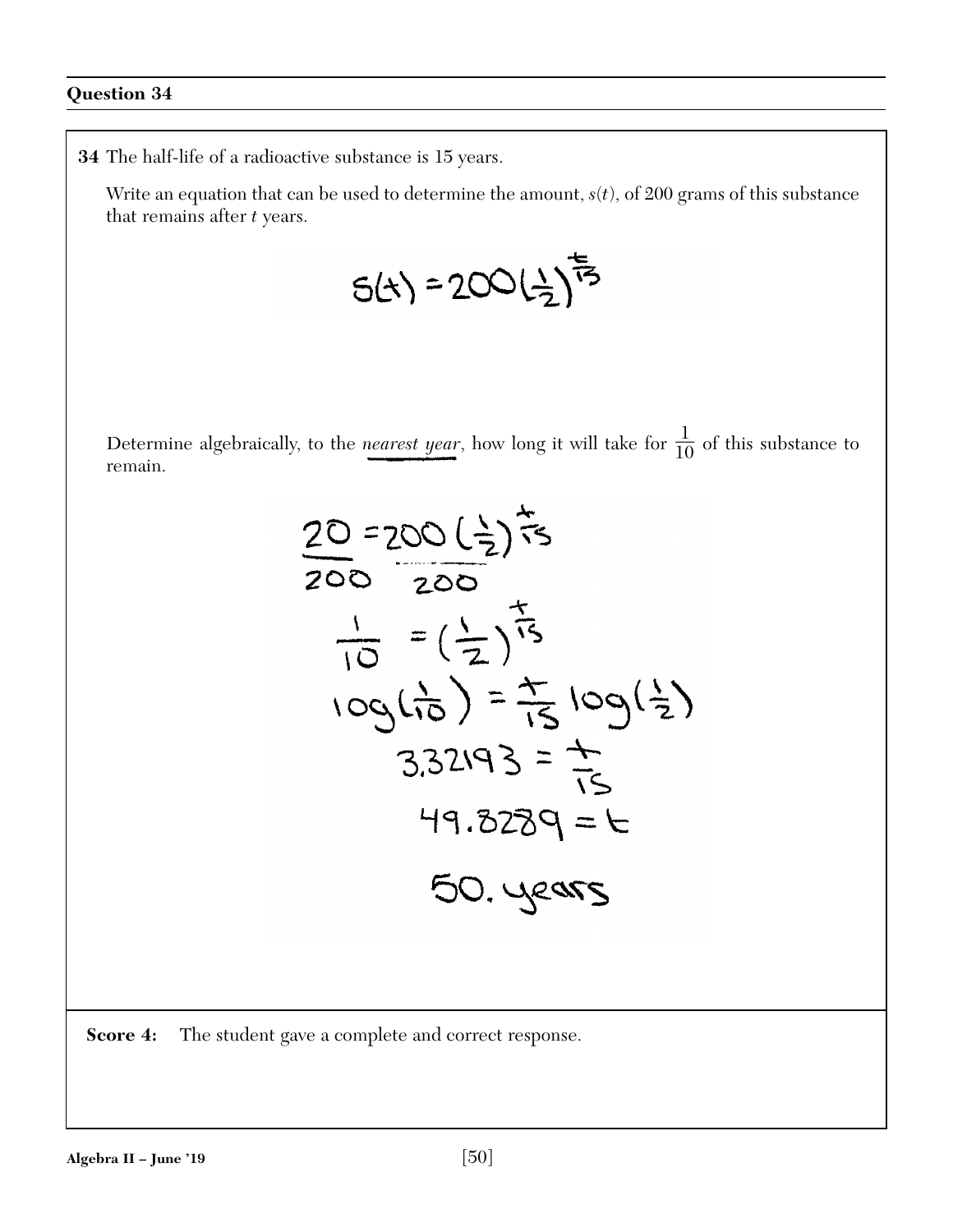**34** The half-life of a radioactive substance is 15 years.

Write an equation that can be used to determine the amount, *s*(*t*), of 200 grams of this substance that remains after *t* years.

$$
S(t) = 200(\frac{1}{2})^{t/15}
$$

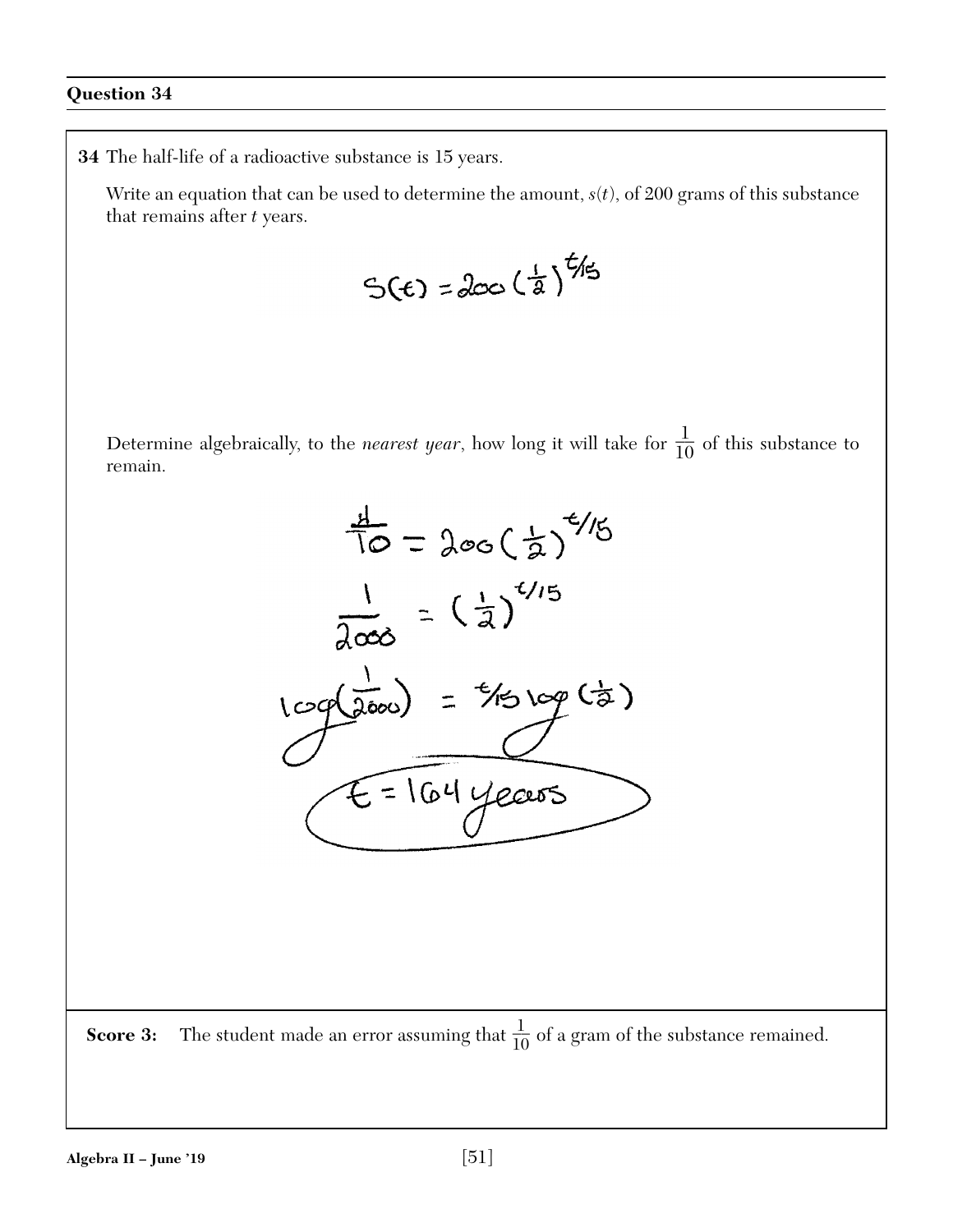**34** The half-life of a radioactive substance is 15 years.

Write an equation that can be used to determine the amount, *s*(*t*), of 200 grams of this substance that remains after *t* years.

$$
(t) = 200(.5)^{t}
$$

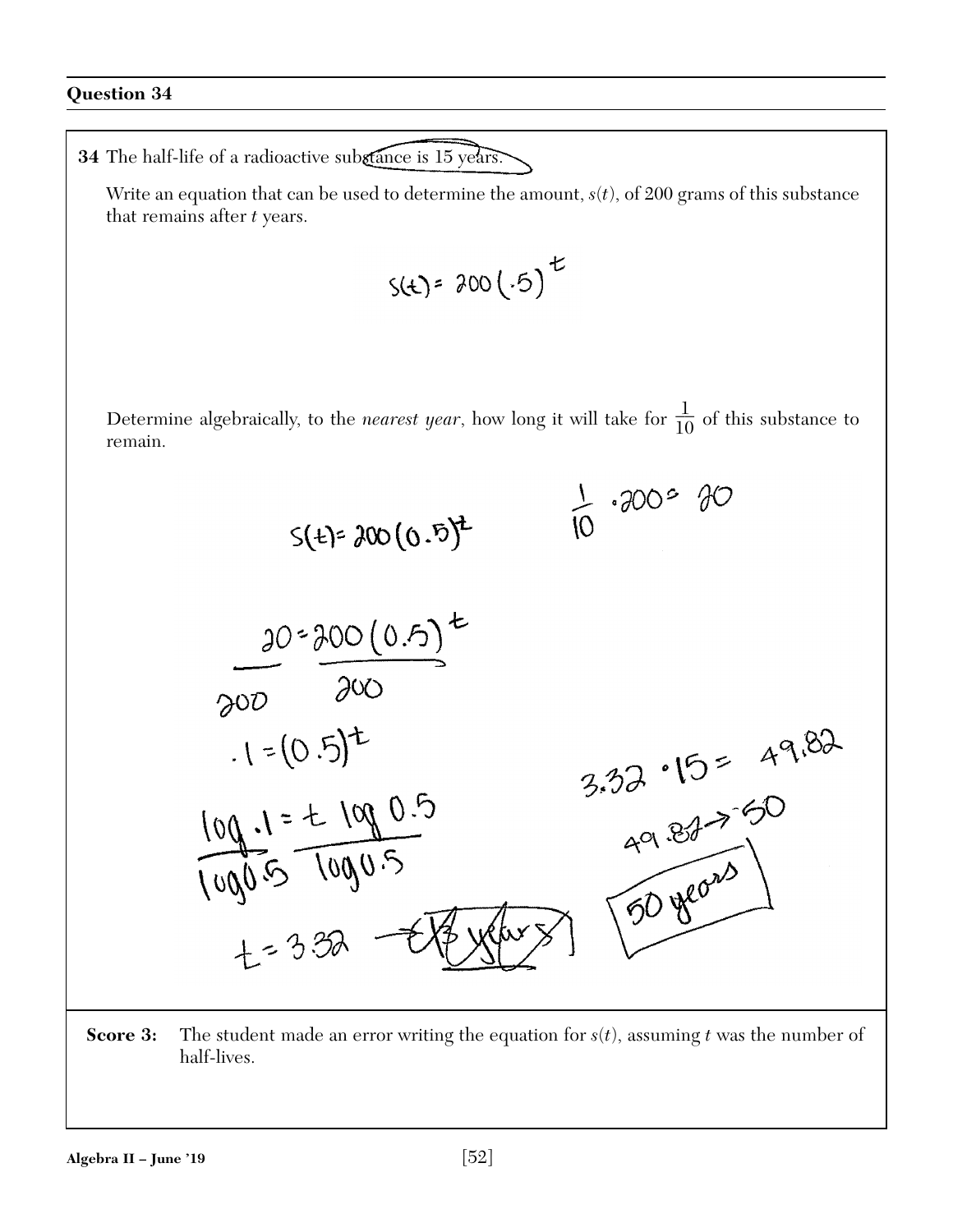**34** The half-life of a radioactive substance is 15 years.

Write an equation that can be used to determine the amount, *s*(*t*), of 200 grams of this substance that remains after *t* years.

$$
S(t) = 200(12)^{t}
$$

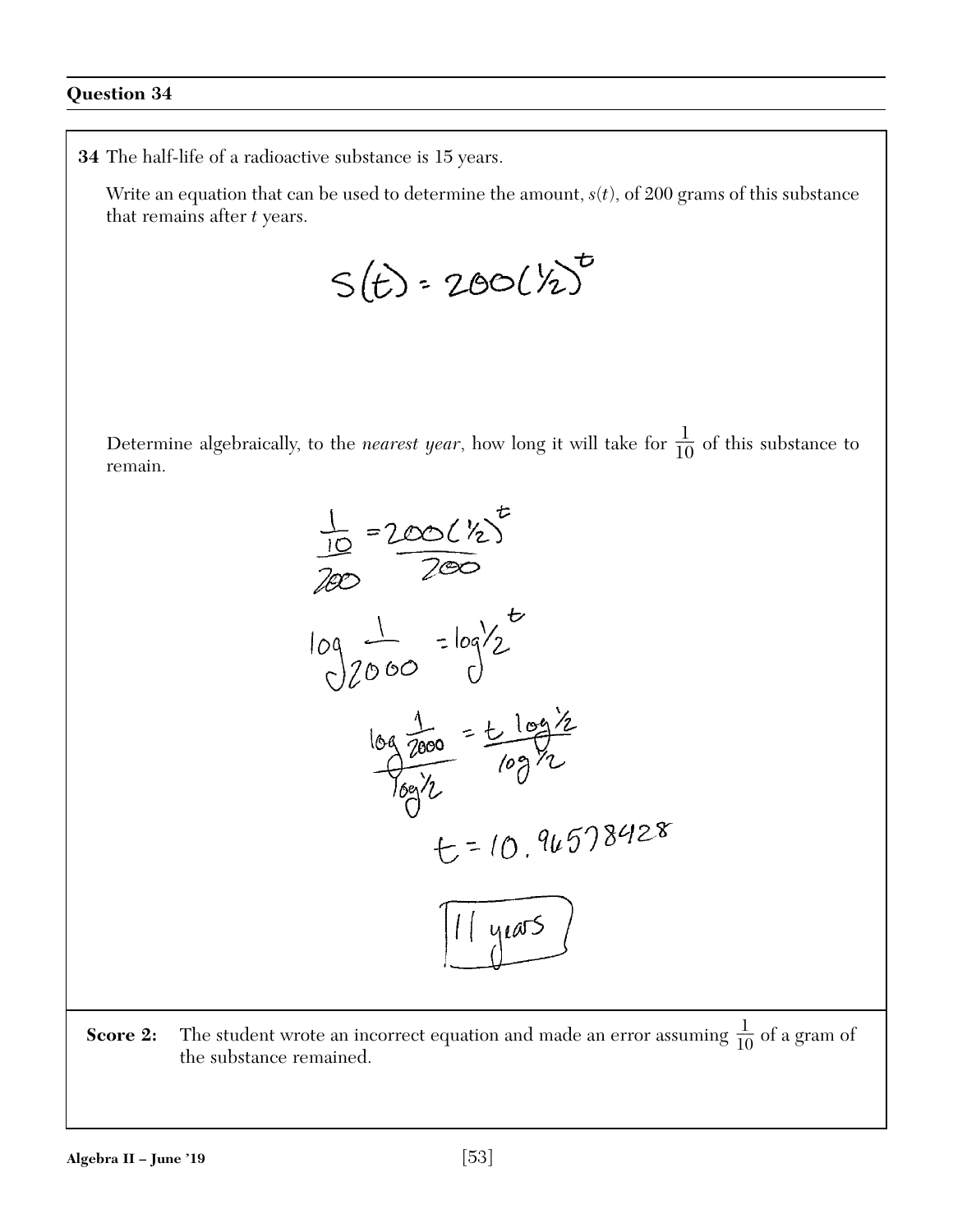**34** The half-life of a radioactive substance is 15 years.

Write an equation that can be used to determine the amount, *s*(*t*), of 200 grams of this substance that remains after *t* years.



 $200(1-r)^{r}$ <br> $100(1-.04s)$ 

Determine algebraically, to the *nearest year*, how long it will take for  $\frac{1}{10}$  of this substance to remain.



**Score 1:** The student received no credit for the first part and showed incomplete algebraic work on the second part.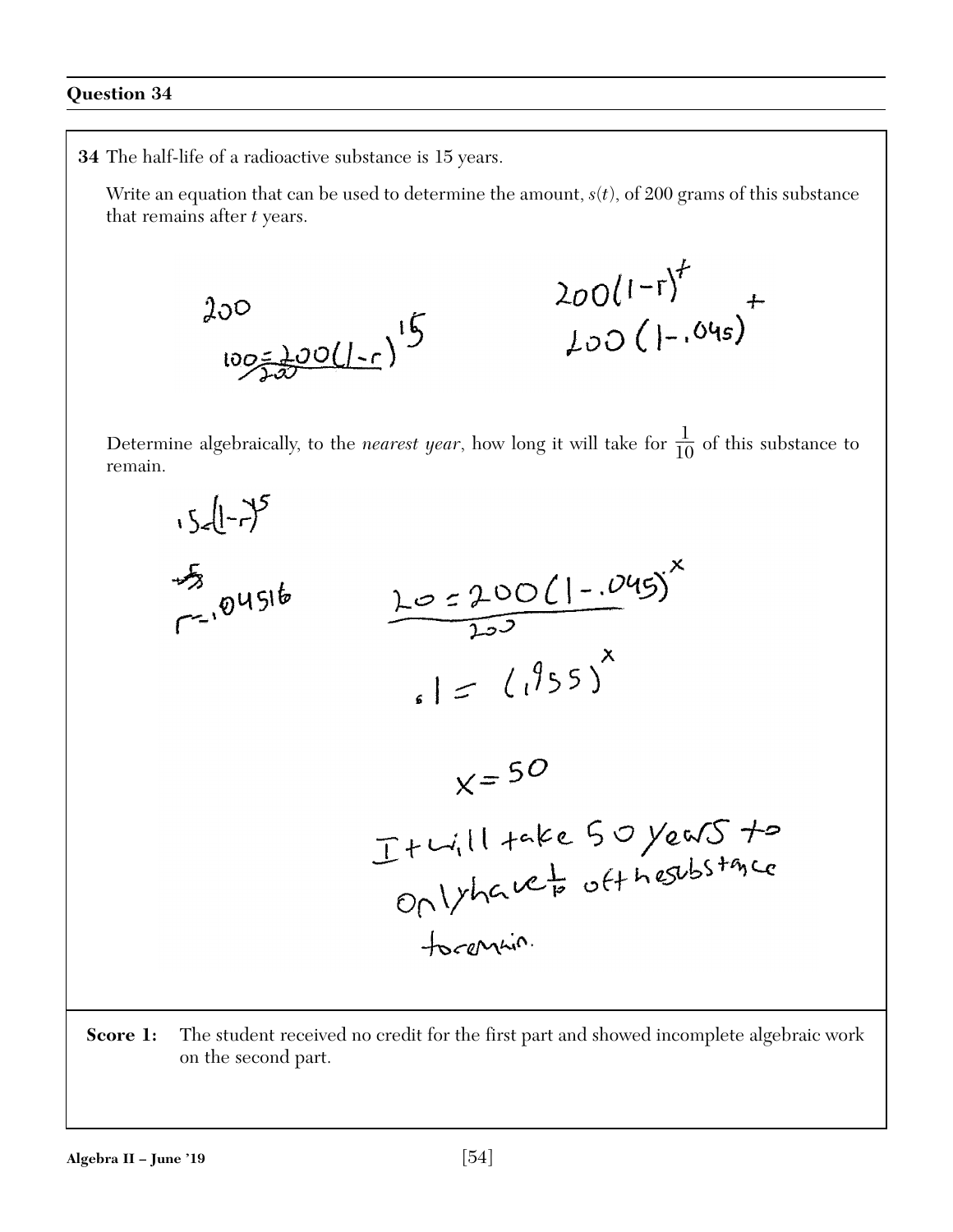**34** The half-life of a radioactive substance is 15 years.

Write an equation that can be used to determine the amount, *s*(*t*), of 200 grams of this substance that remains after *t* years.

$$
S(+) = 200(\frac{1}{2})^{15^{1}}
$$

Determine algebraically, to the *nearest year*, how long it will take for  $\frac{1}{10}$  of this substance to

remain.<br> $5(+) = 200(\frac{1}{2})^{15(\frac{1}{10})} \rightarrow 71$  years

**Score 1:** The student received 1 credit for the equation.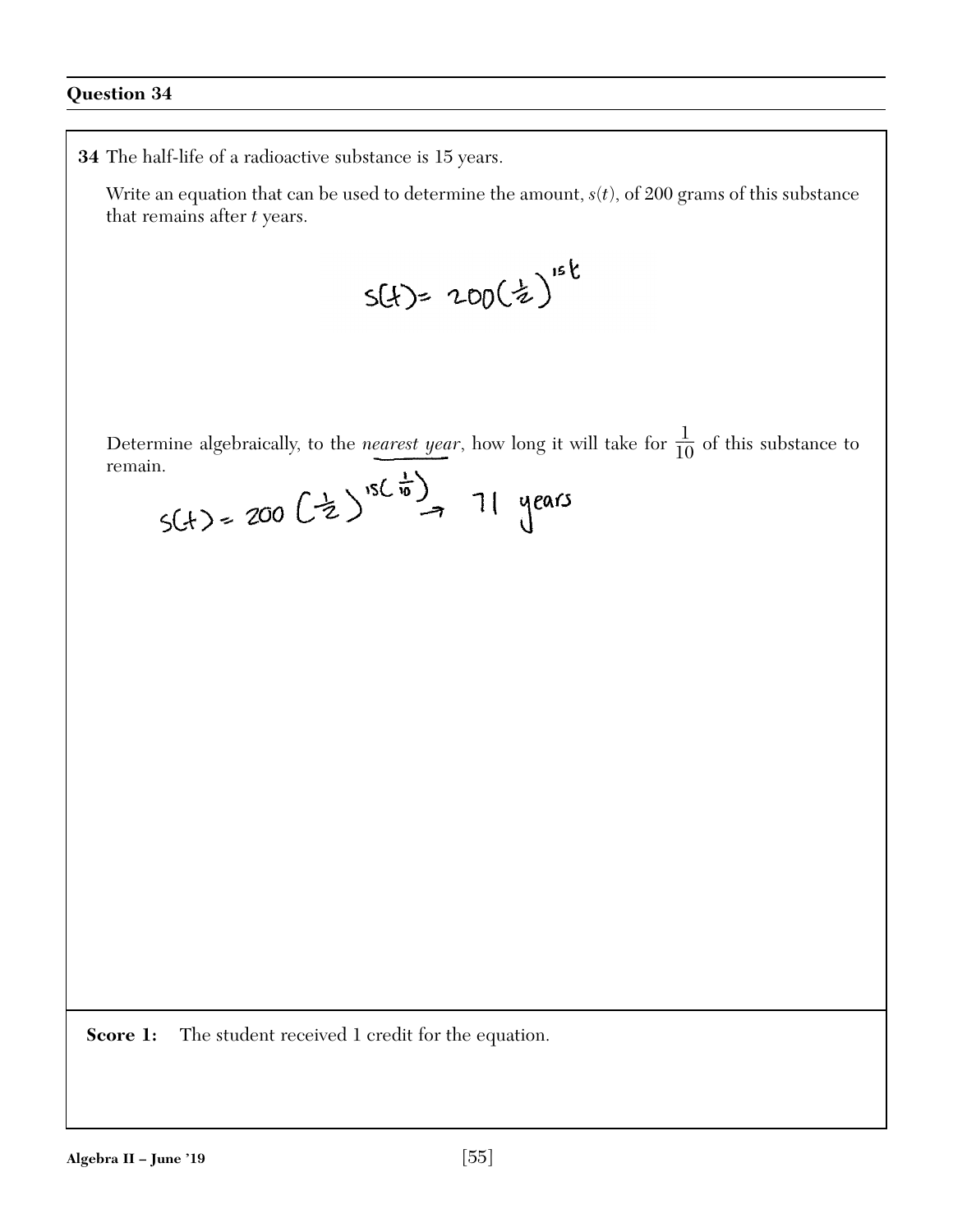**34** The half-life of a radioactive substance is 15 years.

Write an equation that can be used to determine the amount, *s*(*t*), of 200 grams of this substance that remains after *t* years.

$$
S(t)=200(1-.15)^{t}
$$

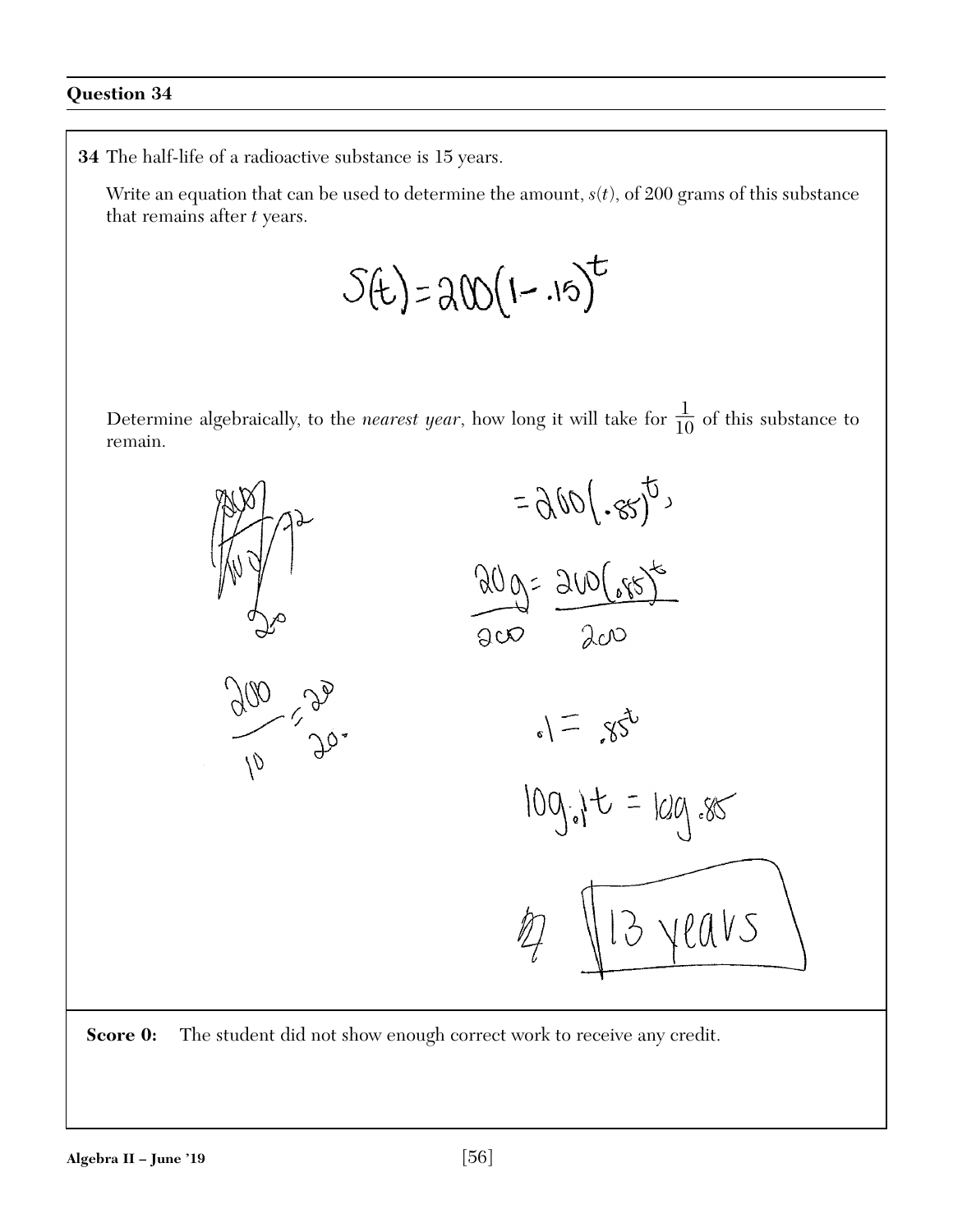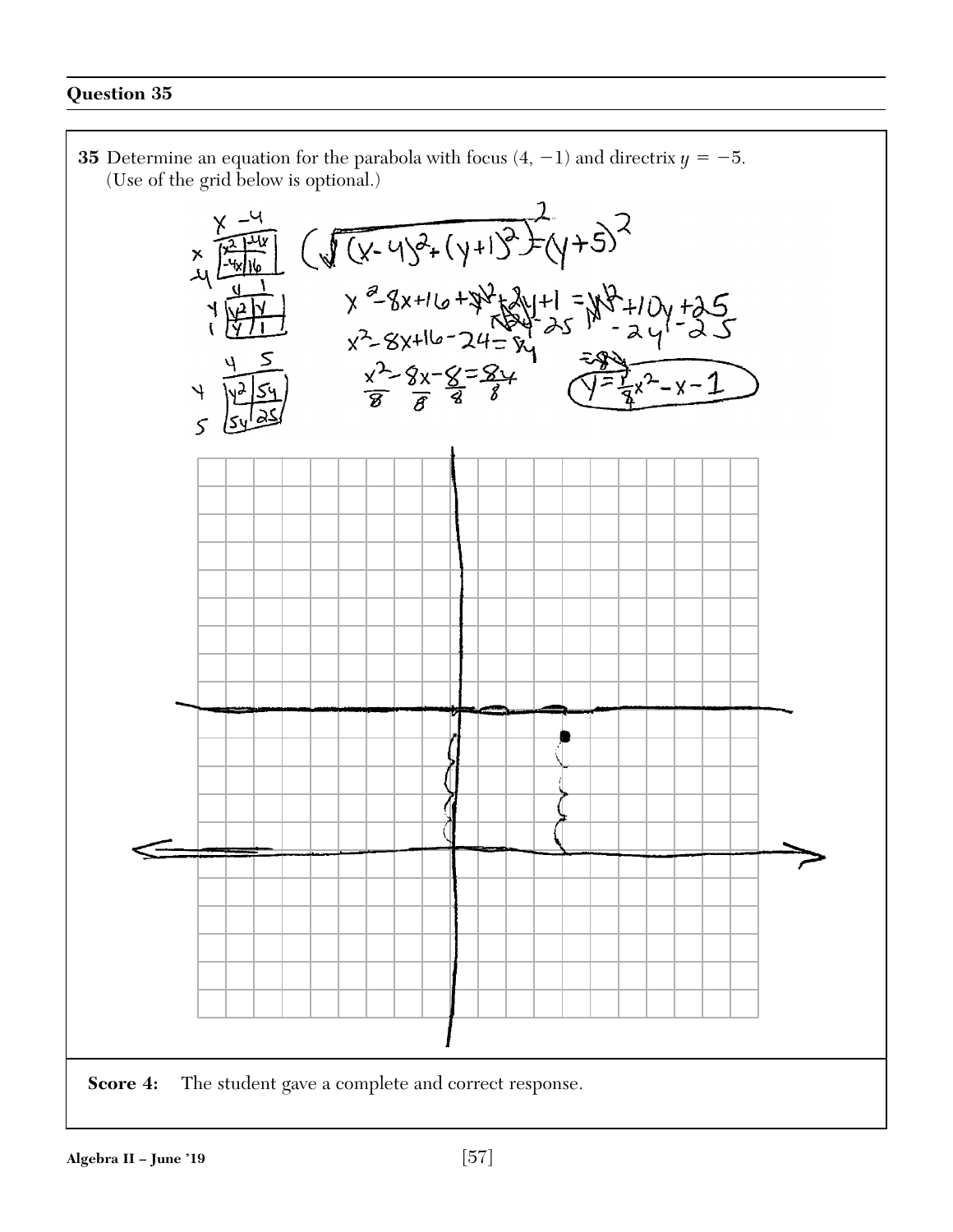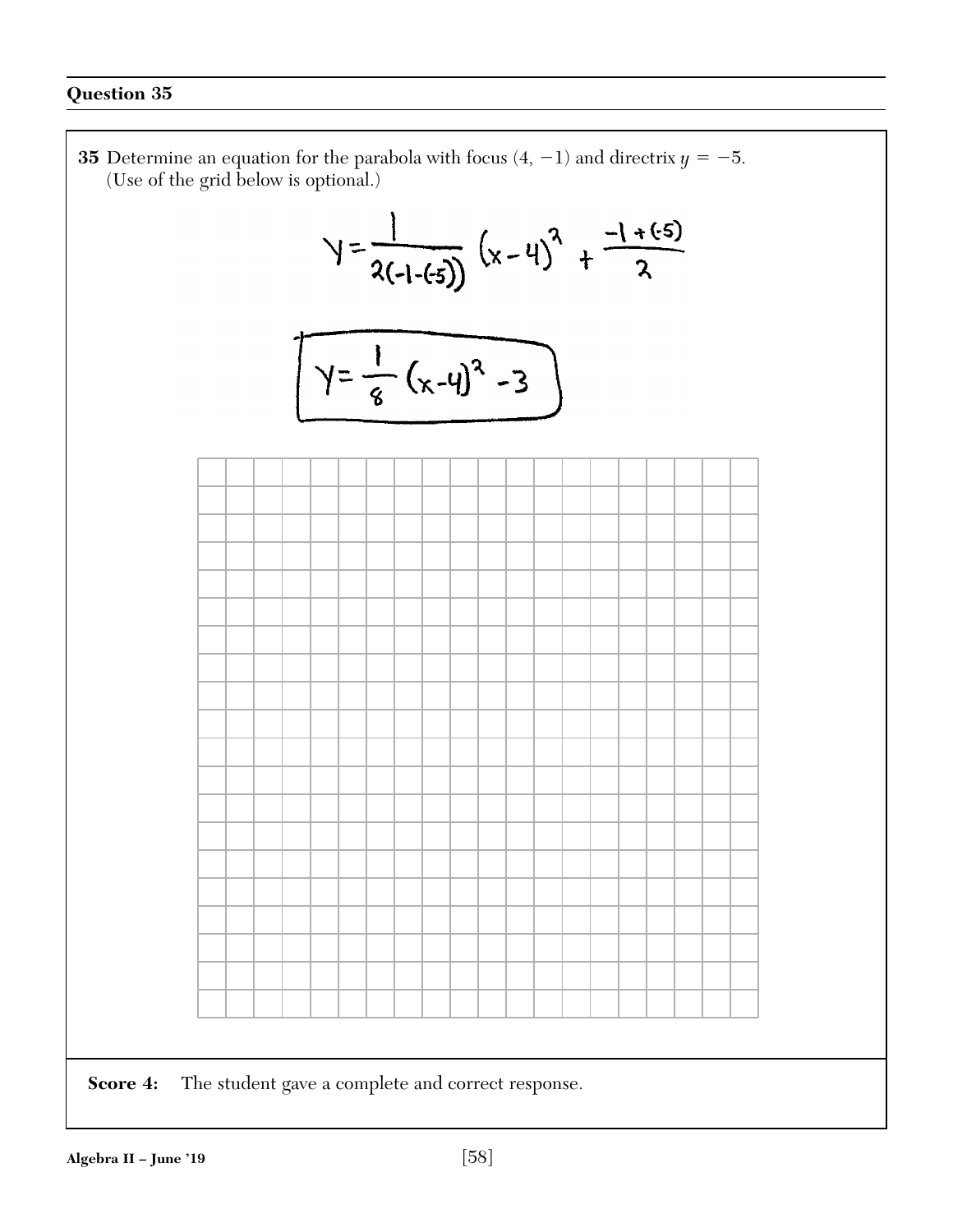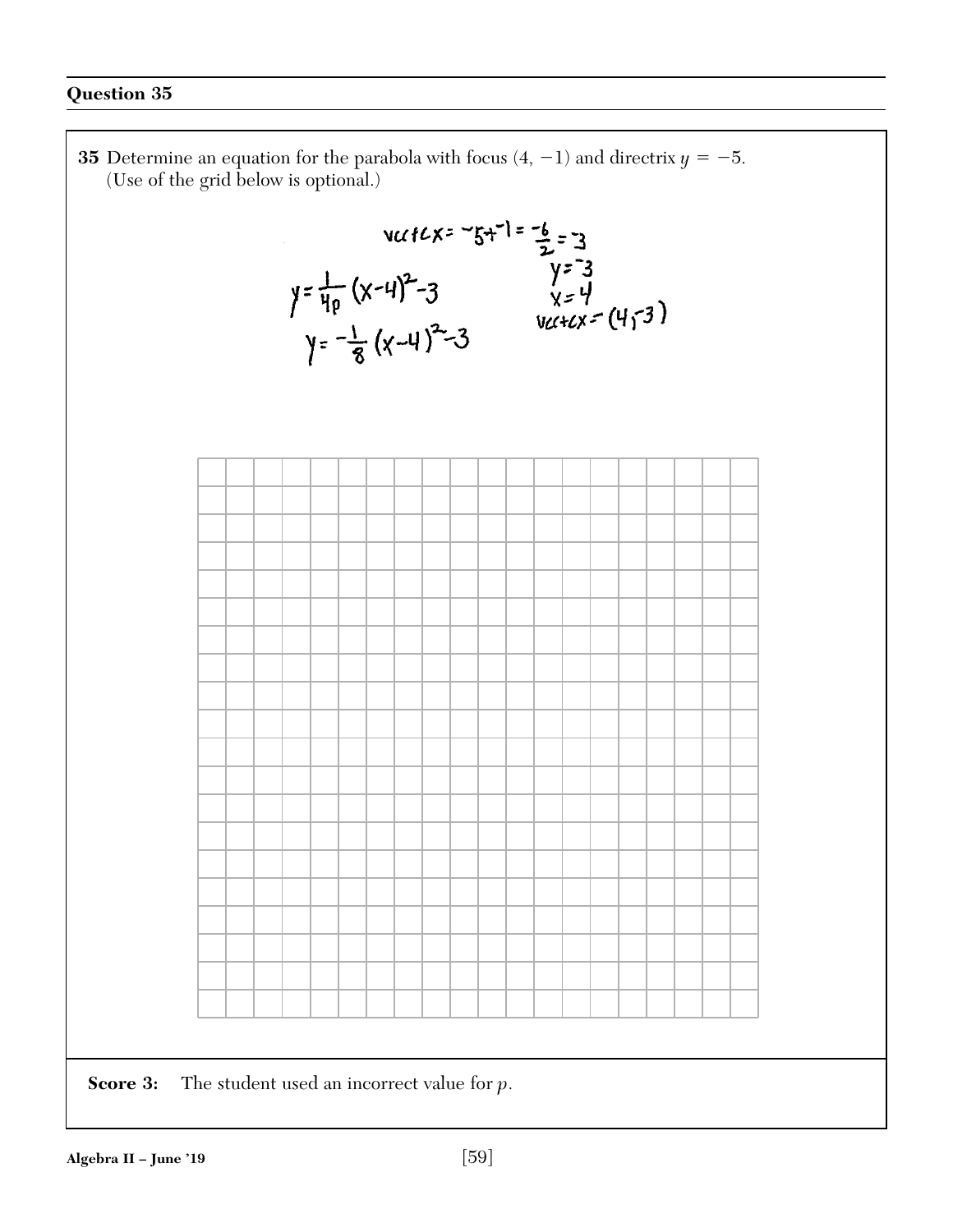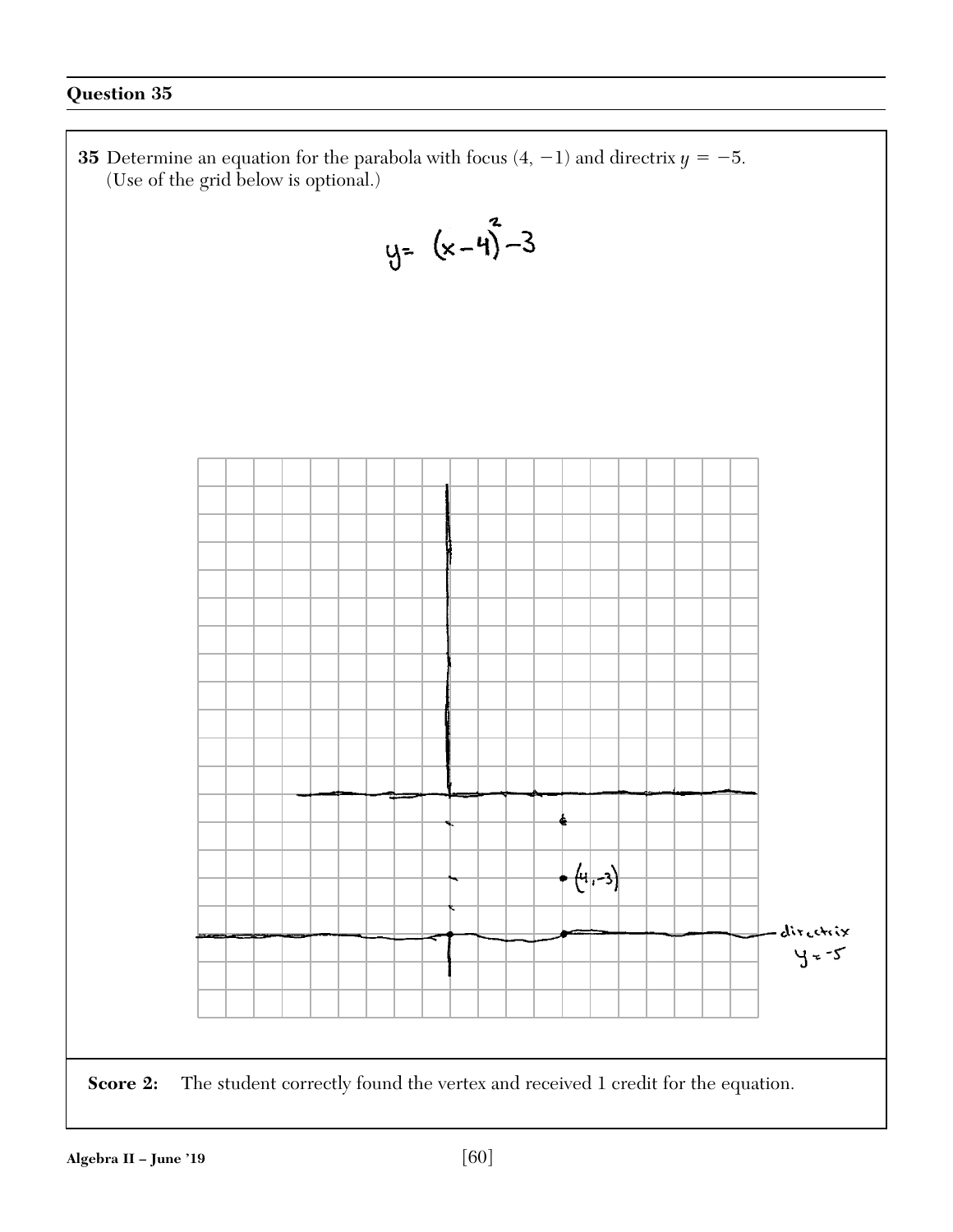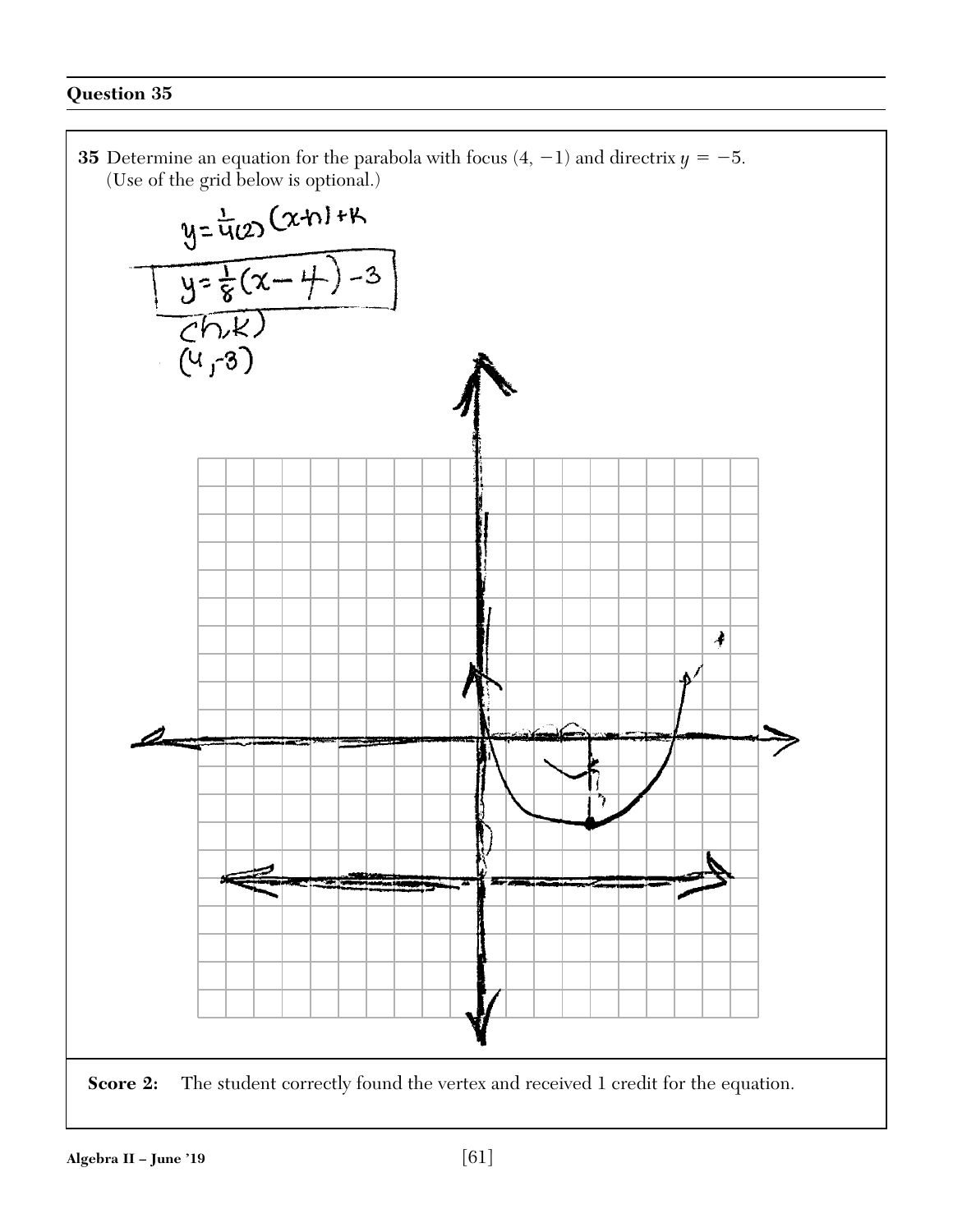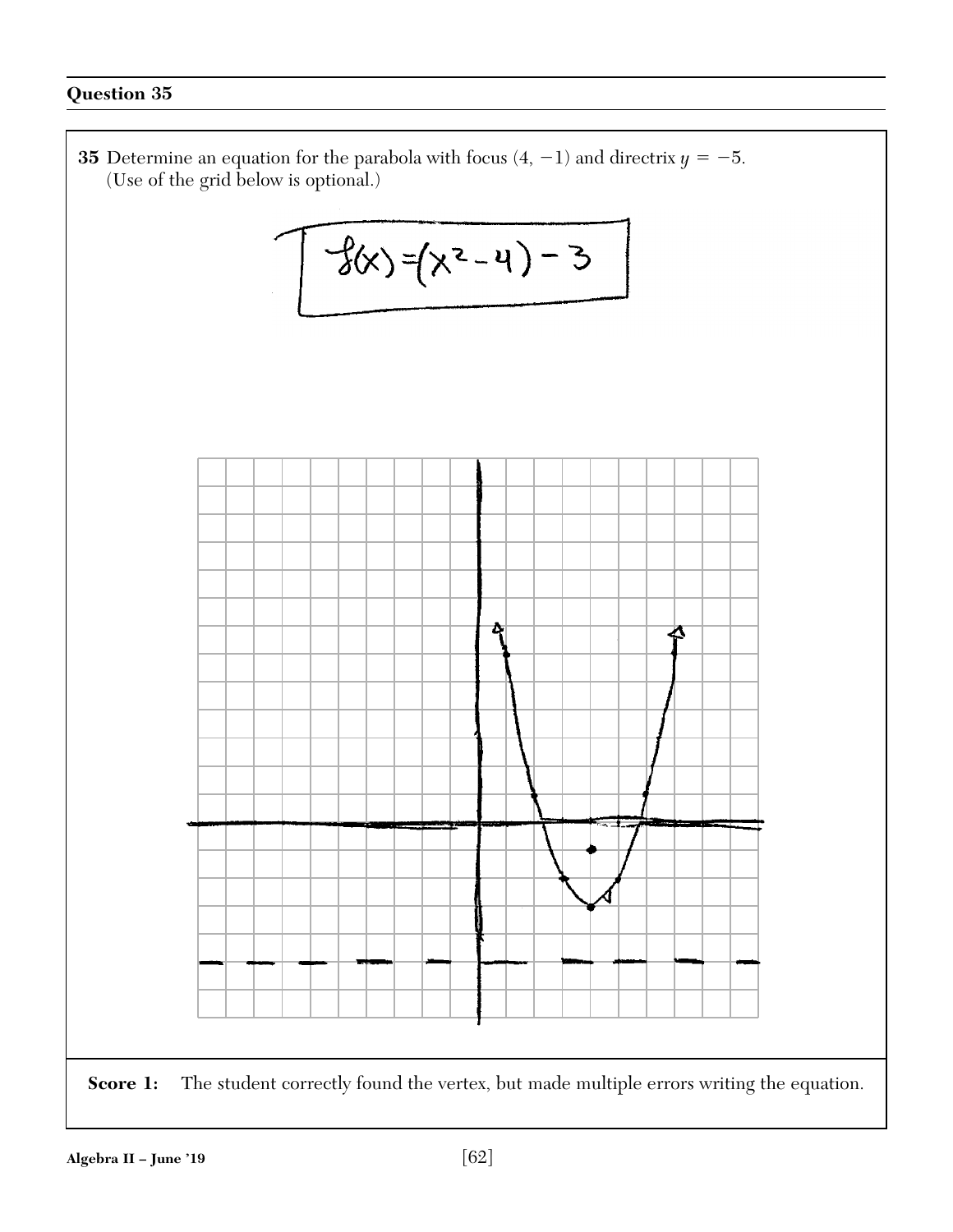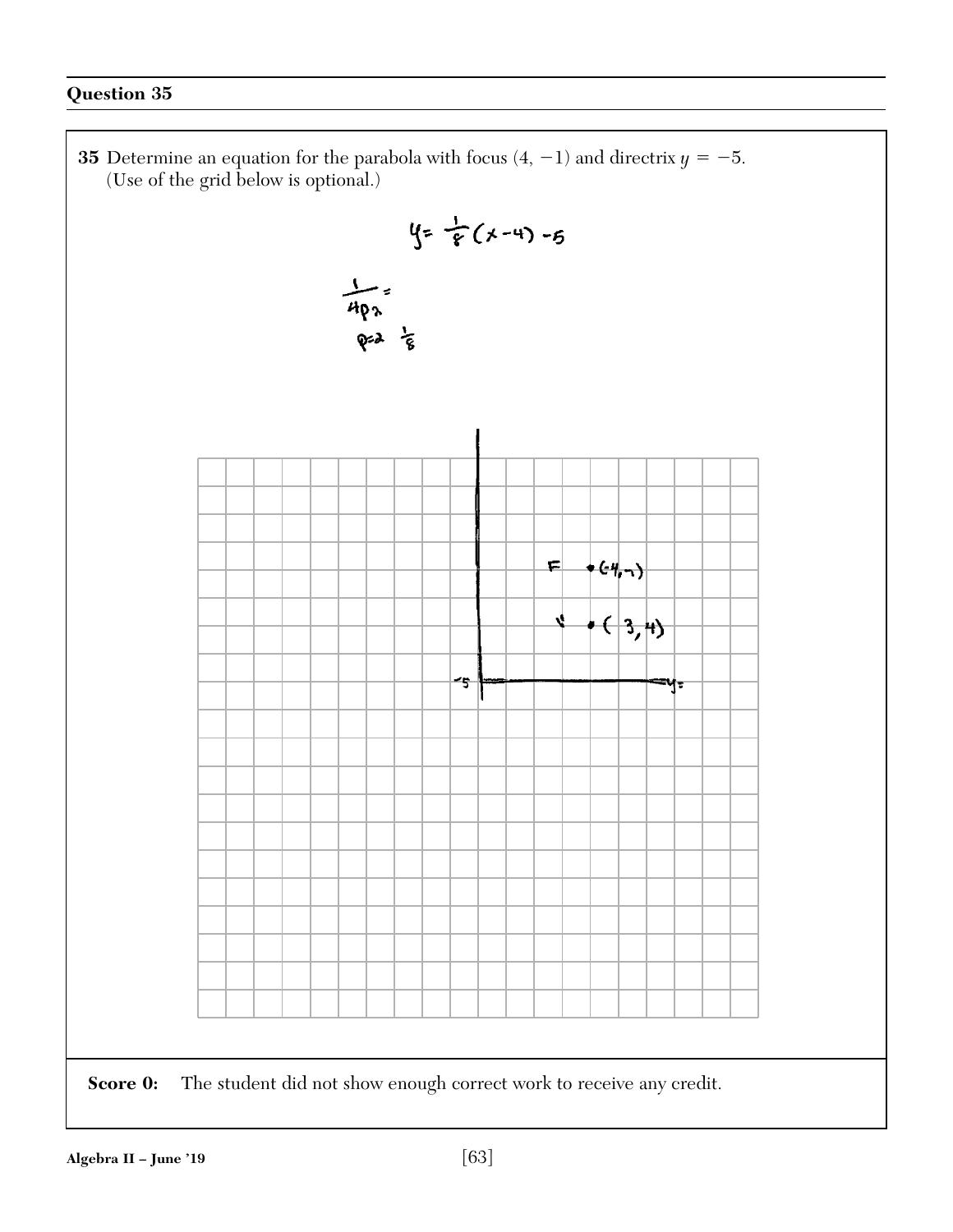**36** Juan and Filipe practice at the driving range before playing golf. The number of wins and corresponding practice times for each player are shown in the table below.

|                            |    | Juan Wins   Filipe Wins | าภ |
|----------------------------|----|-------------------------|----|
| <b>Short Practice Time</b> |    |                         | 23 |
| <b>Long Practice Time</b>  | 15 |                         |    |
|                            |    |                         |    |

Given that the practice time was long, determine the exact probability that Filipe wins the next match.

$$
P(F|L) = \left(\frac{12}{27}\right)
$$

Determine whether or not the two events "Filipe wins" and "long practice time" are independent. Justify your answer.

P (F|L) 
$$
\neq
$$
 P (F)  
\n
$$
\frac{12}{27} \neq \frac{22}{45}
$$
\n
$$
\frac{14}{498} \underbrace{\frac{12}{1000} \underbrace{\frac{12}{1000}}}_{\text{Score 4: The student gave a complete and correct response.}}
$$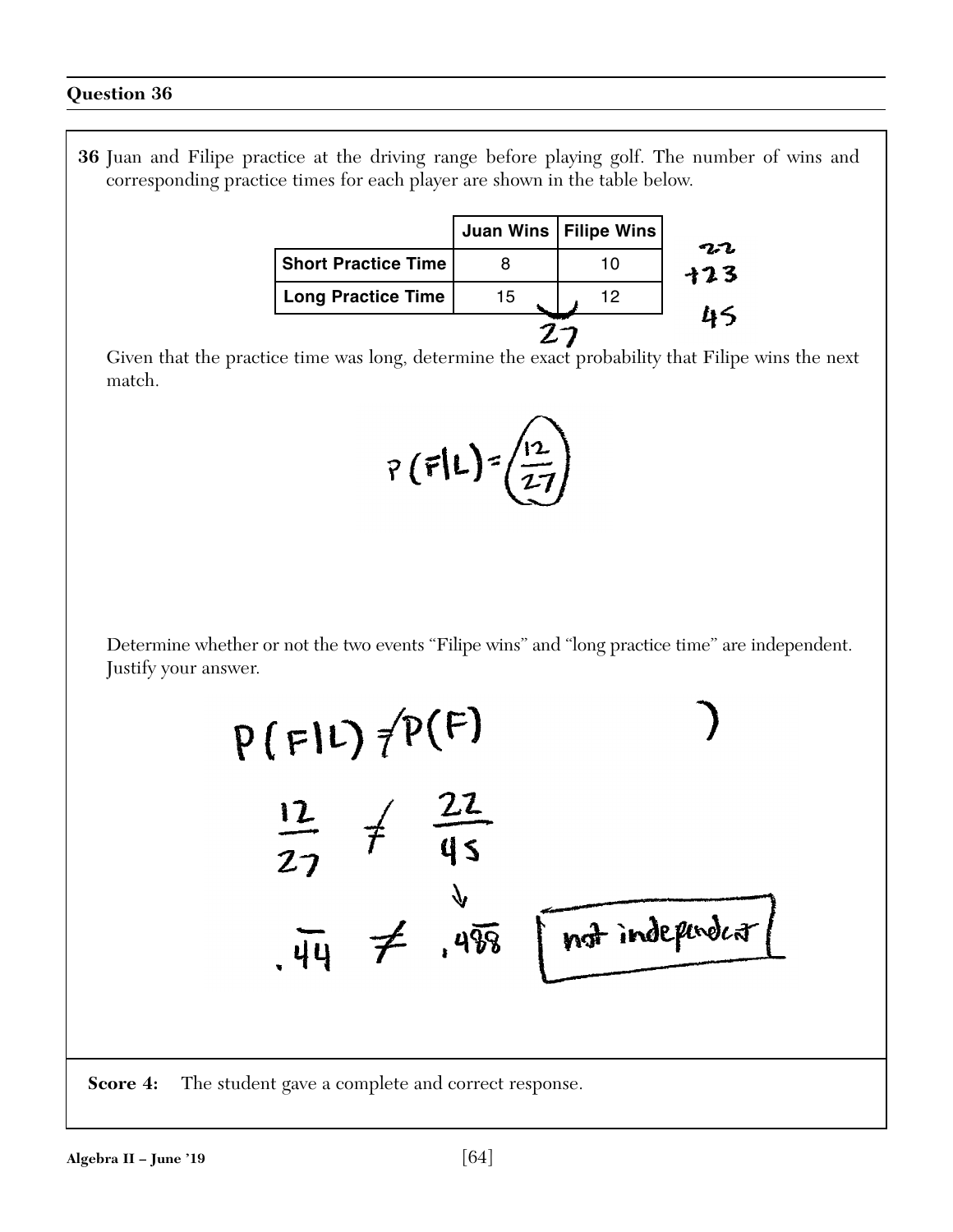**36** Juan and Filipe practice at the driving range before playing golf. The number of wins and corresponding practice times for each player are shown in the table below.

|                            |    | Juan Wins   Filipe Wins |  |
|----------------------------|----|-------------------------|--|
| <b>Short Practice Time</b> |    |                         |  |
| <b>Long Practice Time</b>  | 15 | 12                      |  |
|                            |    |                         |  |

Given that the practice time was long, determine the exact probability that Filipe wins the next match.

$$
P(F|L) = \frac{12}{27}
$$

Determine whether or not the two events "Filipe wins" and "long practice time" are independent. Justify your answer.

$$
P(FawO U) = P(F) \cdot P(U)
$$
\n
$$
\frac{12}{45} = \frac{22}{45} \cdot \frac{22}{45}
$$
\n
$$
P(WO U) = \frac{12}{45} \cdot \frac{22}{45}
$$
\n
$$
P(WO V) = \frac{12}{45} \cdot \frac{22}{45}
$$
\n
$$
P(WO V) = \frac{12}{45}
$$
\n
$$
P(WO V) = \frac{12}{45}
$$
\n
$$
P(WO V) = \frac{12}{45}
$$
\n
$$
P(WO V) = \frac{12}{45}
$$
\n
$$
P(WO V) = \frac{12}{45}
$$
\n
$$
P(WO V) = \frac{12}{45}
$$
\n
$$
P(WO V) = \frac{12}{45}
$$
\n
$$
P(WO V) = \frac{12}{45}
$$
\n
$$
P(WO V) = \frac{12}{45}
$$
\n
$$
P(WO V) = \frac{12}{45}
$$
\n
$$
P(WO V) = \frac{12}{45}
$$
\n
$$
P(WO V) = \frac{12}{45}
$$
\n
$$
P(WO V) = \frac{12}{45}
$$
\n
$$
P(WO V) = \frac{12}{45}
$$
\n
$$
P(WO V) = \frac{12}{45}
$$
\n
$$
P(WO V) = \frac{12}{45}
$$
\n
$$
P(WO V) = \frac{12}{45}
$$
\n
$$
P(WO V) = \frac{12}{45}
$$
\n
$$
P(WO V) = \frac{12}{45}
$$
\n
$$
P(WO V) = \frac{12}{45}
$$
\n
$$
P(WO V) = \frac{12}{45}
$$
\n
$$
P(WO V) = \frac{12}{45}
$$
\n
$$
P(WO V) = \frac{12}{45}
$$
\n
$$
P(WO V) = \frac{12}{45}
$$
\n
$$
P(WO V) = \frac{12}{45}
$$
\n
$$
P(WO V) = \frac{12}{45}
$$
\n
$$
P(WO
$$

**Score 4:** The student gave a complete and correct response.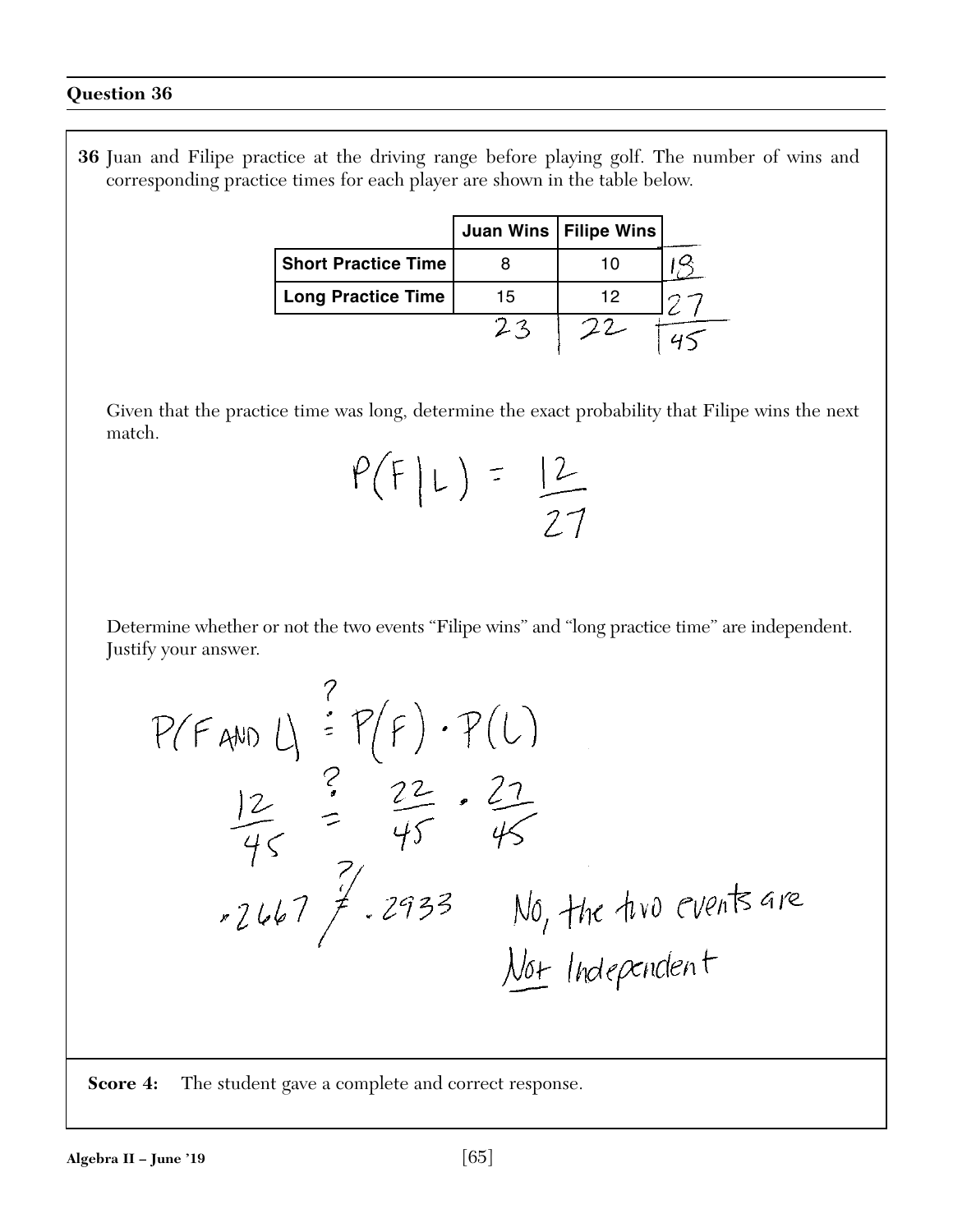**36** Juan and Filipe practice at the driving range before playing golf. The number of wins and corresponding practice times for each player are shown in the table below.

|                  |                            |    | Juan Wins   Filipe Wins |  |
|------------------|----------------------------|----|-------------------------|--|
| $\mathbb{S}$     | <b>Short Practice Time</b> |    | 10                      |  |
| $S^{\mathsf{c}}$ | <b>Long Practice Time</b>  | 15 | 12                      |  |
|                  |                            |    |                         |  |

Given that the practice time was long, determine the exact probability that Filipe wins the next match.  $\mathbf{r}$  $\overline{\phantom{0}}$ 

$$
P(F|S^c) = P(F \wedge S^c) = \frac{12/45}{27/45} = 0.160
$$
 (or 16%)

Determine whether or not the two events "Filipe wins" and "long practice time" are independent. Justify your answer.

$$
P(505^{\circ}) \stackrel{?}{=} P(5) \cdot P(5^{c})
$$
  
\n $\frac{12}{45}$   $\frac{2}{5}$   $(\frac{22}{45})(\frac{27}{45})$   
\n $0.267 \neq 0.293$ 

Independent  $no<sup>k</sup>$ 

**Score 3:** The student made a computational error finding  $p(f|s^c)$ .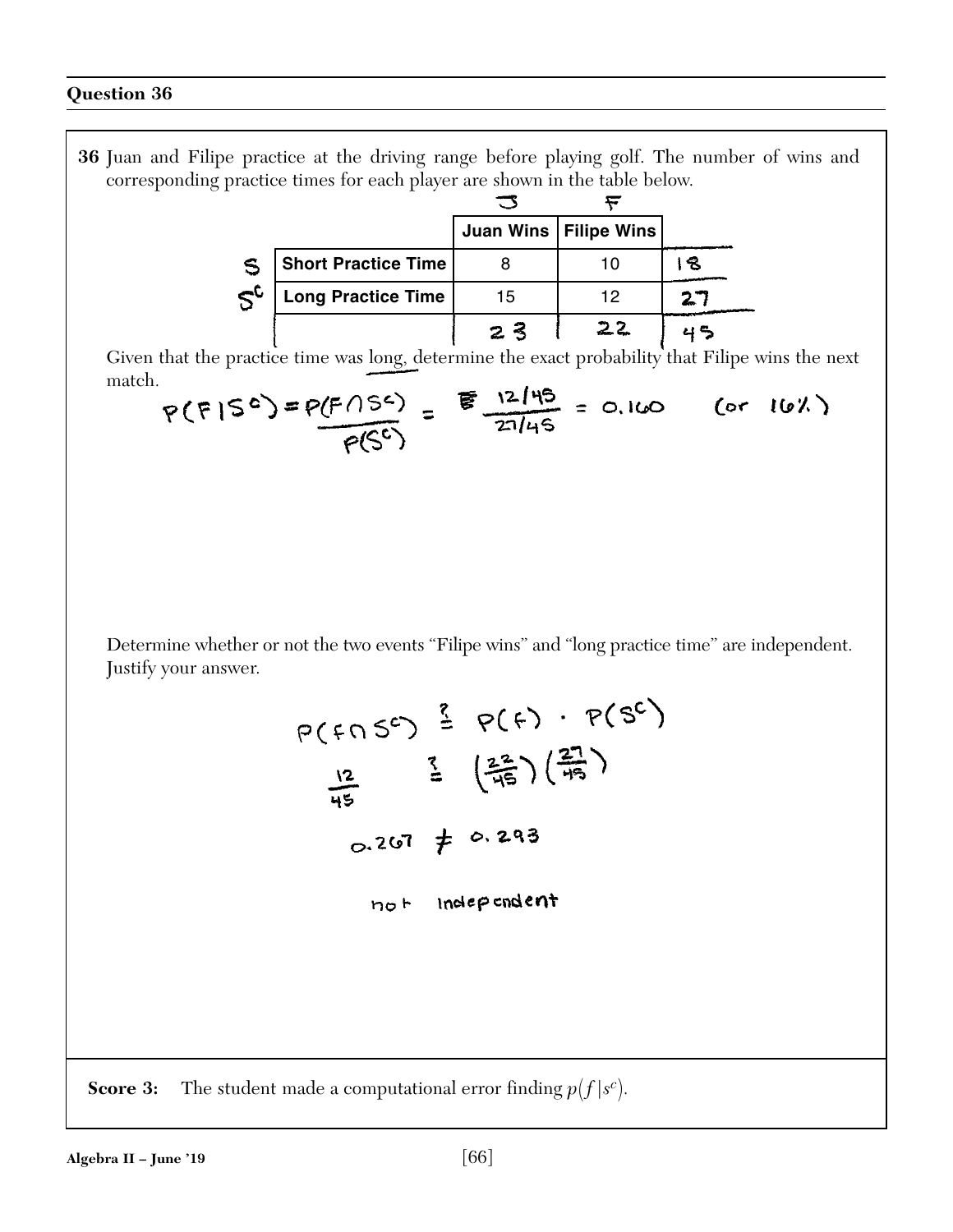**36** Juan and Filipe practice at the driving range before playing golf. The number of wins and corresponding practice times for each player are shown in the table below.

|                            |    | Juan Wins   Filipe Wins |  |
|----------------------------|----|-------------------------|--|
| <b>Short Practice Time</b> |    |                         |  |
| <b>Long Practice Time</b>  | 15 | 12                      |  |
|                            |    |                         |  |

Given that the practice time was long, determine the exact probability that Filipe wins the next match.



Determine whether or not the two events "Filipe wins" and "long practice time" are independent. Justify your answer.



**Score 3:** The student made an error rounding to 0.48.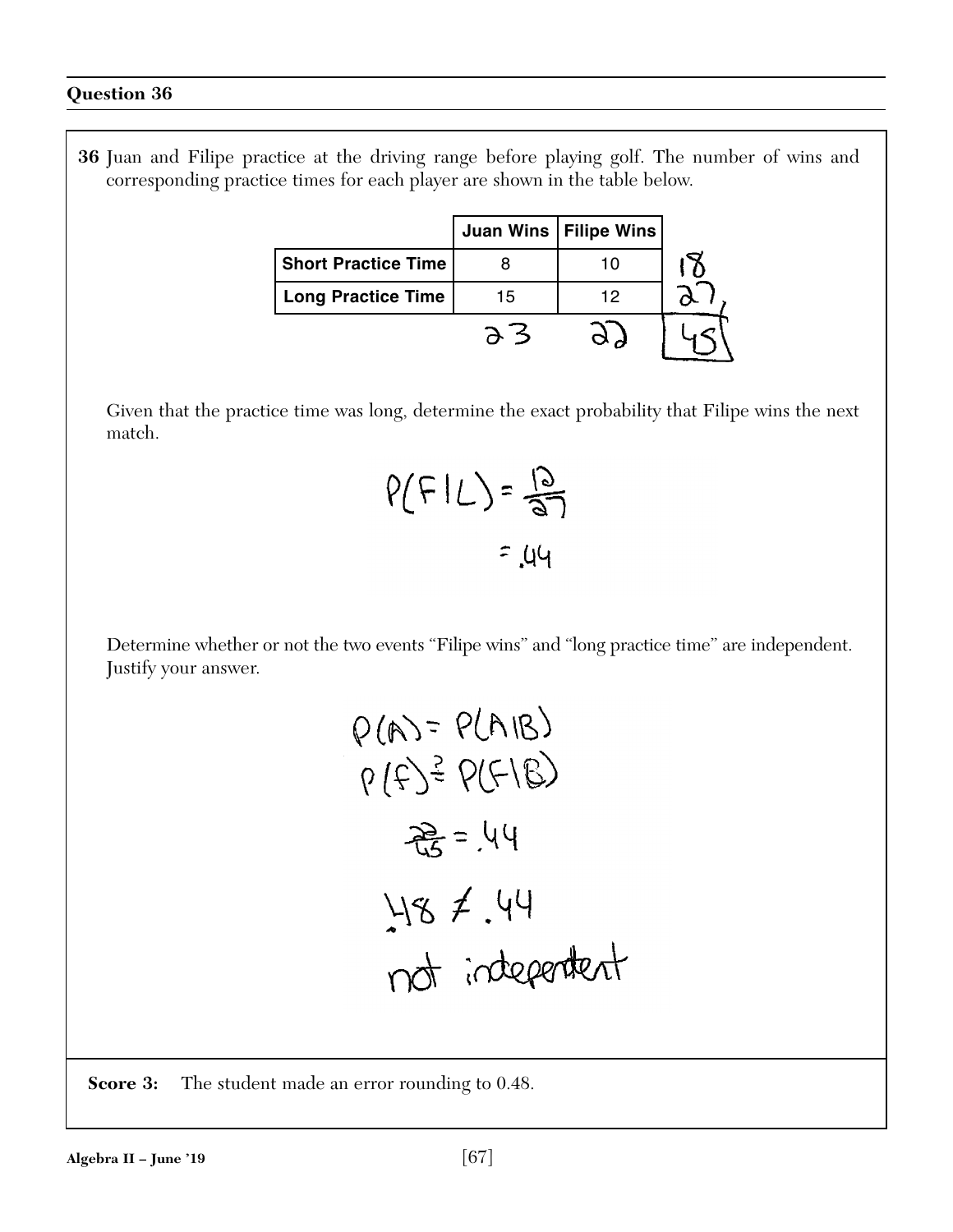**36** Juan and Filipe practice at the driving range before playing golf. The number of wins and corresponding practice times for each player are shown in the table below.

|                            |    | Juan Wins   Filipe Wins |
|----------------------------|----|-------------------------|
| <b>Short Practice Time</b> |    | 10                      |
| <b>Long Practice Time</b>  | 15 | 1 2                     |

Given that the practice time was long, determine the exact probability that Filipe wins the next match.

$$
\frac{12}{15+12} \rightarrow \frac{12}{27}
$$

Determine whether or not the two events "Filipe wins" and "long practice time" are independent. Justify your answer.

The events of "filipe wins" and "long practice"<br>are dependent on one another because as<br>"long practices" are done, the less times the event of  $\sqrt[n]{\pi}$   $\lim_{n \to \infty} \frac{1}{n}$ 

**Score 2:** The student only received credit for the first part.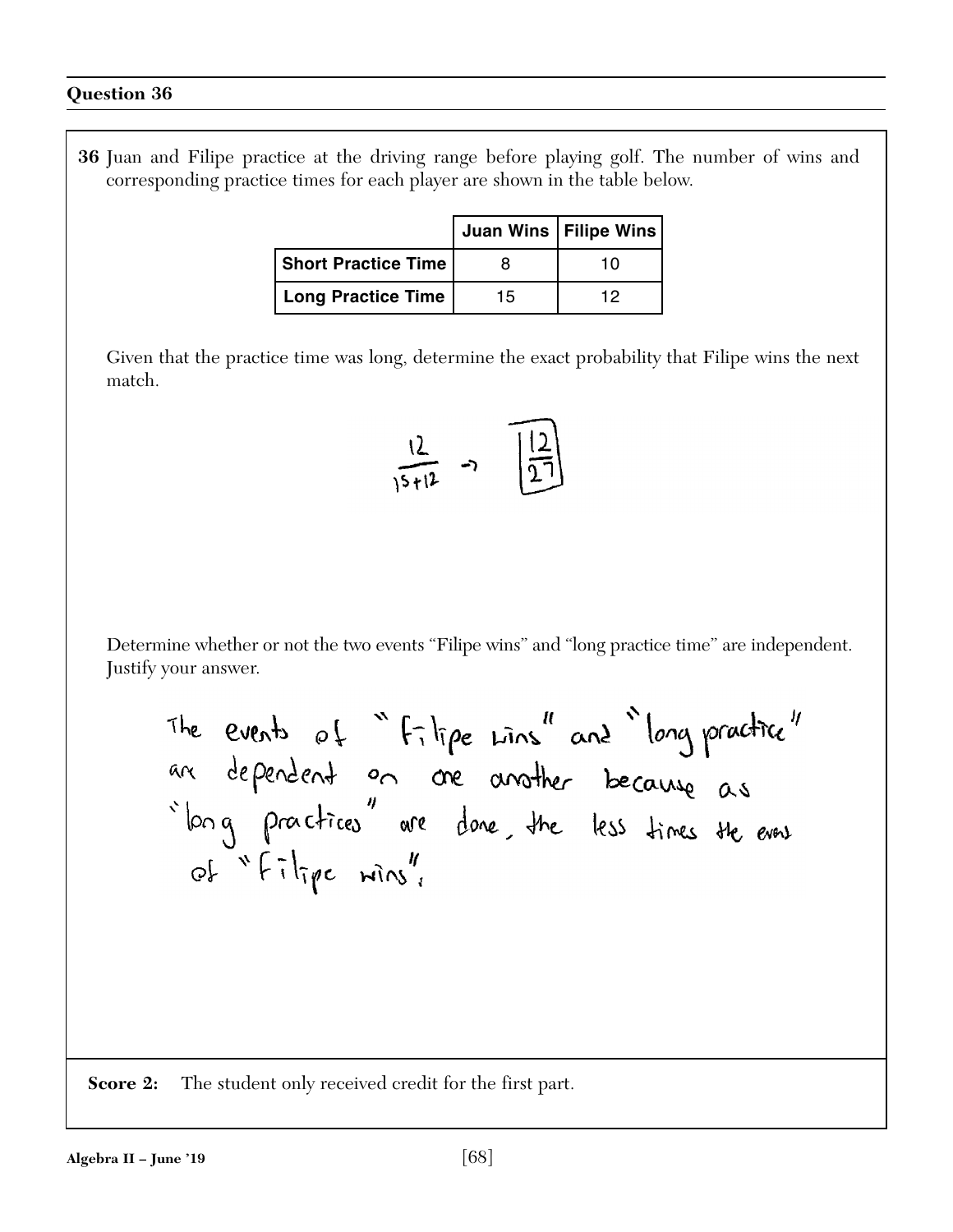**36** Juan and Filipe practice at the driving range before playing golf. The number of wins and corresponding practice times for each player are shown in the table below.

|                            |    | Juan Wins   Filipe Wins |
|----------------------------|----|-------------------------|
| <b>Short Practice Time</b> |    | 10                      |
| <b>Long Practice Time</b>  | 15 | 12                      |

Given that the practice time was long, determine the exact probability that Filipe wins the next match.

Determine whether or not the two events "Filipe wins" and "long practice time" are independent. Justify your answer.

$$
\frac{2a}{45} = \frac{18}{21}
$$
  
No leaves *top* are different 0/0

**Score 1:** The student received one credit for  $\frac{12}{27}$ .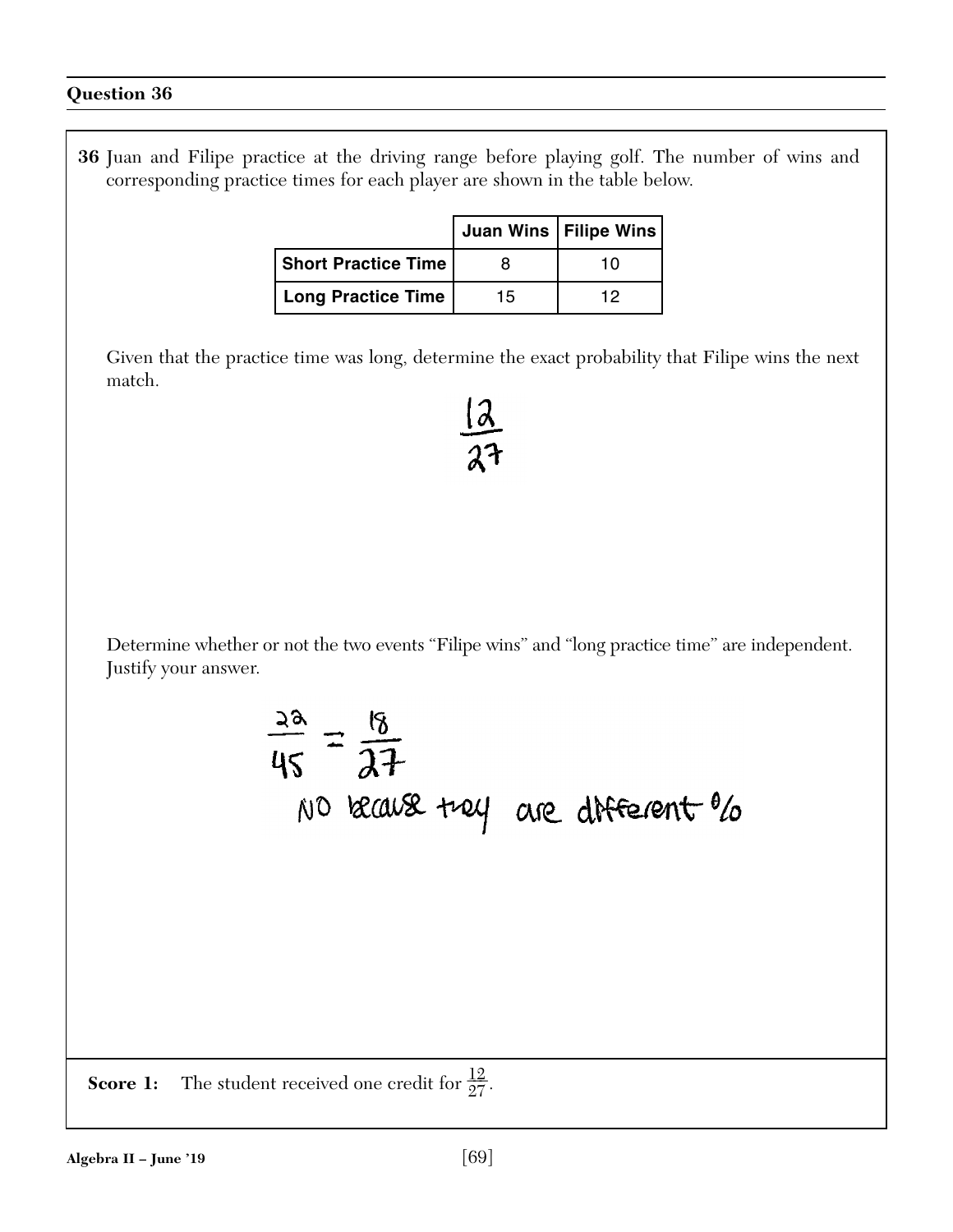**36** Juan and Filipe practice at the driving range before playing golf. The number of wins and corresponding practice times for each player are shown in the table below.

|                            |    | Juan Wins   Filipe Wins | $= 19$                      |
|----------------------------|----|-------------------------|-----------------------------|
| <b>Short Practice Time</b> |    | 10                      | U                           |
| <b>Long Practice Time</b>  | 15 | $12 +$                  | $z_{2}$ + $z_{2}$ + $z_{3}$ |
|                            |    |                         |                             |

Given that the practice time was long, determine the exact probability that Filipe wins the next match.

> probability that filipe wins the next match is  $13/28$

Determine whether or not the two events "Filipe wins" and "long practice time" are independent. Justify your answer.

$$
12_{27} = .444 \approx .44\%
$$
  
12\_{127} = .444 = .14\%  
12\_{128} = .444\%12\_{129} = .44\%12\_{120} = .44\%12\_{120} = .44\%12\_{120} = .44\%12\_{120} = .44\%  
12\_{120} = .44\%  
12\_{120} = .44\%  
12\_{120} = .44\%  
12\_{120} = .44\%  
12\_{120} = .44\%  
12\_{120} = .44\%  
12\_{120} = .44\%  
12\_{120} = .44\%  
12\_{120} = .44\%  
12\_{120} = .44\%  
12\_{120} = .44\%  
12\_{120} = .44\%  
12\_{120} = .44\%  
12\_{120} = .44\%  
12\_{120} = .44\%  
12\_{120} = .44\%  
12\_{120} = .44\%  
12\_{120} = .44\%  
12\_{120} = .44\%  
12\_{120} = .44\%  
12\_{120} = .44\%  
12\_{120} = .44\%  
12\_{120} = .44\%  
12\_{120} = .44\%  
12\_{120} = .44\%  
12\_{120} = .44\%  
12\_{120} = .44\%  
12\_{120} = .44\%  
12\_{120} = .44\%  
12\_{120} = .44\%  
12\_{120} = .44\%  
12\_{120} = .44\%  
12\_{120} = .44\%  
12\_{120} = .44\%  
12\_{120} = .44\%  
12\_{120} = .44\%  
12\_{120

**Score 0:** The student did not show enough correct work to receive any credit.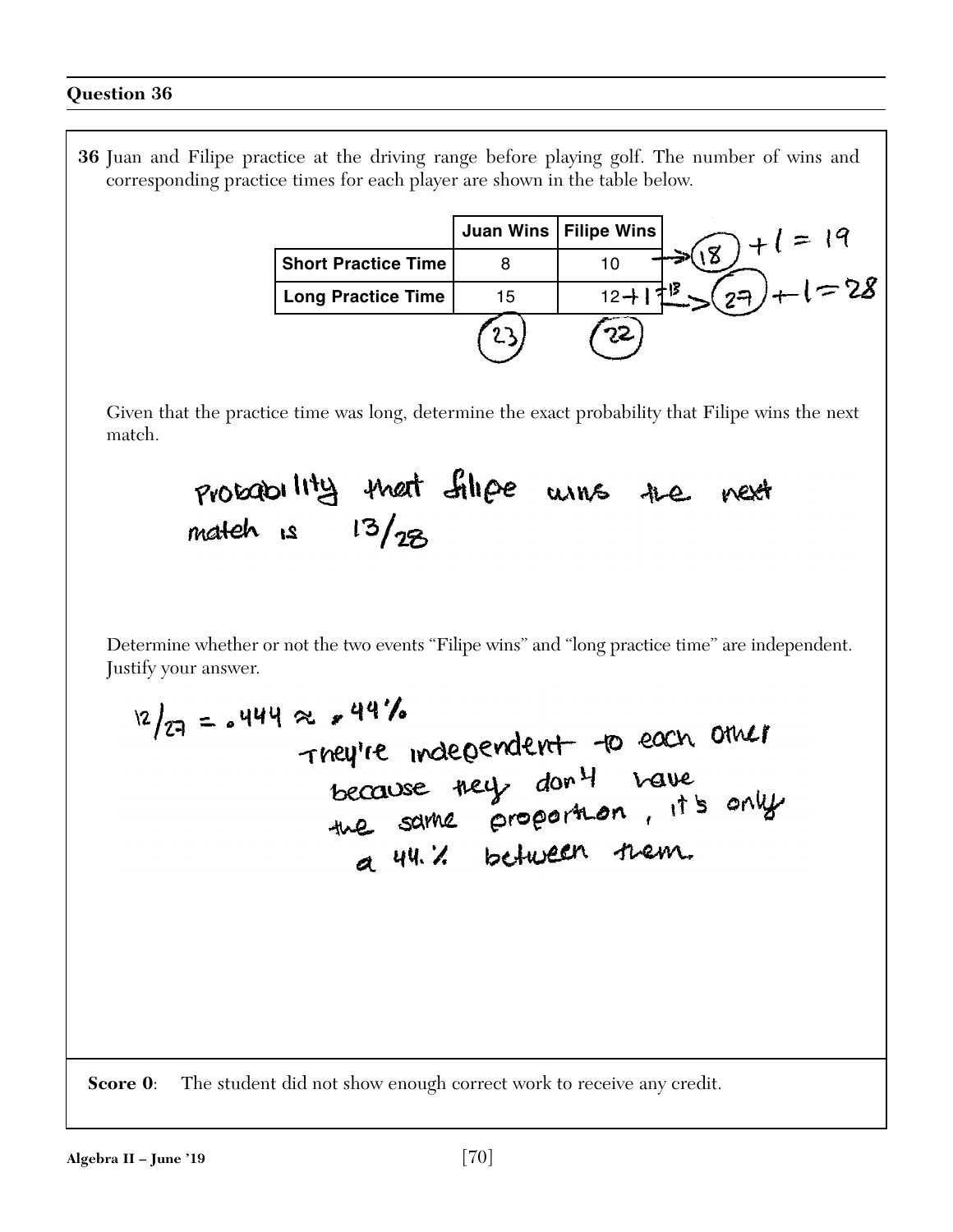**37** Griffin is riding his bike down the street in Churchville, N.Y. at a constant speed, when a nail gets caught in one of his tires. The height of the nail above the ground, in inches, can be represented by the trigonometric function  $f(t) = -13\cos(0.8\pi t) + 13$ , where *t* represents the time (in seconds) since the nail first became caught in the tire. Determine the period of  $f(t)$ .

> $BP: 2T$   $B: 3T$  $(P) . 8 \pi : 2 \pi$  $P: 2.5$

Interpret what the period represents in this context.

The period of f(t) represents the amount of<br>time it would take the tire to spin one full rata tien

**Question 37 is continued on the next page.**

**Score 6:** The student gave a complete and correct response.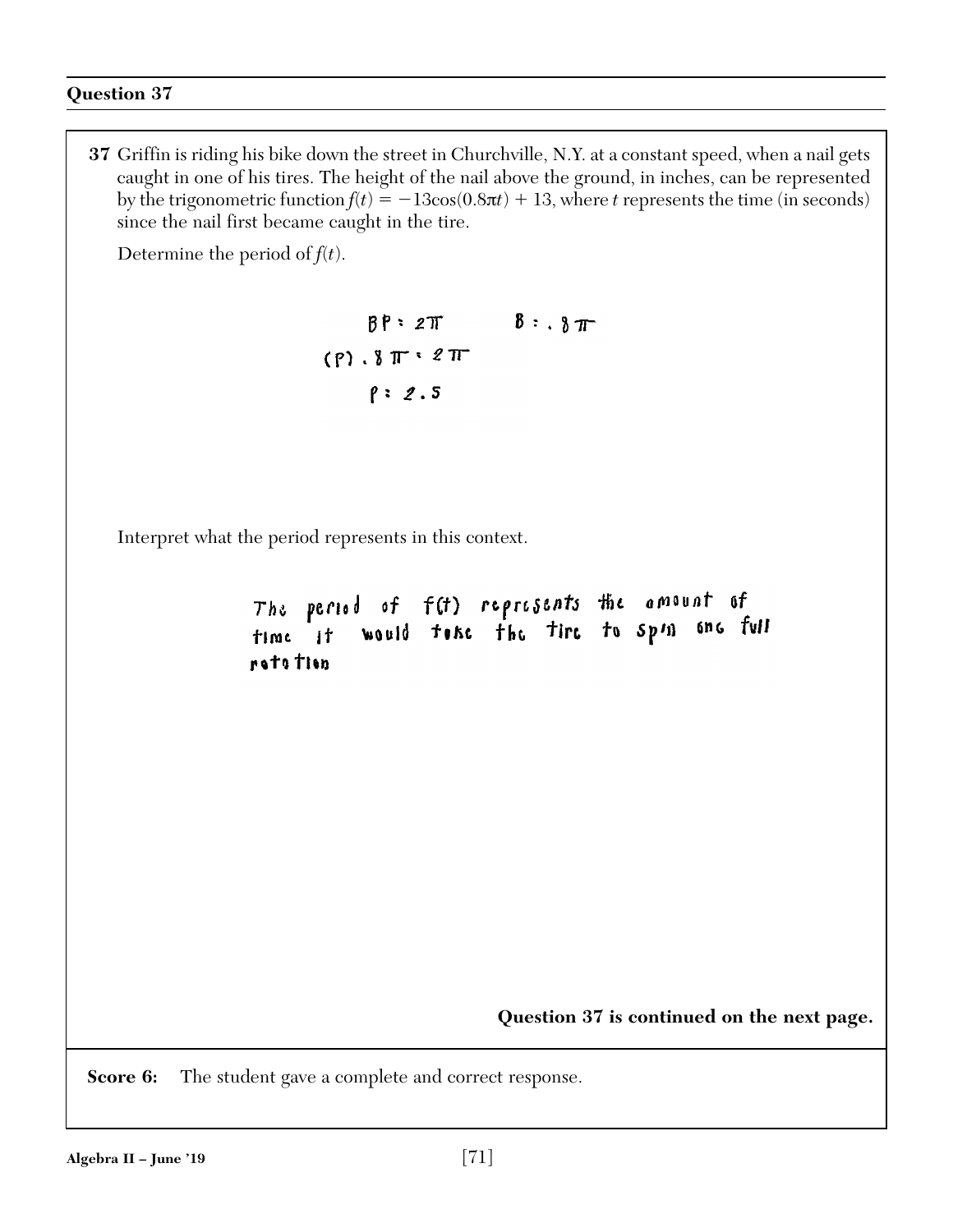# **Question 37 continued.**



Does the height of the nail ever reach 30 inches above the ground? Justify your answer.

at its max beight, the tire can only reach  $b$ *e* c  $a$  v  $s$  c No 26 fect, as prives through adding the<br>a (13) to d (the milline, 13). absolute value of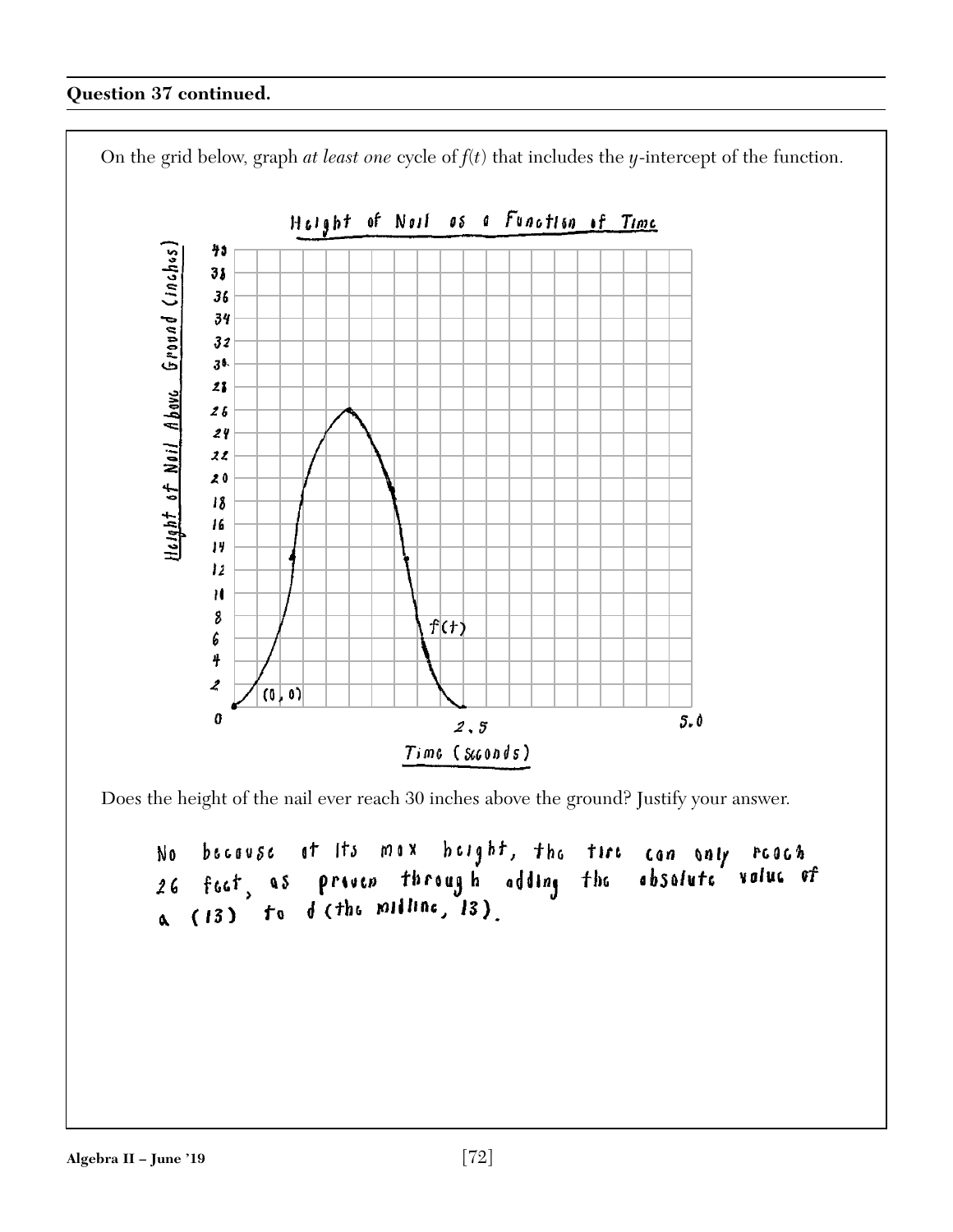**37** Griffin is riding his bike down the street in Churchville, N.Y. at a constant speed, when a nail gets caught in one of his tires. The height of the nail above the ground, in inches, can be represented by the trigonometric function  $f(t) = -13\cos(0.8\pi t) + 13$ , where *t* represents the time (in seconds) since the nail first became caught in the tire. Determine the period of  $f(t)$ .  $period = \frac{2\pi}{3}$ 

 $\frac{2\pi}{\Omega 8\pi}$ 

2.5 seconds

Interpret what the period represents in this context.

periods is the fine it takes for the nail to make one rotation

**Question 37 is continued on the next page.**

**Score 6:** The student gave a complete and correct response.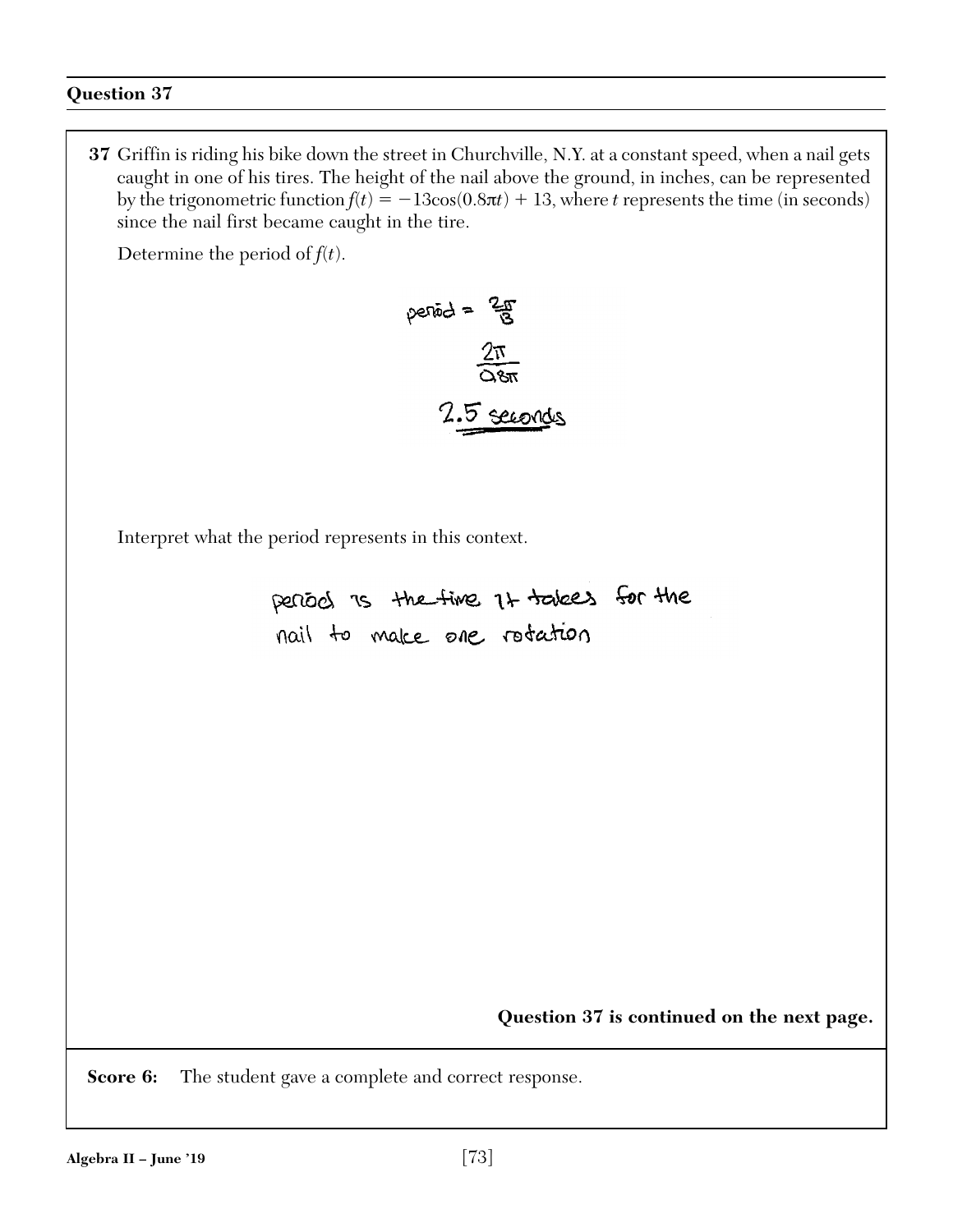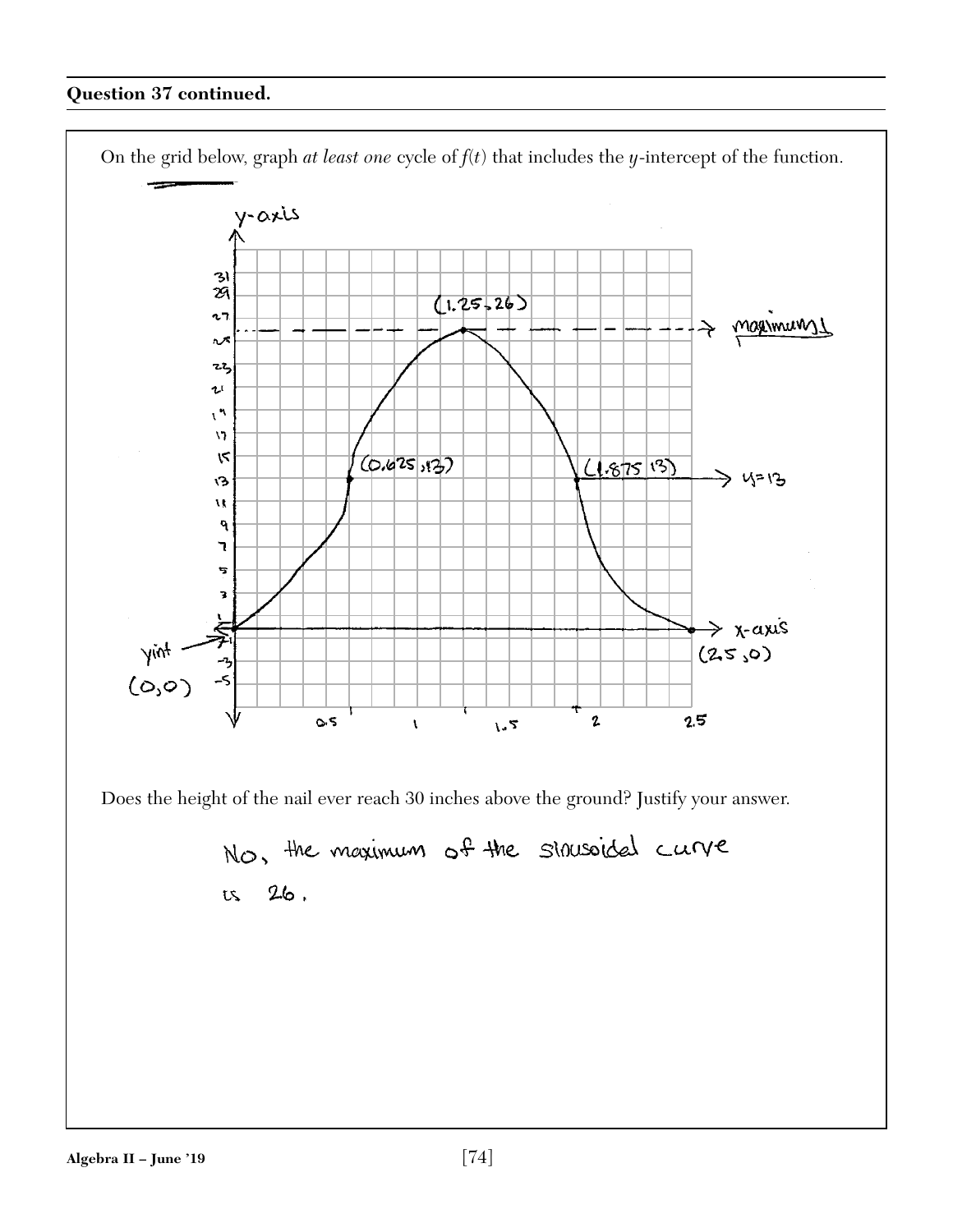**37** Griffin is riding his bike down the street in Churchville, N.Y. at a constant speed, when a nail gets caught in one of his tires. The height of the nail above the ground, in inches, can be represented by the trigonometric function  $f(t) = -13\cos(0.8\pi t) + 13$ , where *t* represents the time (in seconds) since the nail first became caught in the tire.

Determine the period of  $f(t)$ .

$$
\int \rho \, \text{curl} \, \text{d} \, \sigma \, \text{2.5.}
$$

Interpret what the period represents in this context.

**Question 37 is continued on the next page.**

**Score 5:** The student made one graphing error.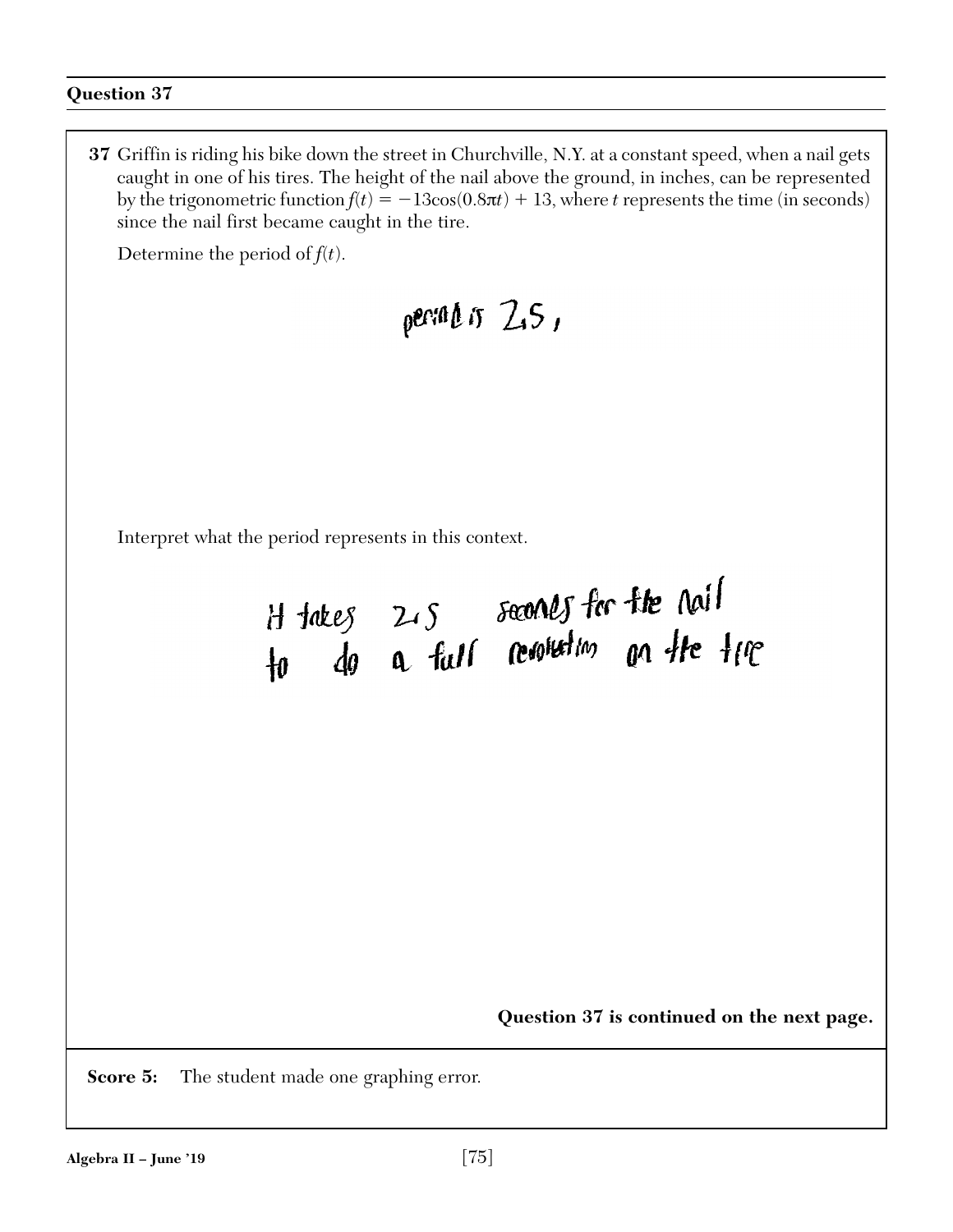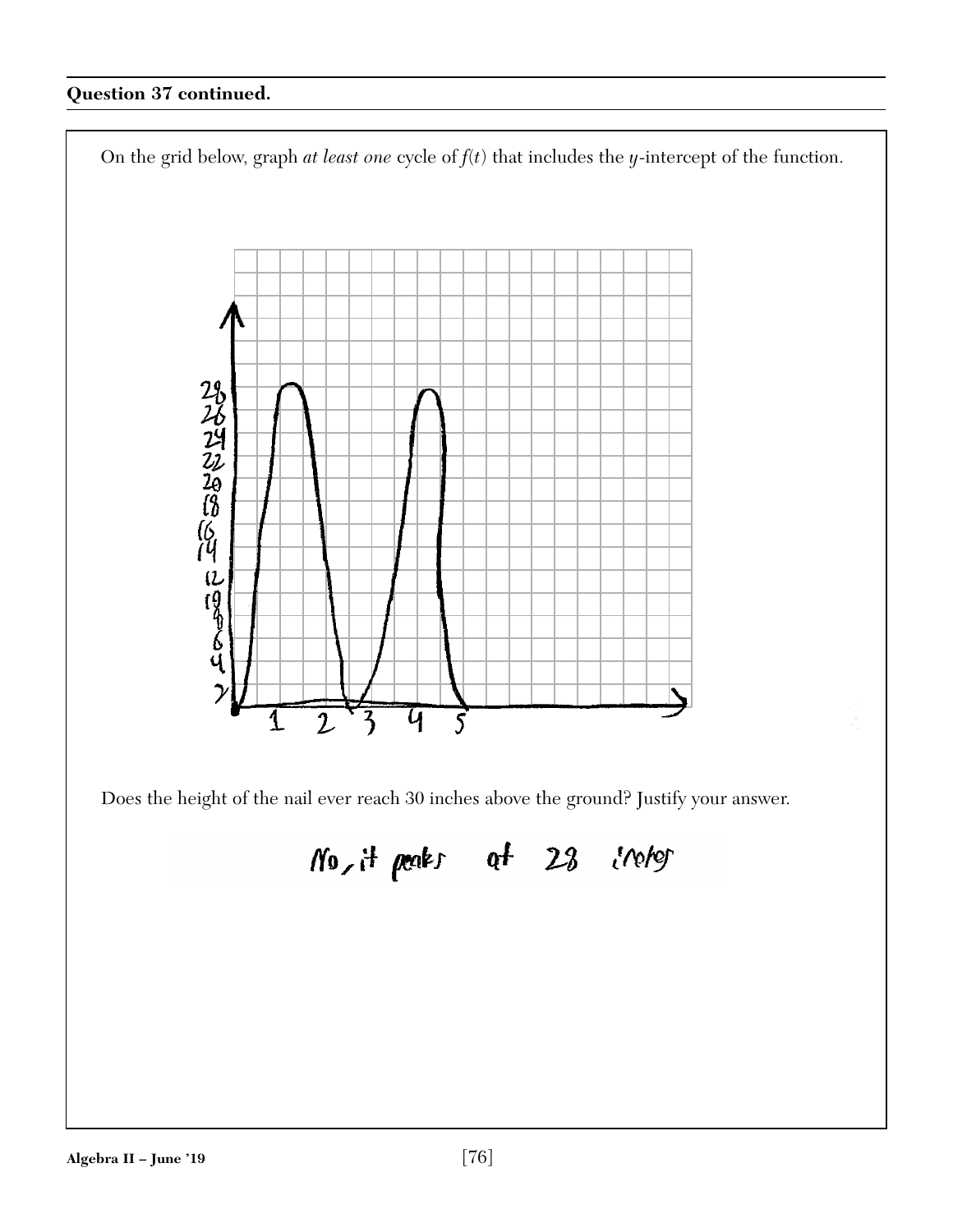**37** Griffin is riding his bike down the street in Churchville, N.Y. at a constant speed, when a nail gets caught in one of his tires. The height of the nail above the ground, in inches, can be represented by the trigonometric function  $f(t) = -13\cos(0.8\pi t) + 13$ , where *t* represents the time (in seconds) since the nail first became caught in the tire.  $\beta$  $\epsilon$ 

Determine the period of  $f(t)$ .



Interpret what the period represents in this context.

**Question 37 is continued on the next page.**

**Score 4:** The student did not interpret the period and gave an incomplete justification in the last part.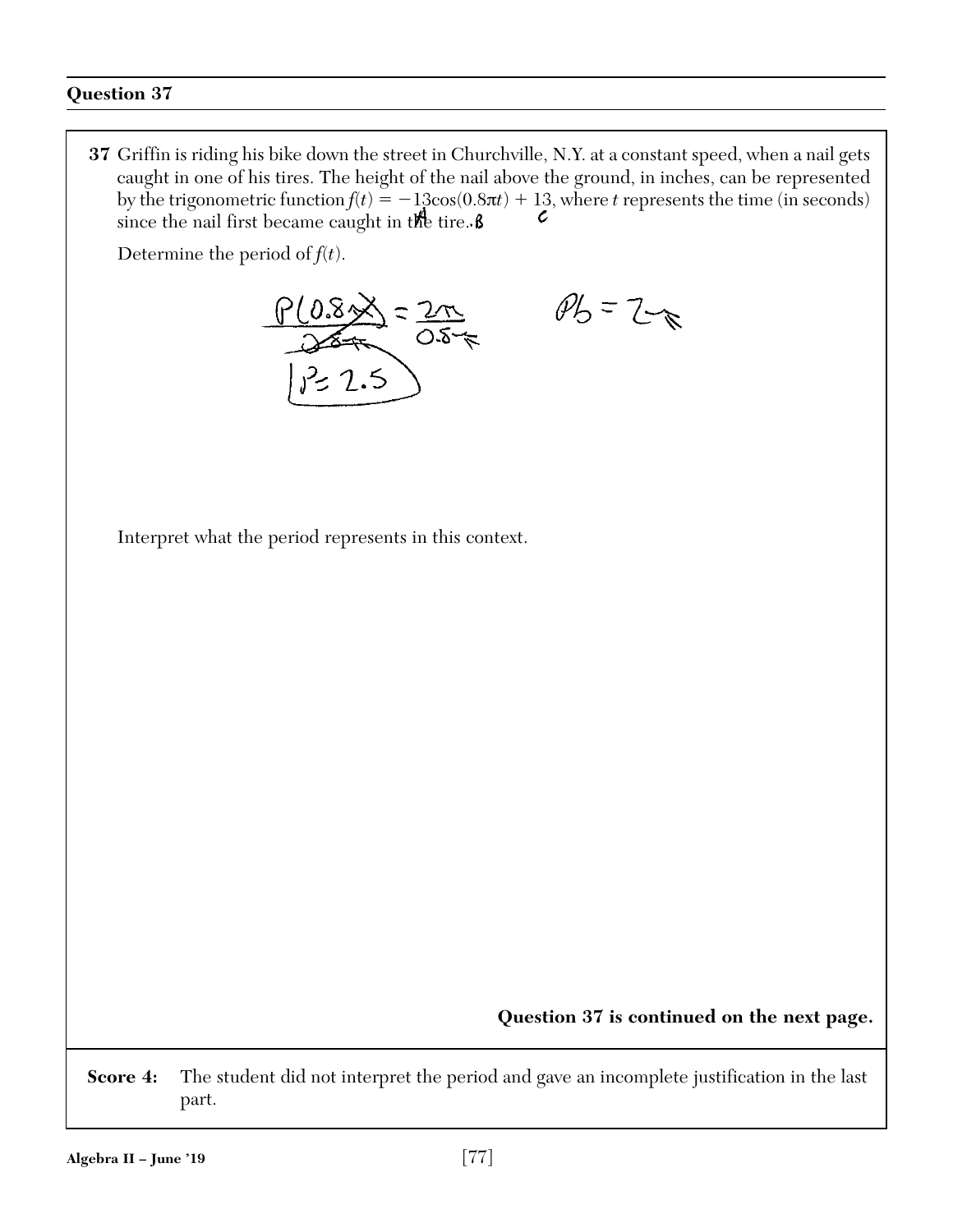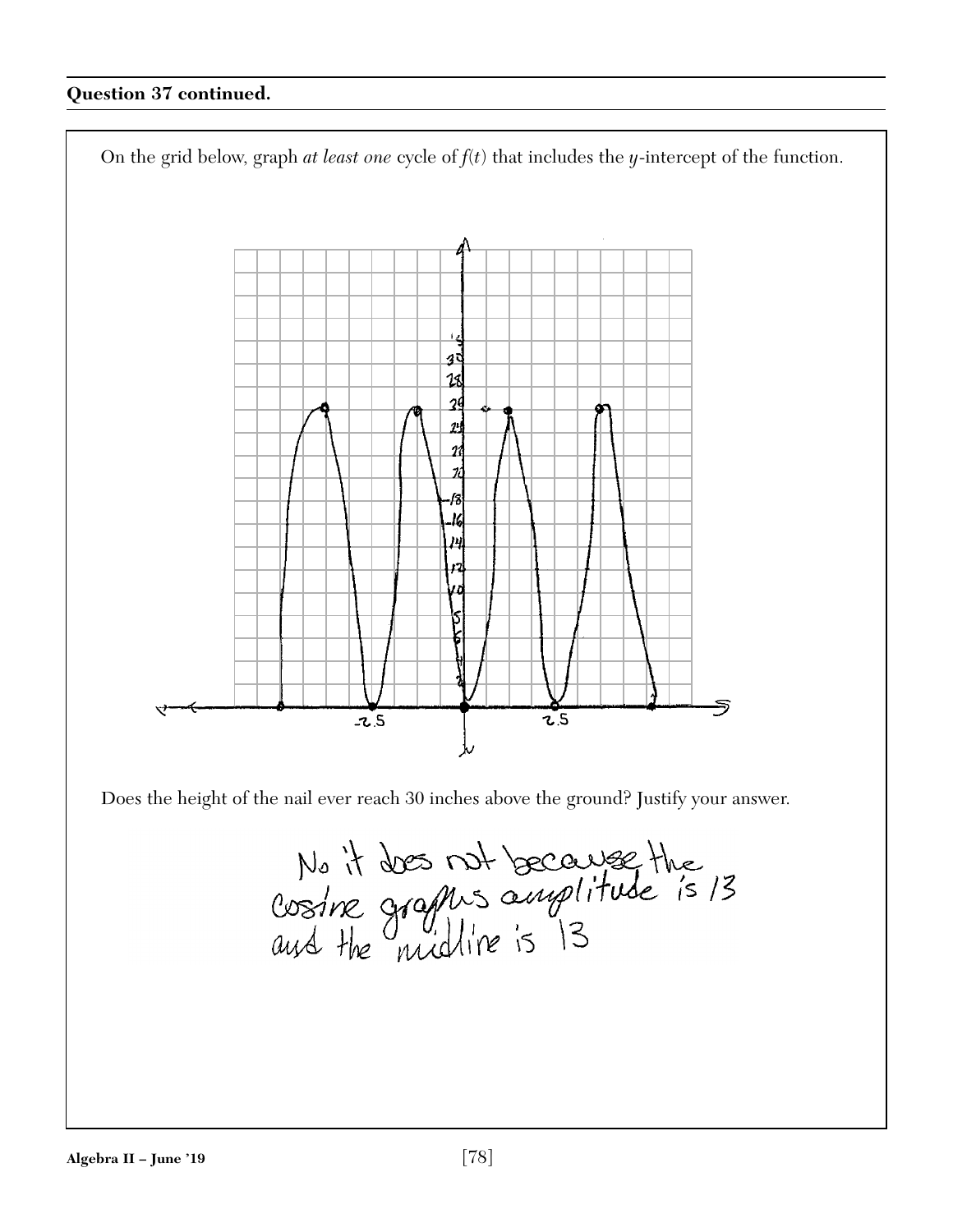**37** Griffin is riding his bike down the street in Churchville, N.Y. at a constant speed, when a nail gets caught in one of his tires. The height of the nail above the ground, in inches, can be represented by the trigonometric function  $f(t) = -13\cos(0.8\pi t) + 13$ , where *t* represents the time (in seconds) since the nail first became caught in the tire.

Determine the period of  $f(t)$ .

 $\frac{\Delta T}{\Delta T}$  = 2.5 seconds

Interpret what the period represents in this context.

It takes 2.5 secons<br>For the noril to go<br>from highpoint back to<br>highpoint.

**Question 37 is continued on the next page.**

**Score 3:** The student made a labeling error on the graph and did not answer the last part.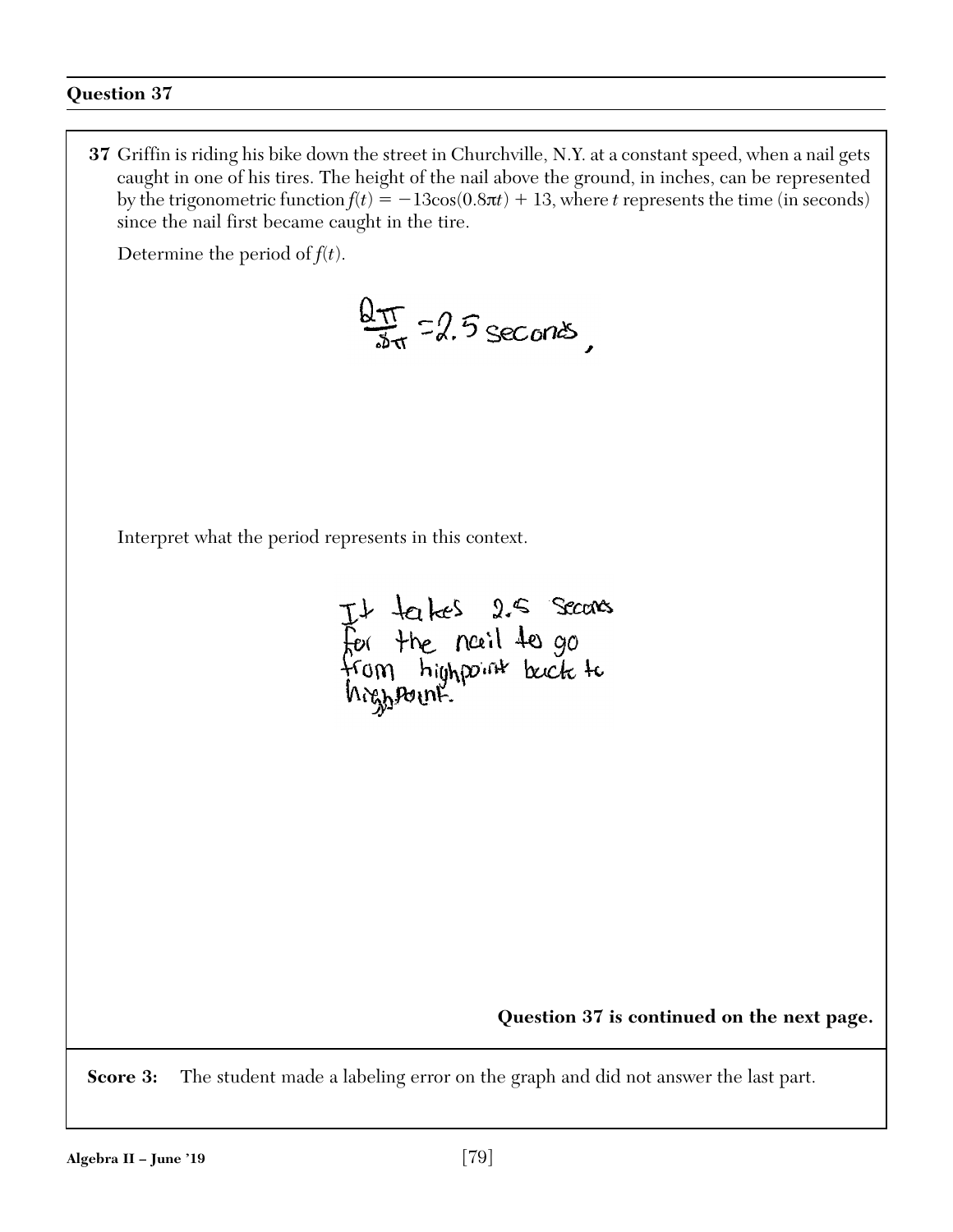

Does the height of the nail ever reach 30 inches above the ground? Justify your answer.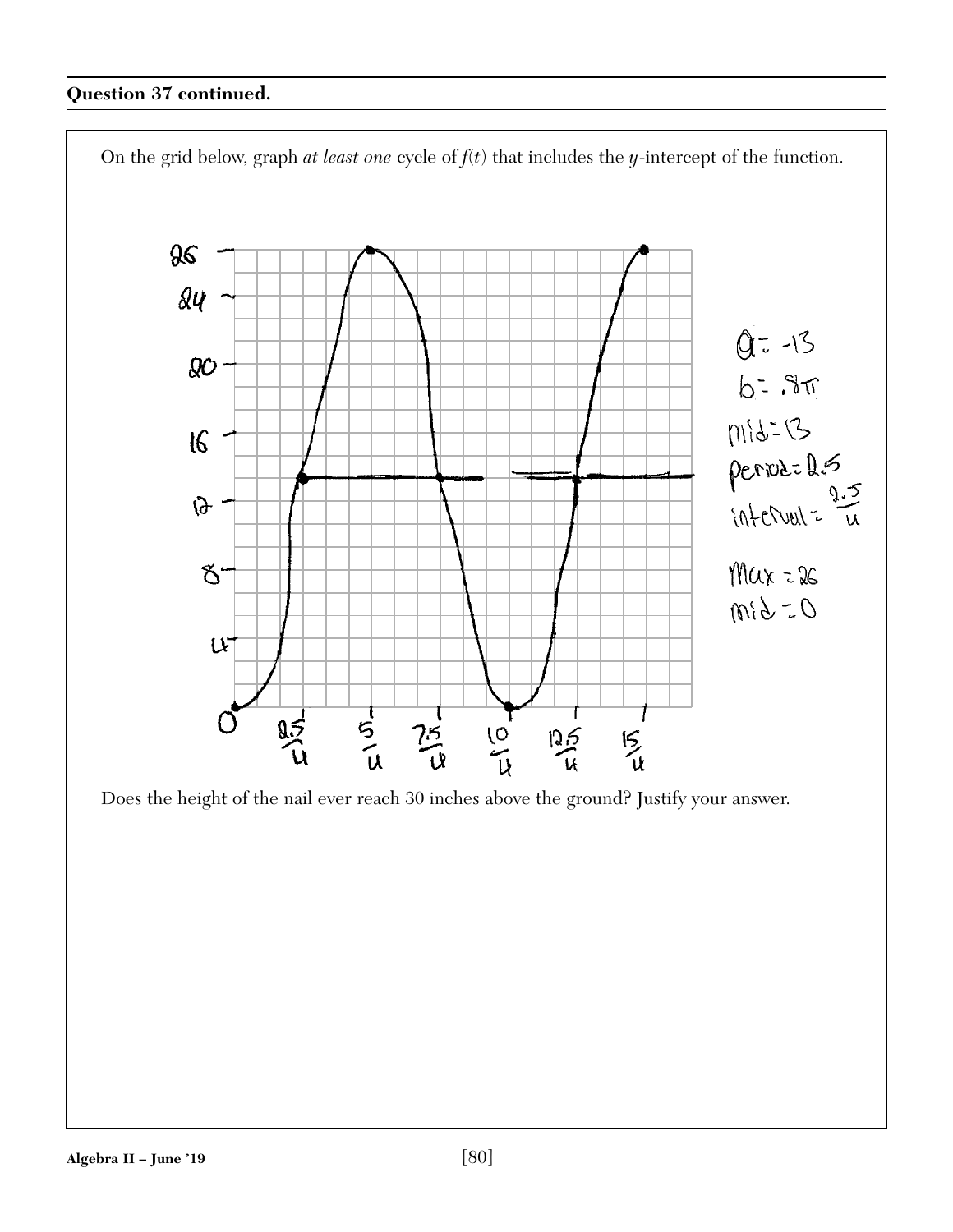**37** Griffin is riding his bike down the street in Churchville, N.Y. at a constant speed, when a nail gets caught in one of his tires. The height of the nail above the ground, in inches, can be represented by the trigonometric function  $f(t) = -13\cos(0.8\pi t) + 13$ , where *t* represents the time (in seconds) since the nail first became caught in the tire.

Determine the period of  $f(t)$ .

The pointed 13 G.s second, this represents them thank since. ccane Stuck cot

Interpret what the period represents in this context.

**Question 37 is continued on the next page.**

**Score 3:** The student gave a correct interpretation based on an incorrect period and received full credit for the graph.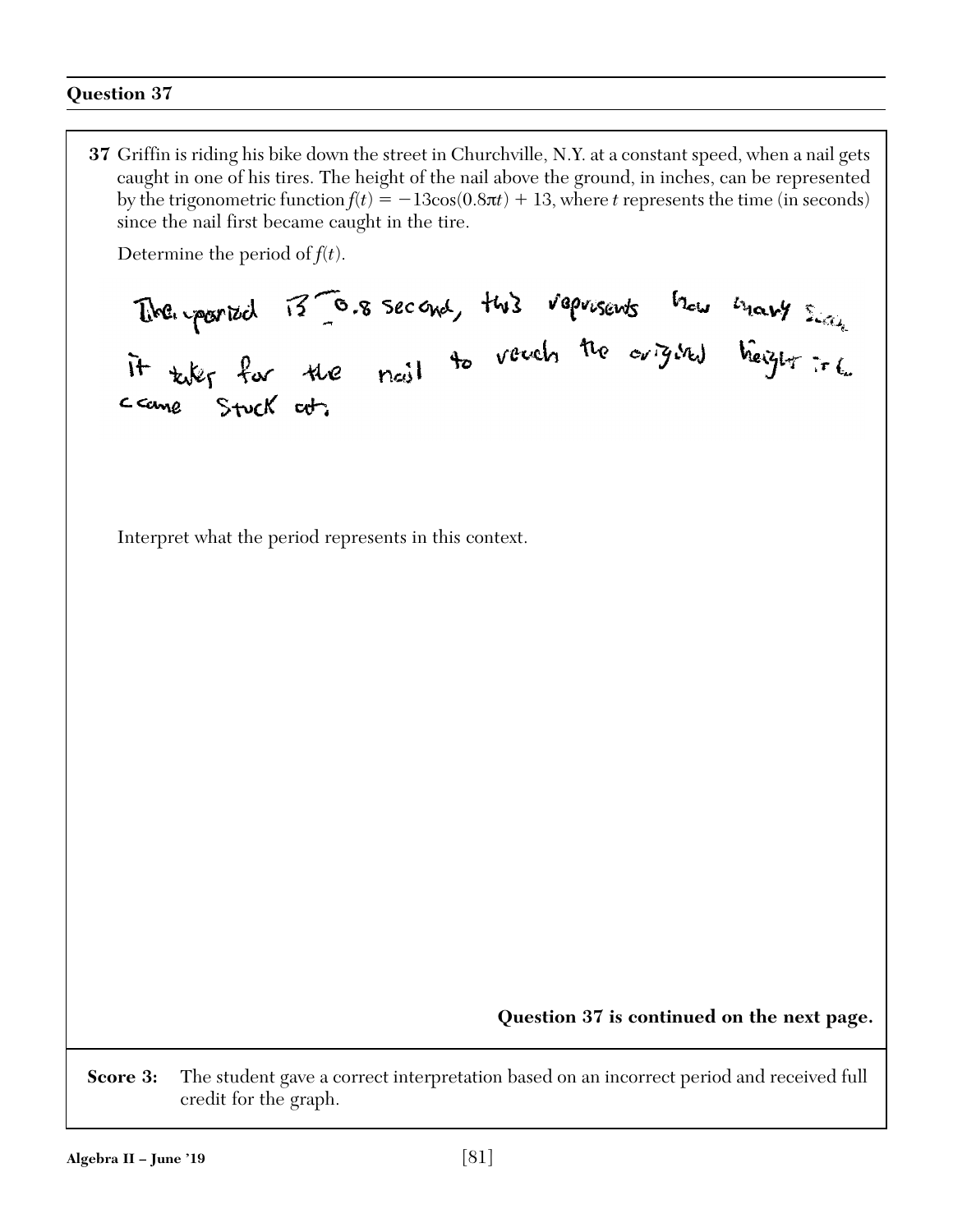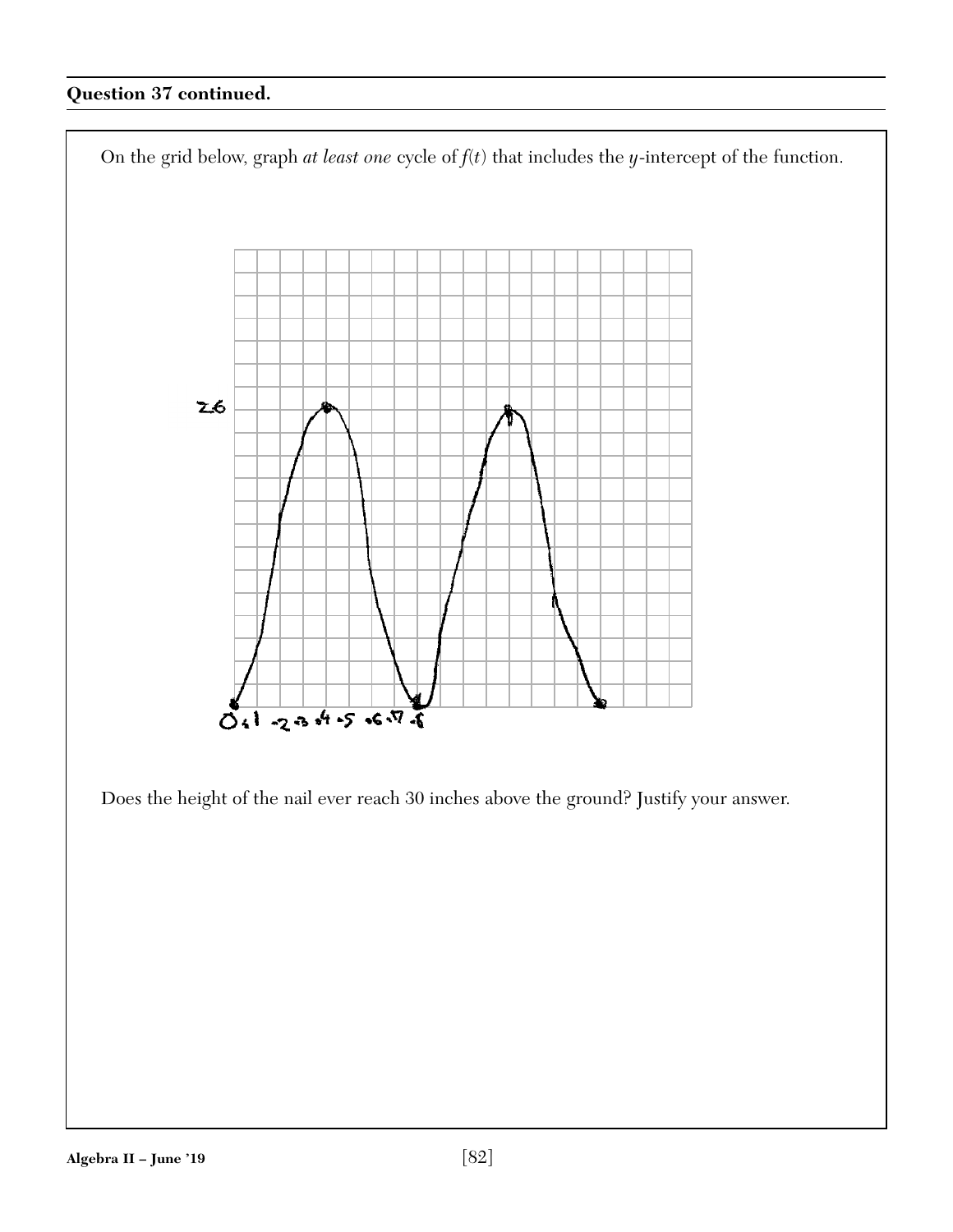**37** Griffin is riding his bike down the street in Churchville, N.Y. at a constant speed, when a nail gets caught in one of his tires. The height of the nail above the ground, in inches, can be represented by the trigonometric function  $f(t) = -13\cos(0.8\pi t) + 13$ , where *t* represents the time (in seconds) since the nail first became caught in the tire.

Determine the period of  $f(t)$ .

$$
6=2.2
$$
  $\frac{1}{2}$   $\frac{1}{2}$   $\frac{1}{2}$   $\frac{1}{2}$   $\frac{1}{2}$   $\frac{1}{2}$   $\frac{1}{2}$   $\frac{1}{2}$   $\frac{1}{2}$ 

Interpret what the period represents in this context.



**Question 37 is continued on the next page.**

**Score 2:** The student received credit for the period and the interpretation.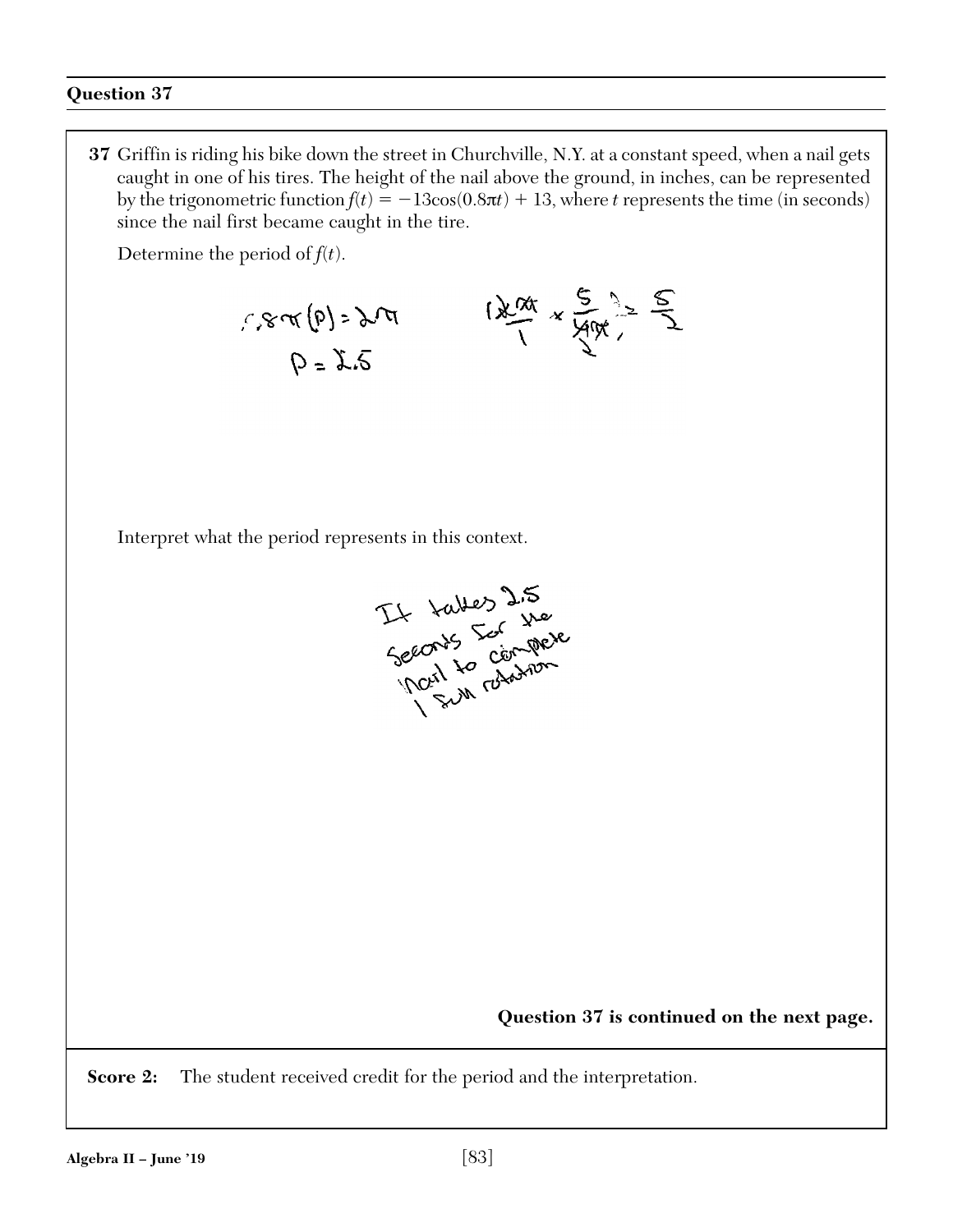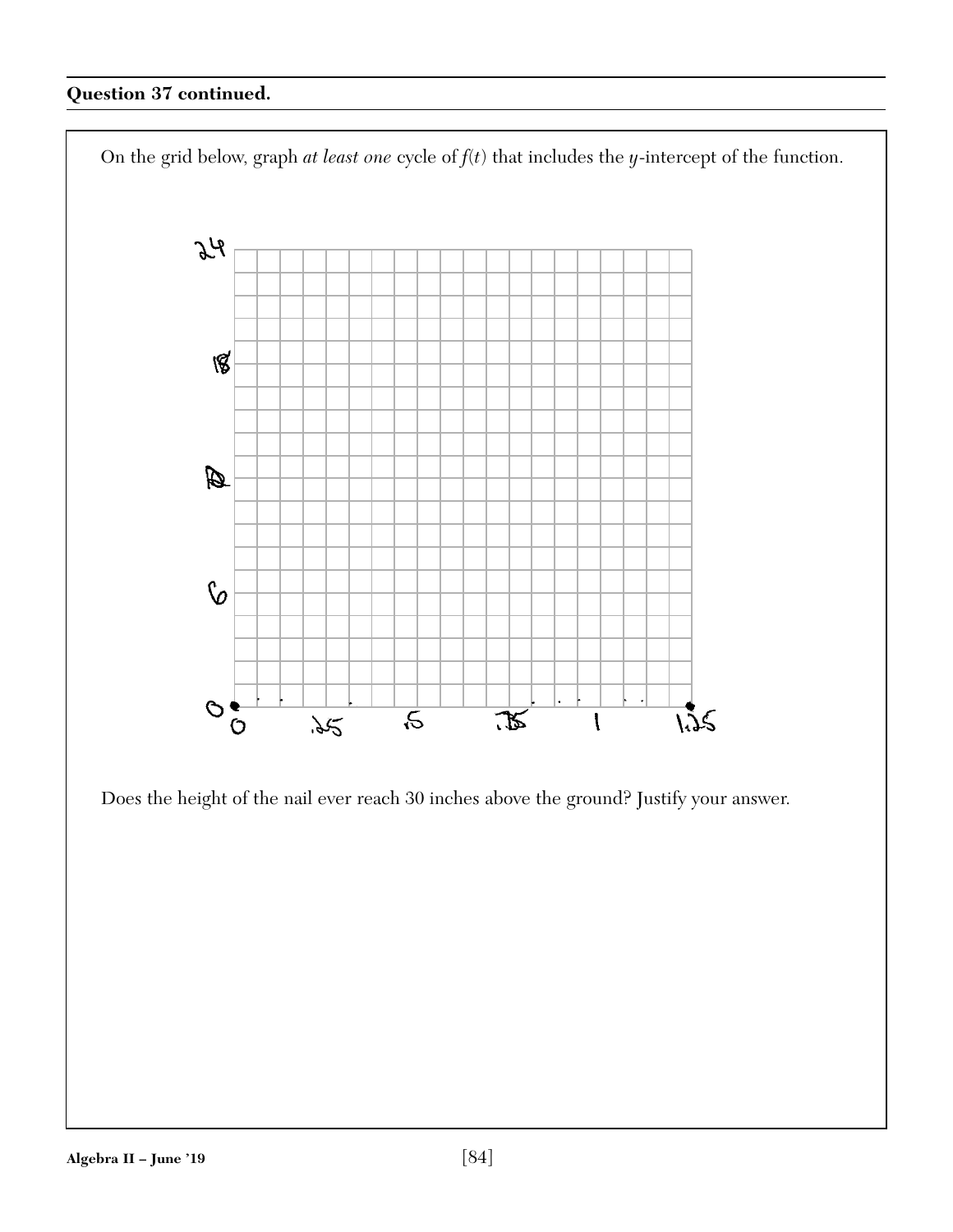| 37 Griffin is riding his bike down the street in Churchville, N.Y. at a constant speed, when a nail gets<br>caught in one of his tires. The height of the nail above the ground, in inches, can be represented<br>by the trigonometric function $f(t) = -13\cos(0.8\pi t) + 13$ , where t represents the time (in seconds)<br>since the nail first became caught in the tire. |
|-------------------------------------------------------------------------------------------------------------------------------------------------------------------------------------------------------------------------------------------------------------------------------------------------------------------------------------------------------------------------------|
| Determine the period of $f(t)$ .                                                                                                                                                                                                                                                                                                                                              |
|                                                                                                                                                                                                                                                                                                                                                                               |
|                                                                                                                                                                                                                                                                                                                                                                               |
| Interpret what the period represents in this context.                                                                                                                                                                                                                                                                                                                         |
|                                                                                                                                                                                                                                                                                                                                                                               |
|                                                                                                                                                                                                                                                                                                                                                                               |
|                                                                                                                                                                                                                                                                                                                                                                               |
|                                                                                                                                                                                                                                                                                                                                                                               |
| Question 37 is continued on the next page.                                                                                                                                                                                                                                                                                                                                    |

**Score 2:** The student drew a correct graph.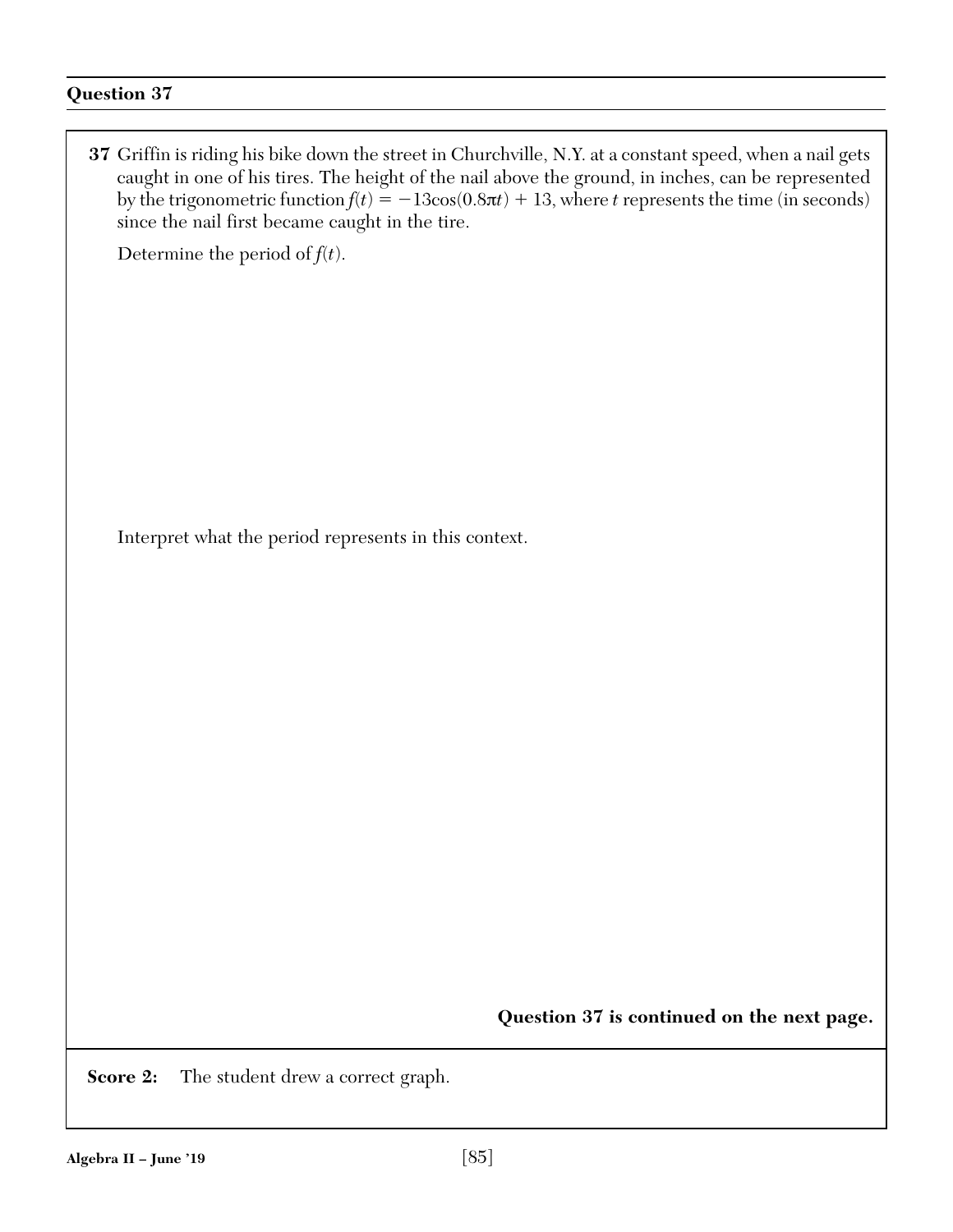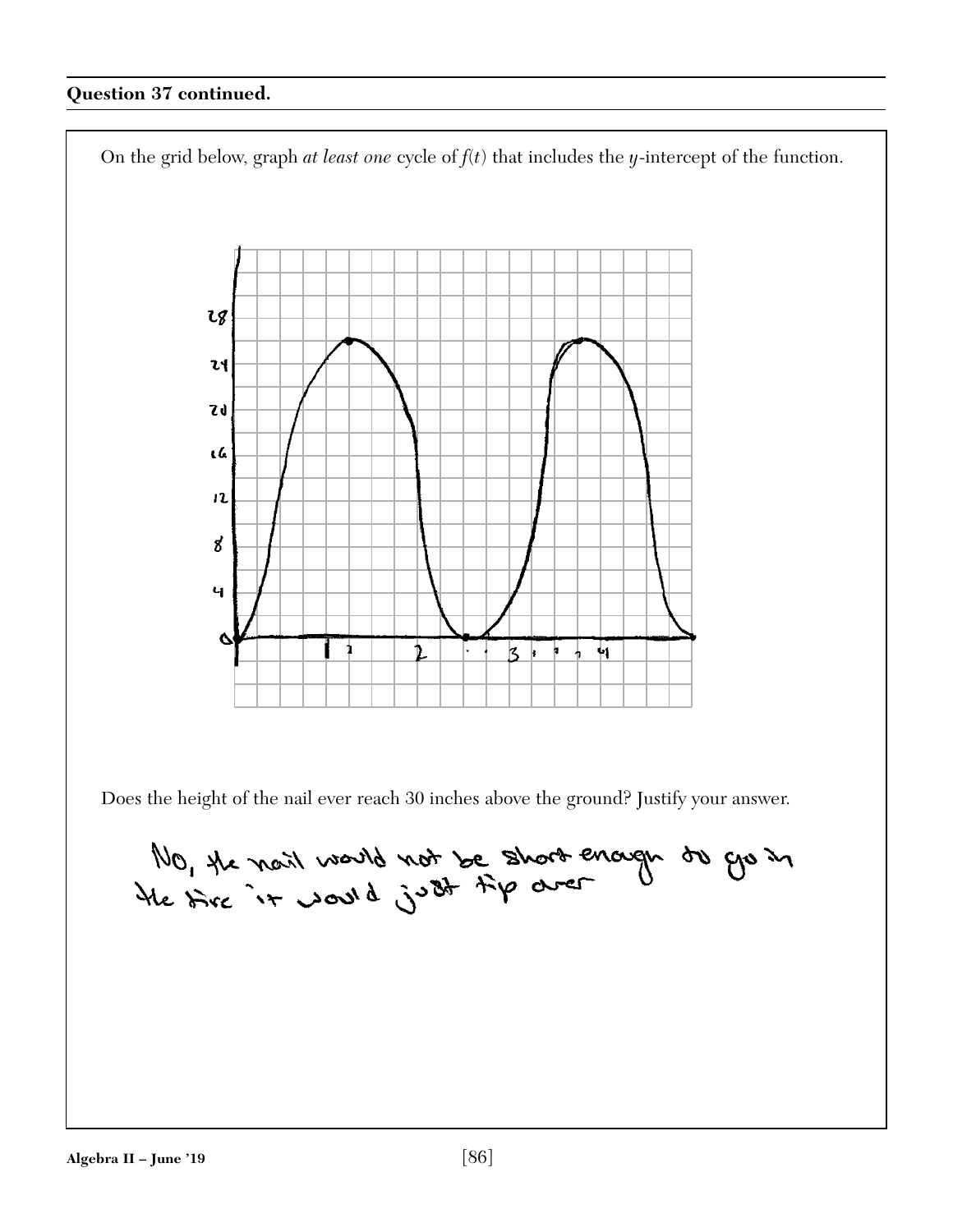**37** Griffin is riding his bike down the street in Churchville, N.Y. at a constant speed, when a nail gets caught in one of his tires. The height of the nail above the ground, in inches, can be represented by the trigonometric function  $f(t) = -13\cos(0.8\pi t) + 13$ , where *t* represents the time (in seconds) since the nail first became caught in the tire.

Determine the period of  $f(t)$ .

Period =  $2\pi$ <br> $= 2\pi$ <br> $= 2.5$ 

Interpret what the period represents in this context.

**Question 37 is continued on the next page.**

**Score 1:** The student received credit for correctly finding the period.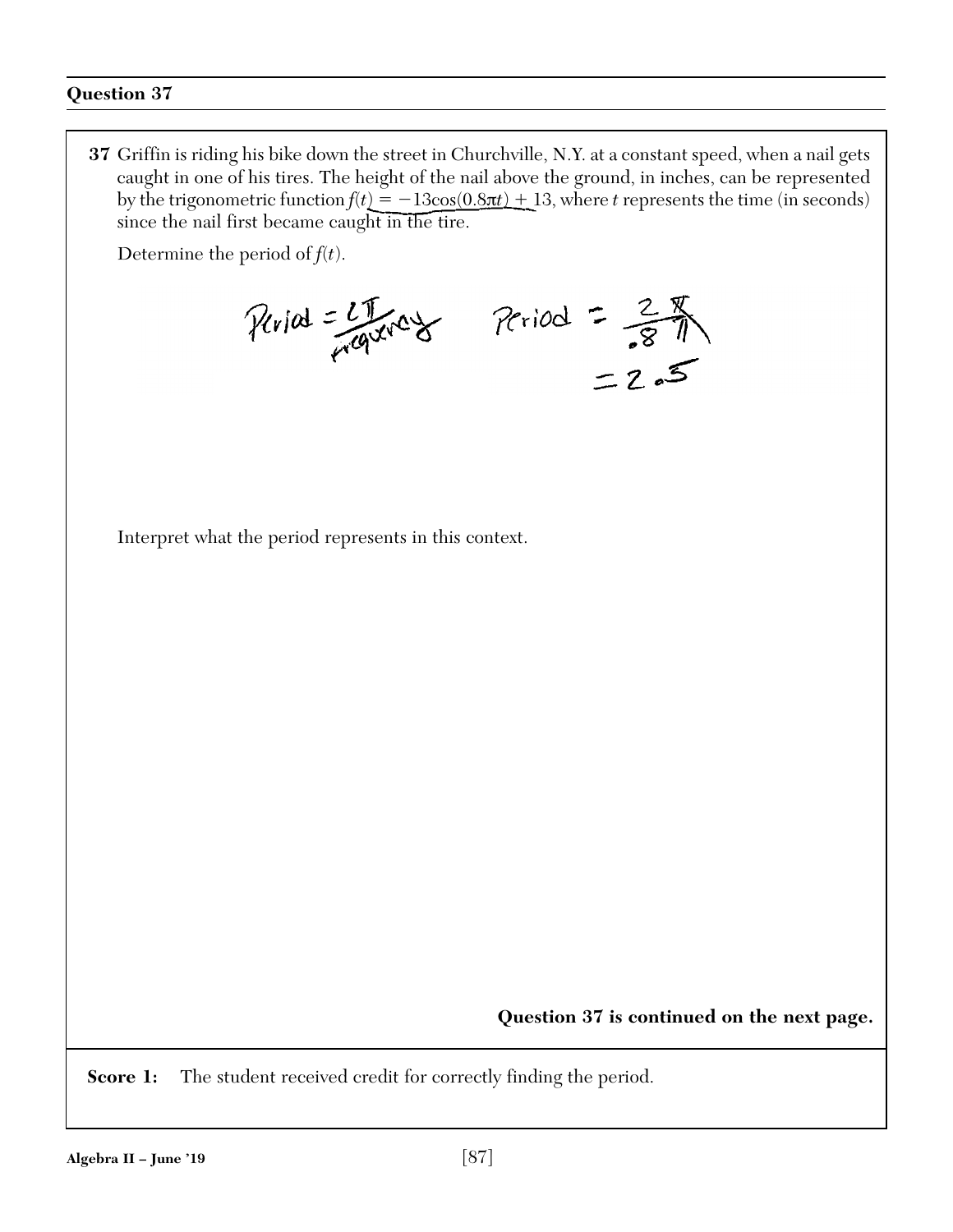

Does the height of the nail ever reach 30 inches above the ground? Justify your answer.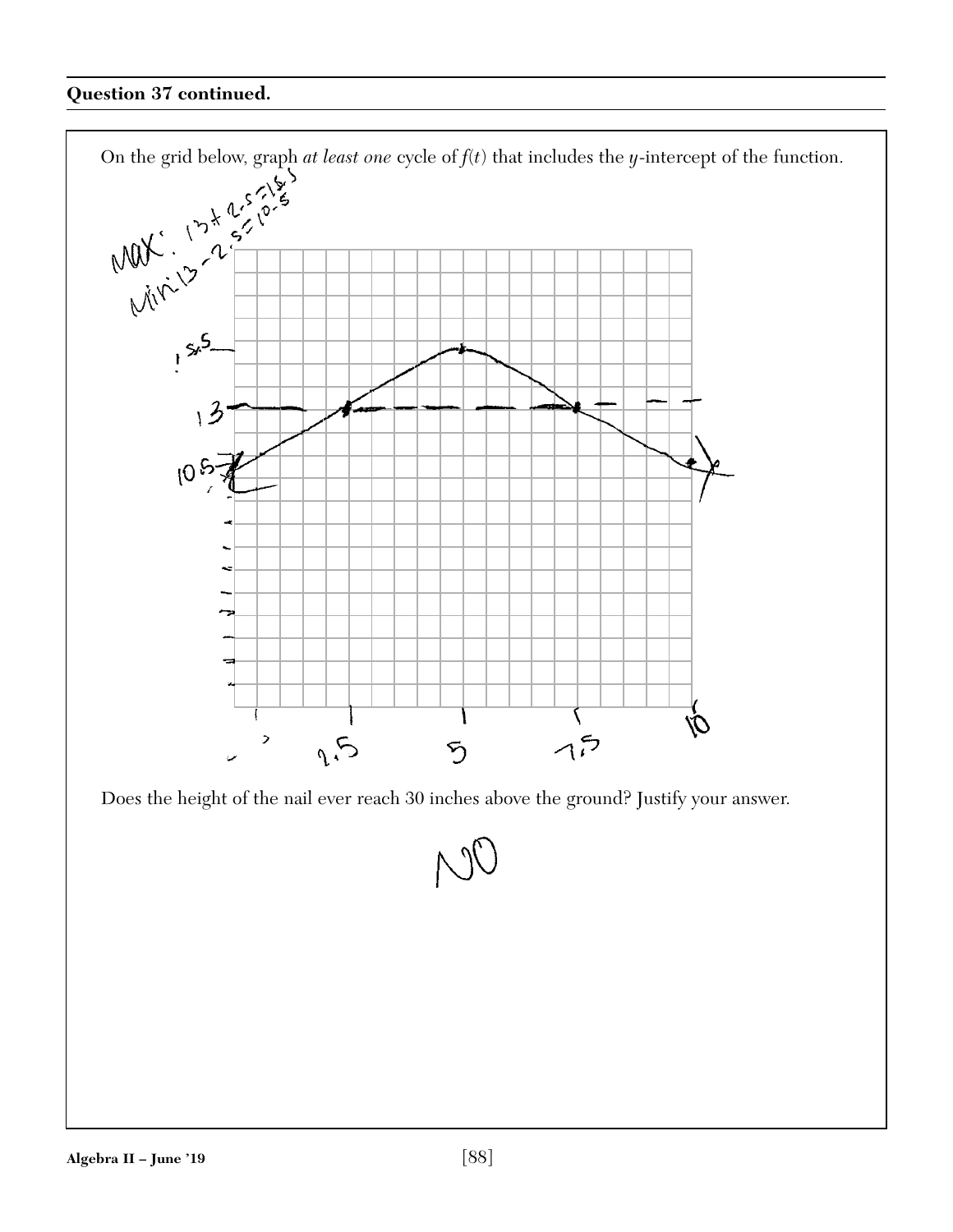**37** Griffin is riding his bike down the street in Churchville, N.Y. at a constant speed, when a nail gets caught in one of his tires. The height of the nail above the ground, in inches, can be represented by the trigonometric function  $f(t) = -13\cos(0.8\pi t) + 13$ , where *t* represents the time (in seconds) since the nail first became caught in the tire. Determine the period of  $f(t)$ . Interpret what the period represents in this context. f(+) reposed the code of the wheel **Question 37 is continued on the next page.Score 1:** The student received one credit for the graph.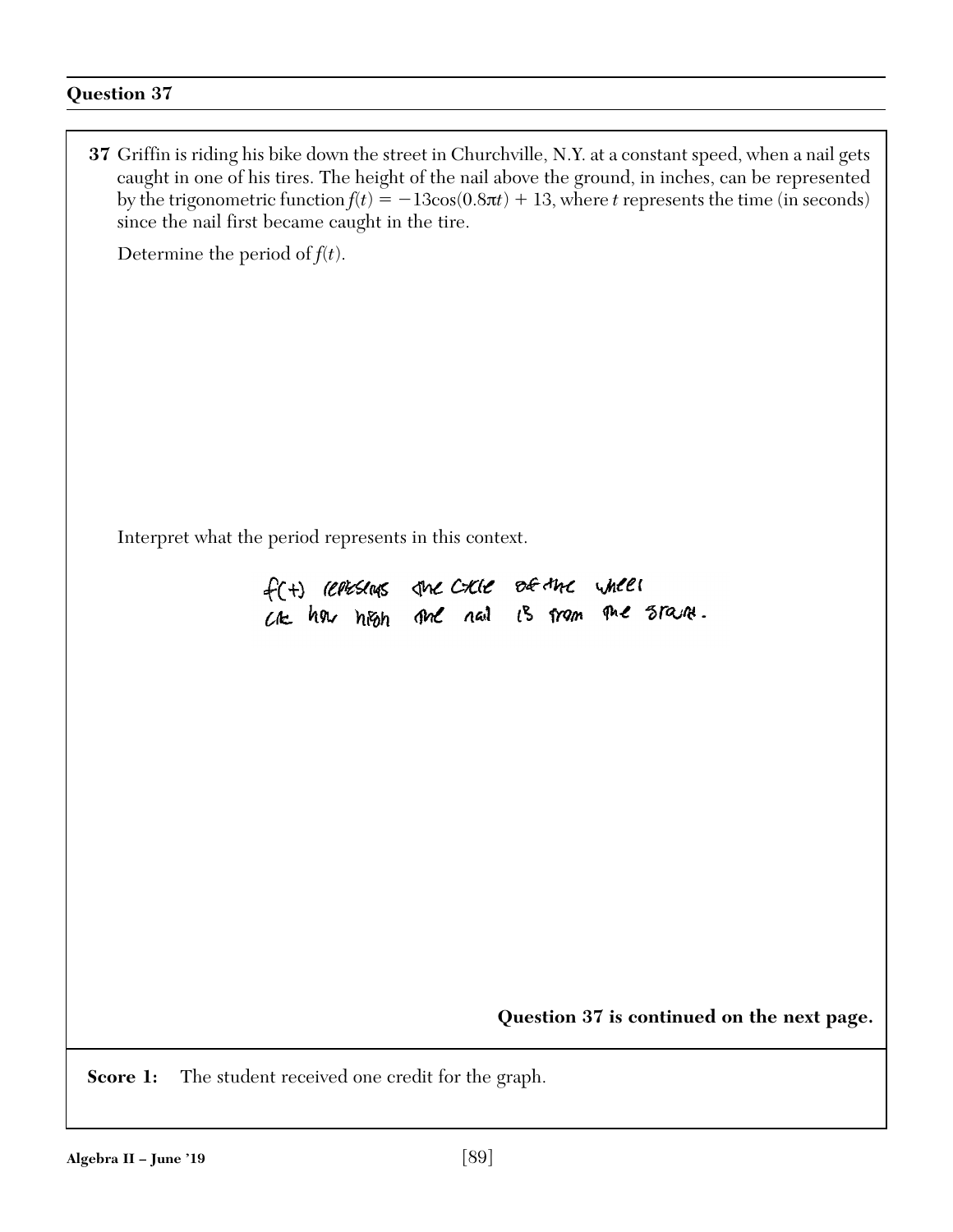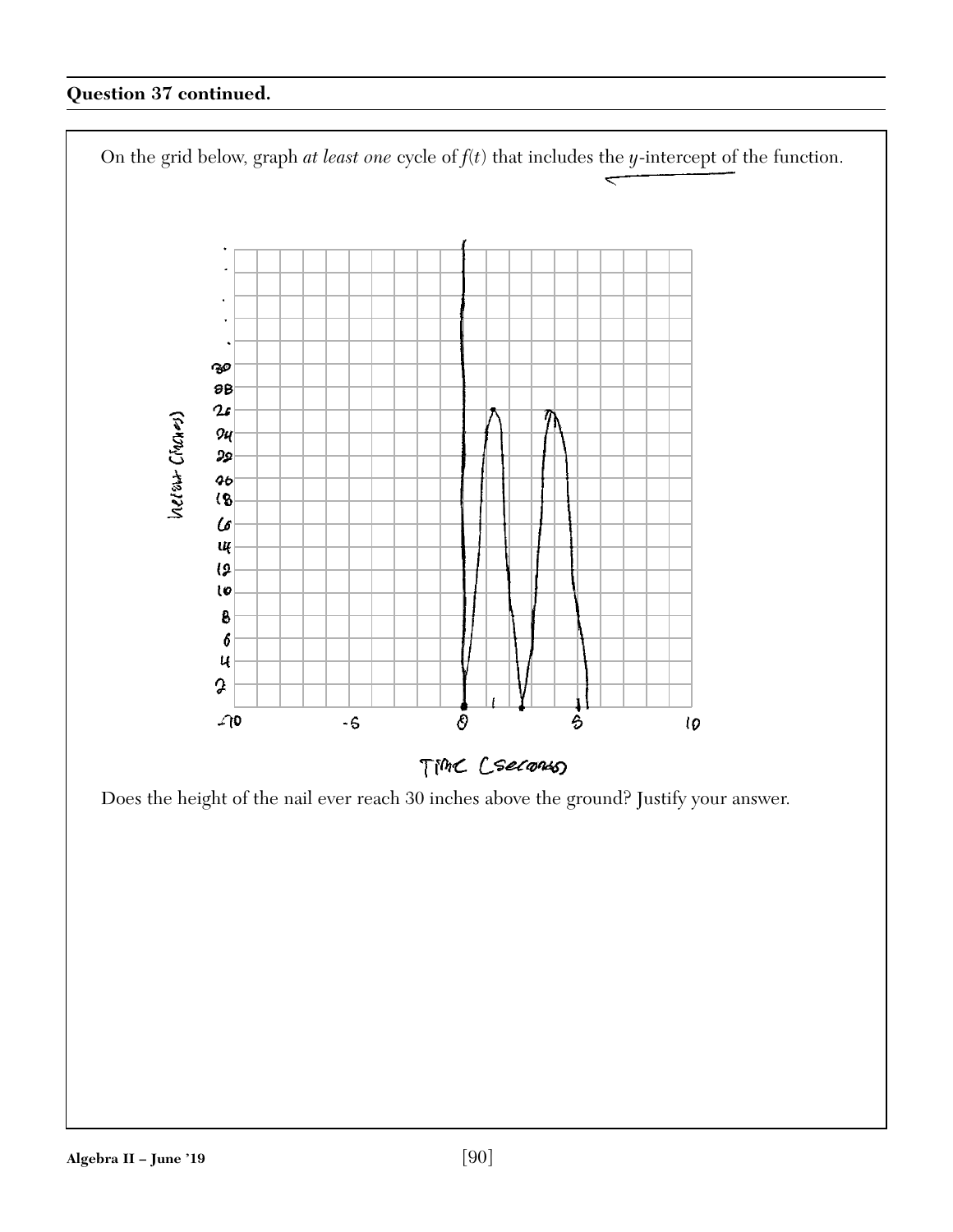**37** Griffin is riding his bike down the street in Churchville, N.Y. at a constant speed, when a nail gets caught in one of his tires. The height of the nail above the ground, in inches, can be represented by the trigonometric function  $f(t) = -13\cos(0.8\pi t) + 13$ , where *t* represents the time (in seconds) since the nail first became caught in the tire. Determine the period of  $f(t)$ . Interpret what the period represents in this context. f(t) represents one cycle of the wheel.<br>and how high the nail is from the ground. **Question 37 is continued on the next page.Score 0:** The student did not show enough correct work to receive any credit. **Algebra II – June '19** [91]